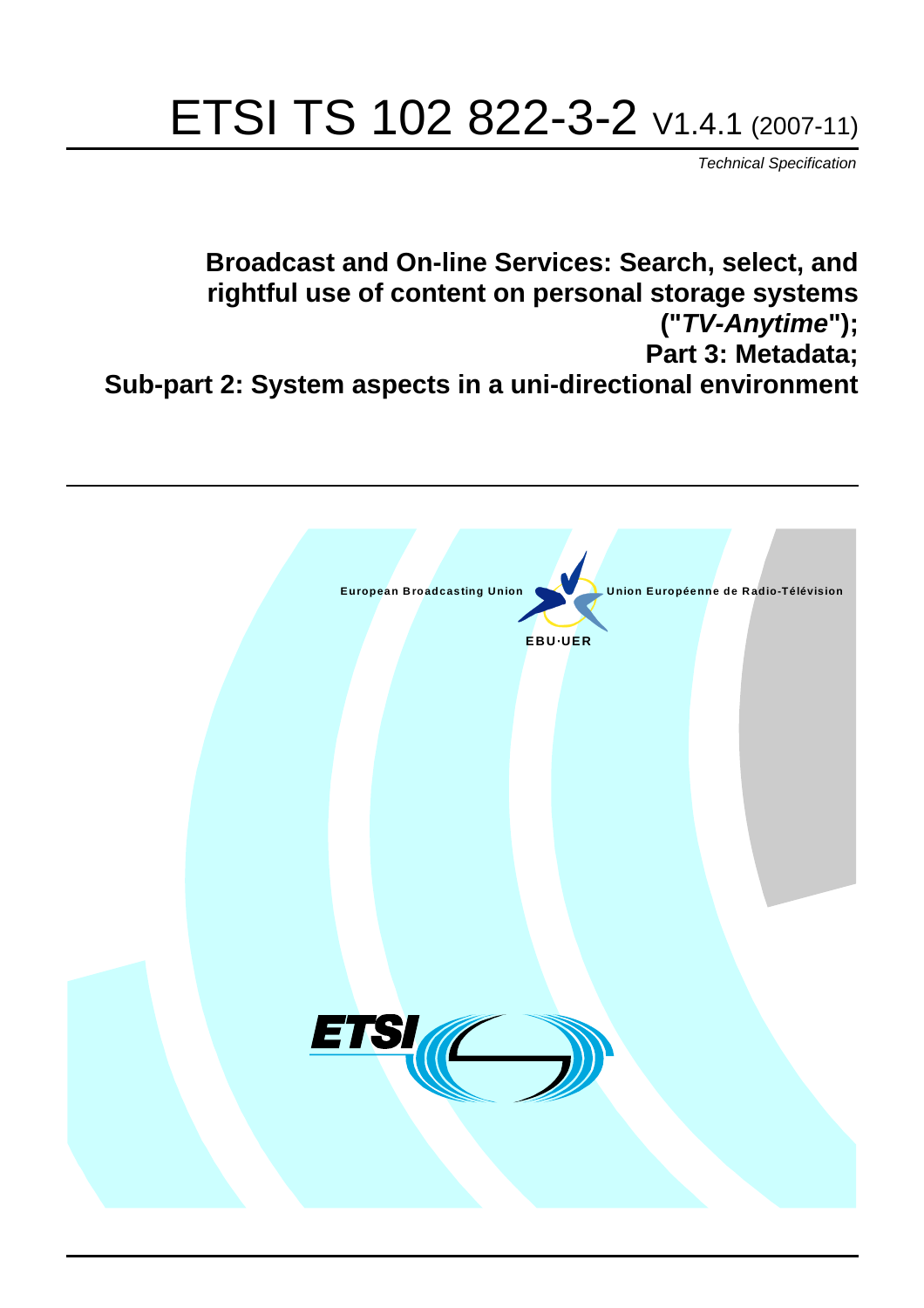Reference

RTS/JTC-TVA-PH1-27-03-02

Keywords

broadcasting, content, data, TV, video

#### *ETSI*

#### 650 Route des Lucioles F-06921 Sophia Antipolis Cedex - FRANCE

Tel.: +33 4 92 94 42 00 Fax: +33 4 93 65 47 16

Siret N° 348 623 562 00017 - NAF 742 C Association à but non lucratif enregistrée à la Sous-Préfecture de Grasse (06) N° 7803/88

#### *Important notice*

Individual copies of the present document can be downloaded from: [http://www.etsi.org](http://www.etsi.org/)

The present document may be made available in more than one electronic version or in print. In any case of existing or perceived difference in contents between such versions, the reference version is the Portable Document Format (PDF). In case of dispute, the reference shall be the printing on ETSI printers of the PDF version kept on a specific network drive within ETSI Secretariat.

Users of the present document should be aware that the document may be subject to revision or change of status. Information on the current status of this and other ETSI documents is available at <http://portal.etsi.org/tb/status/status.asp>

If you find errors in the present document, please send your comment to one of the following services: [http://portal.etsi.org/chaircor/ETSI\\_support.asp](http://portal.etsi.org/chaircor/ETSI_support.asp)

#### *Copyright Notification*

No part may be reproduced except as authorized by written permission. The copyright and the foregoing restriction extend to reproduction in all media.

> © European Telecommunications Standards Institute 2007. © European Broadcasting Union 2007. All rights reserved.

**DECT**TM, **PLUGTESTS**TM and **UMTS**TM are Trade Marks of ETSI registered for the benefit of its Members. **TIPHON**TM and the **TIPHON logo** are Trade Marks currently being registered by ETSI for the benefit of its Members. **3GPP**TM is a Trade Mark of ETSI registered for the benefit of its Members and of the 3GPP Organizational Partners.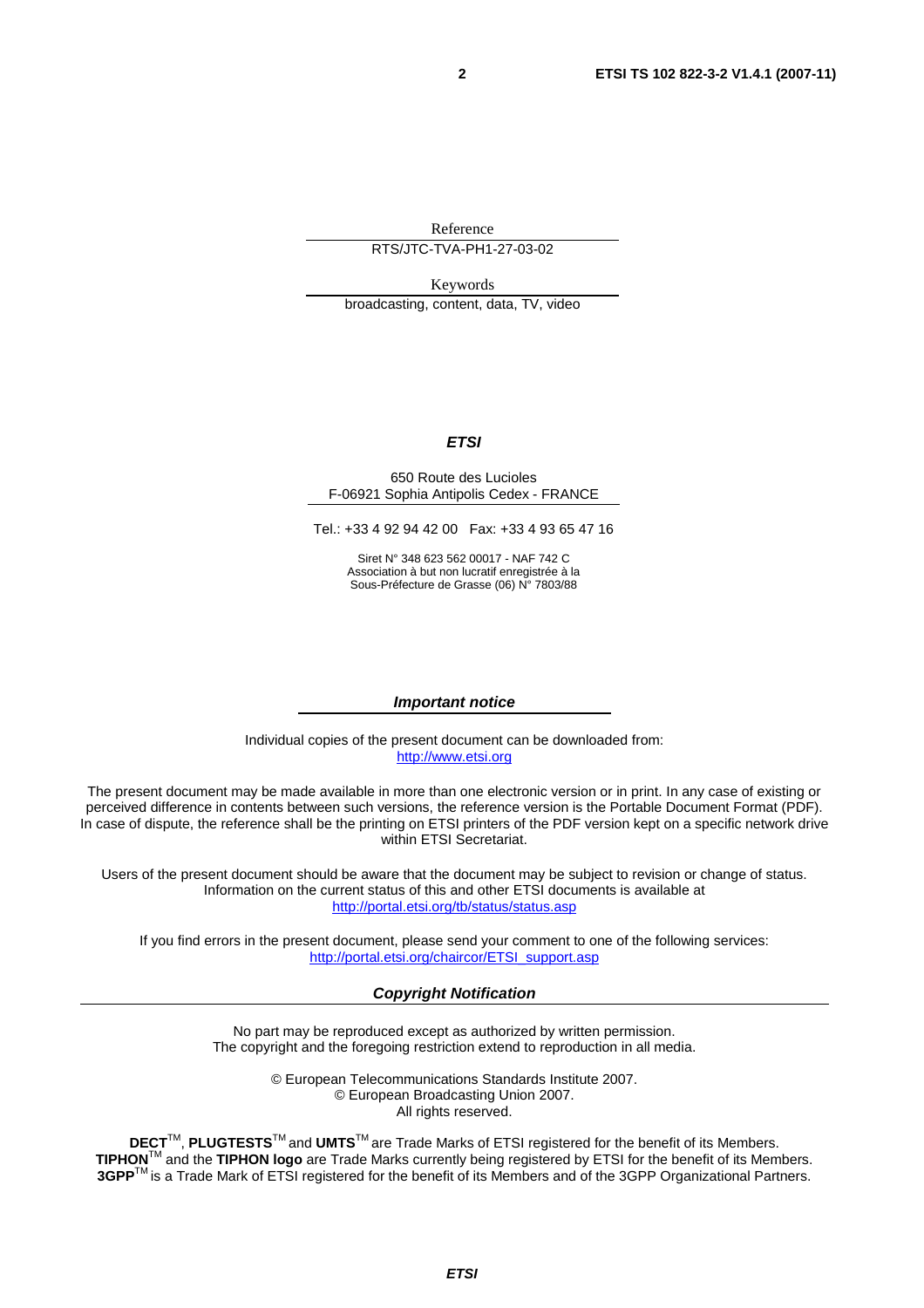# Contents

| 1              |  |
|----------------|--|
| $\overline{2}$ |  |
| 3              |  |
| 3.1            |  |
| 3.2<br>3.3     |  |
| 4              |  |
| 4.1            |  |
| 4.1.1          |  |
| 4.1.2          |  |
| 4.1.3          |  |
| 4.1.4          |  |
| 4.2            |  |
| 4.2.1          |  |
| 4.2.2          |  |
| 4.2.3          |  |
| 4.2.4          |  |
| 4.2.5          |  |
| 4.3            |  |
| 4.3.1          |  |
| 4.3.1.1        |  |
|                |  |
| 4.3.1.2        |  |
| 4.3.1.3        |  |
| 4.3.1.4        |  |
| 4.3.1.5        |  |
| 4.3.1.6        |  |
| 4.3.1.7        |  |
| 4.3.1.8        |  |
| 4.3.1.9        |  |
| 4.3.1.9.1      |  |
| 4.3.1.9.2      |  |
| 4.3.1.10       |  |
| 4.3.1.11       |  |
| 4.3.1.12       |  |
| 4.3.1.13       |  |
| 4.3.1.13.1     |  |
| 4.3.1.13.2     |  |
| 4.3.1.14       |  |
| 4.3.1.14.1     |  |
| 4.3.1.14.2     |  |
| 4.3.1.15       |  |
| 4.3.1.16       |  |
| 4.3.1.17       |  |
| 4.3.1.18       |  |
| 4.3.1.19       |  |
| 4.3.1.20       |  |
| 4.3.1.21       |  |
| 4.3.1.22       |  |
| 4.3.1.22.1     |  |
| 4.3.1.22.2     |  |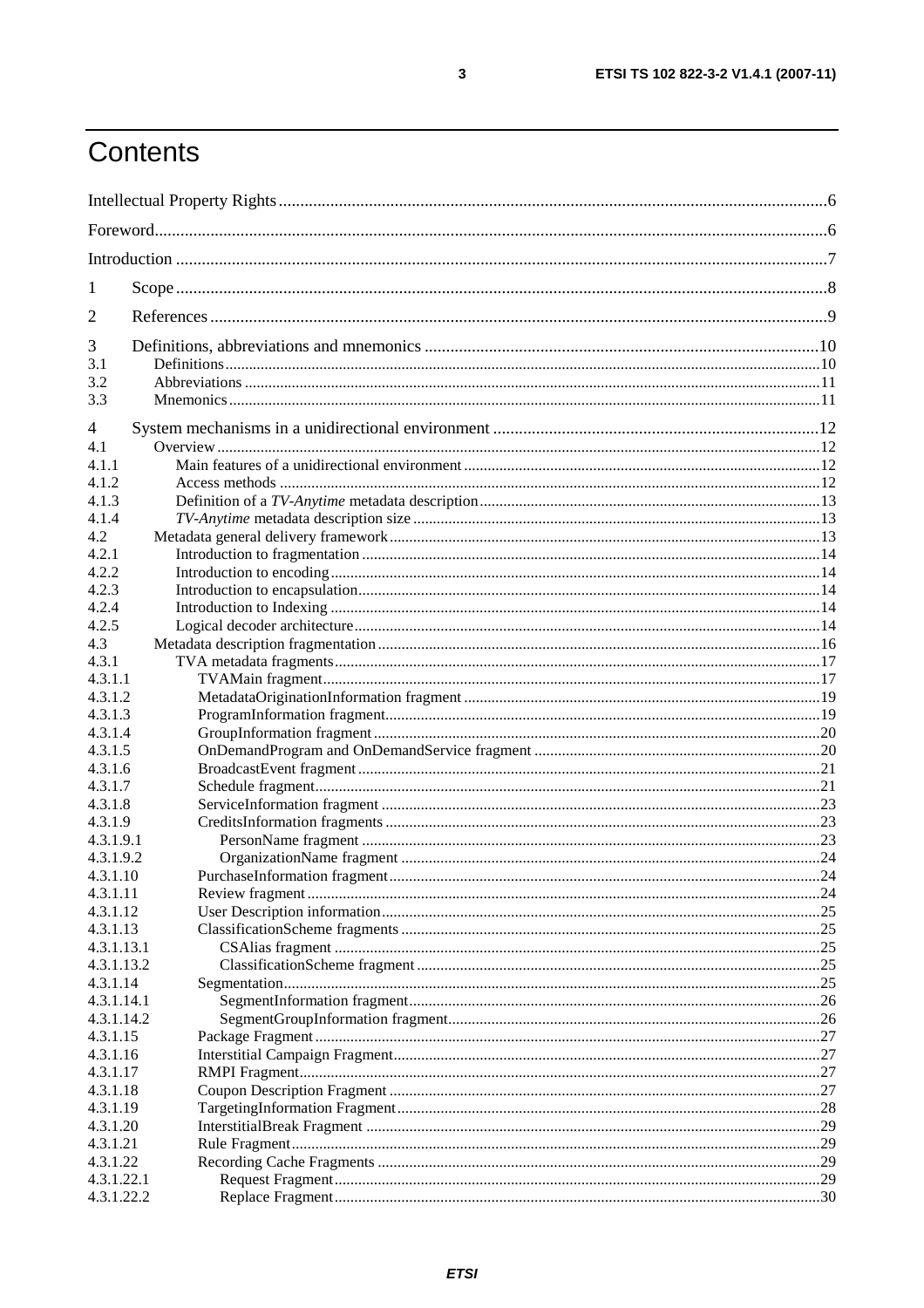| 4.3.1.22.3 |  |
|------------|--|
| 4.3.2      |  |
| 4.3.3      |  |
| 4.3.4      |  |
| 4.3.5      |  |
| 4.3.6      |  |
| 4.4        |  |
| 4.4.1      |  |
| 4.4.1.1    |  |
| 4.4.2      |  |
| 4.4.2.1    |  |
| 4.4.2.1.1  |  |
| 4.4.2.1.2  |  |
| 4.4.2.2    |  |
| 4.4.2.2.1  |  |
| 4.4.2.3    |  |
| 4.4.2.4    |  |
| 4.4.2.4.1  |  |
| 4.4.2.4.2  |  |
| 4.4.2.4.3  |  |
| 4.4.2.4.4  |  |
| 4.5        |  |
| 4.5.1      |  |
| 4.5.1.1    |  |
| 4.5.1.2    |  |
| 4.5.1.3    |  |
| 4.5.2      |  |
| 4.5.2.1    |  |
| 4.5.2.2    |  |
| 4.5.2.2.1  |  |
| 4.6        |  |
| 4.6.1      |  |
| 4.6.1.1    |  |
| 4.6.1.2    |  |
| 4.6.1.3    |  |
| 4.6.1.3.1  |  |
| 4.6.1.4    |  |
| 4.6.1.4.1  |  |
| 4.6.1.5    |  |
| 4.7        |  |
| 4.7.1      |  |
| 4.7.2      |  |
| 4.7.3      |  |
| 4.7.4      |  |
| 4.7.5      |  |
| 4.8        |  |
| 4.8.1      |  |
| 4.8.2      |  |
| 4.8.3      |  |
| 4.8.4      |  |
| 4.8.4.1    |  |
| 4.8.5      |  |
| 4.8.5.1    |  |
| 4.8.5.1.1  |  |
| 4.8.5.1.2  |  |
| 4.8.5.2    |  |
| 4.8.5.3    |  |
| 4.8.5.4    |  |
| 4.8.5.4.1  |  |
| 4.8.5.5    |  |
| 4.8.5.5.1  |  |
| 4.8.5.5.2  |  |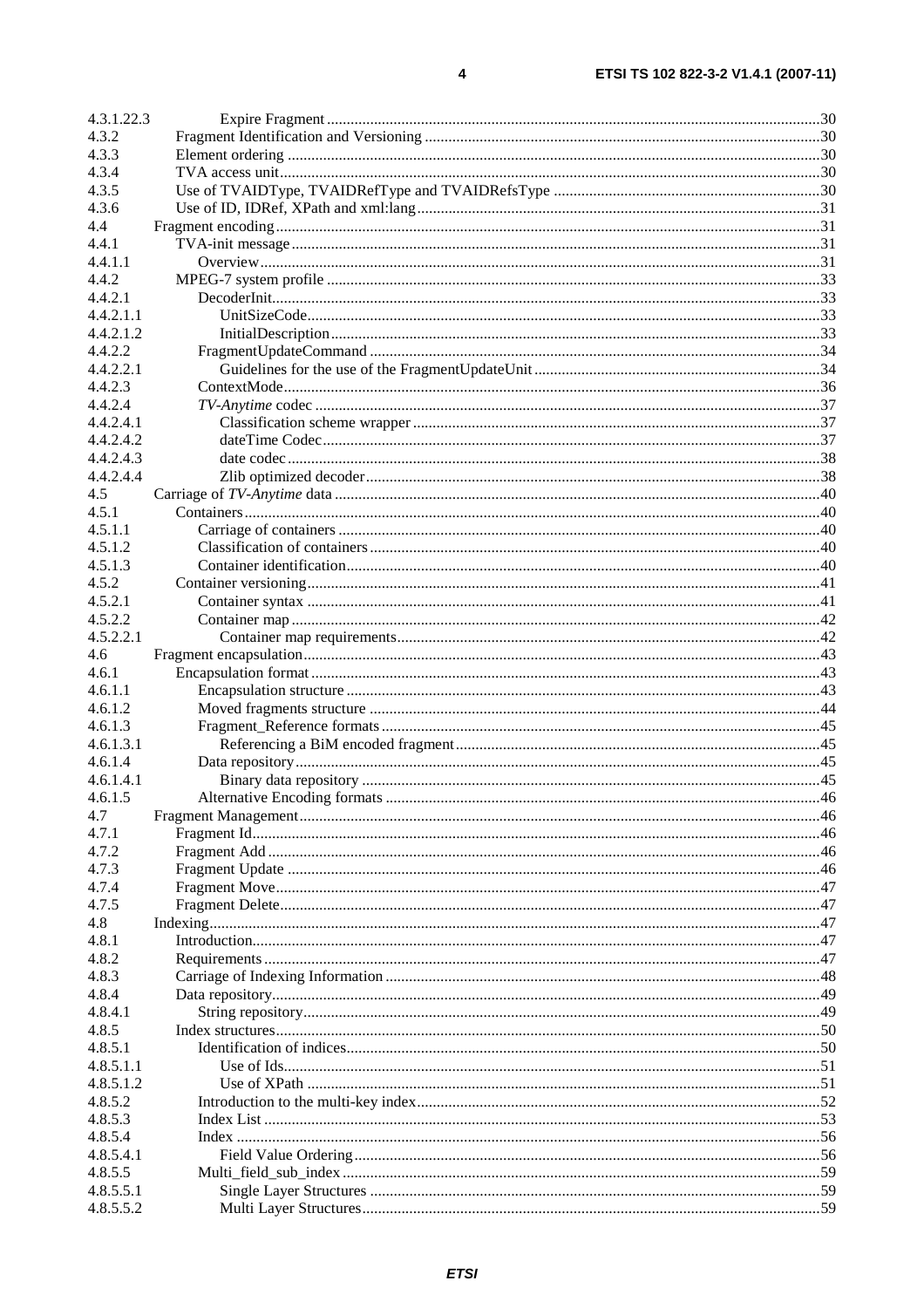| 4.8.5.6   |                               |  |
|-----------|-------------------------------|--|
| 4.8.5.7   |                               |  |
| 4.8.5.7.1 |                               |  |
| 4.8.5.7.2 |                               |  |
| 4.8.6     |                               |  |
| 4.8.7     |                               |  |
| 4.9       |                               |  |
| 4.10      |                               |  |
| 4.10.1    |                               |  |
| 4.10.2    |                               |  |
|           | <b>Annex A (informative):</b> |  |
|           |                               |  |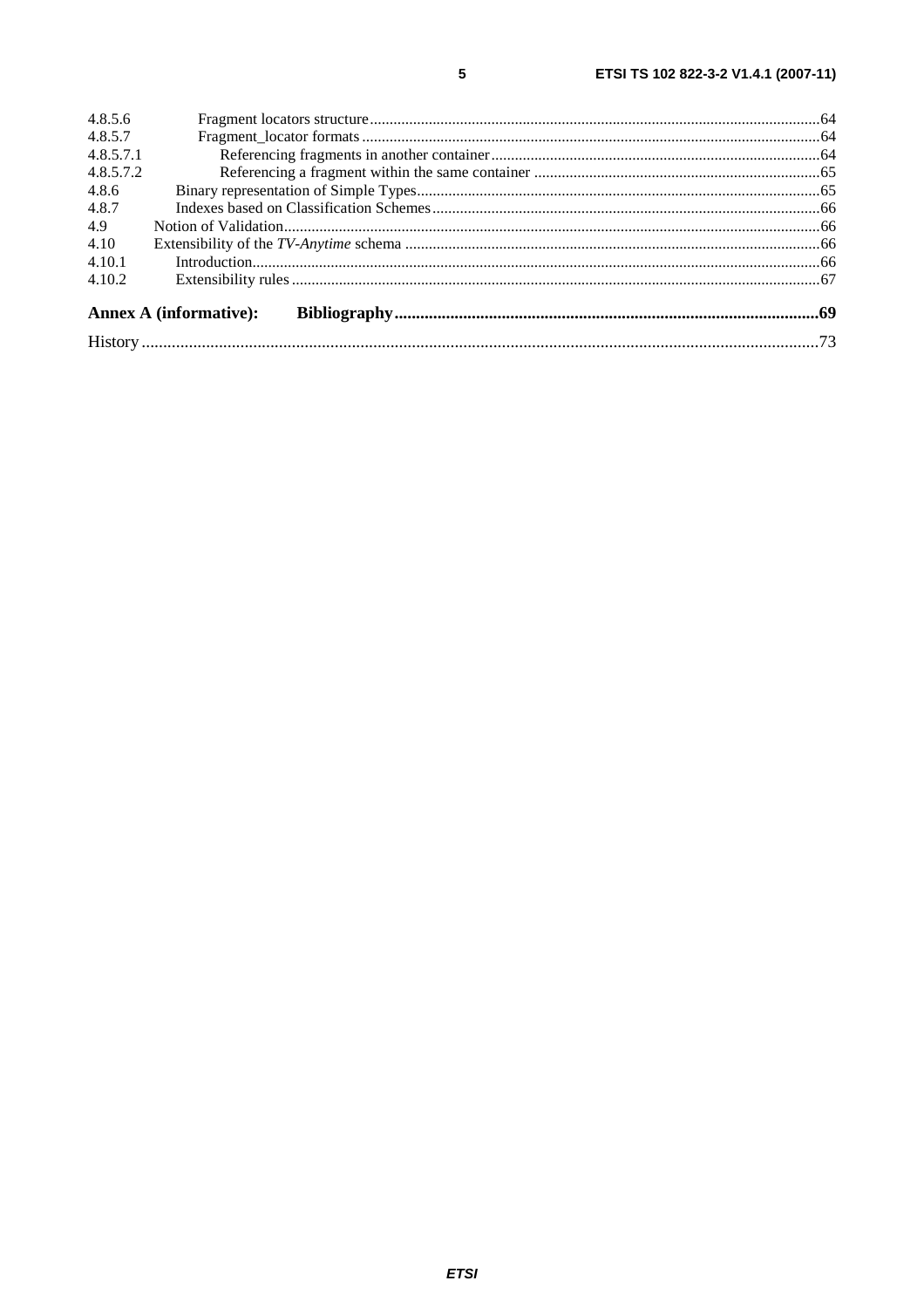# Intellectual Property Rights

IPRs essential or potentially essential to the present document may have been declared to ETSI. The information pertaining to these essential IPRs, if any, is publicly available for **ETSI members and non-members**, and can be found in ETSI SR 000 314: *"Intellectual Property Rights (IPRs); Essential, or potentially Essential, IPRs notified to ETSI in respect of ETSI standards"*, which is available from the ETSI Secretariat. Latest updates are available on the ETSI Web server ([http://webapp.etsi.org/IPR/home.asp\)](http://webapp.etsi.org/IPR/home.asp).

Pursuant to the ETSI IPR Policy, no investigation, including IPR searches, has been carried out by ETSI. No guarantee can be given as to the existence of other IPRs not referenced in ETSI SR 000 314 (or the updates on the ETSI Web server) which are, or may be, or may become, essential to the present document.

# Foreword

This Technical Specification (TS) has been produced by Joint Technical Committee (JTC) Broadcast of the European Broadcasting Union (EBU), Comité Européen de Normalisation ELECtrotechnique (CENELEC) and the European Telecommunications Standards Institute (ETSI).

NOTE: The EBU/ETSI JTC Broadcast was established in 1990 to co-ordinate the drafting of standards in the specific field of broadcasting and related fields. Since 1995 the JTC Broadcast became a tripartite body by including in the Memorandum of Understanding also CENELEC, which is responsible for the standardization of radio and television receivers. The EBU is a professional association of broadcasting organizations whose work includes the co-ordination of its members' activities in the technical, legal, programme-making and programme-exchange domains. The EBU has active members in about 60 countries in the European broadcasting area; its headquarters is in Geneva.

European Broadcasting Union CH-1218 GRAND SACONNEX (Geneva) Switzerland Tel: +41 22 717 21 11 Fax: +41 22 717 24 81

The present document is part 3, sub-part 2 of a multi-part deliverable covering Broadcast and On-line Services: Search, select and rightful use of content on personal storage systems ("*TV-Anytime*"), as identified below:

- Part 1: "Phase 1 Benchmark Features";
- Part 2: "Phase 1 System description";
- **Part 3: "Metadata";**

Sub-part 1: "Phase 1 - Metadata schemas";

#### **Sub-part 2: "System aspects in a uni-directional environment";**

Sub-part 3: "Phase 2 - Extended Metadata Schema";

Sub-part 4: "Phase 2 - Interstitial metadata";

- Part 4: "Phase 1 Content referencing";
- Part 5: "Phase 1 Rights Management and Protection (RMP)";
- Part 6: "Delivery of metadata over a bi-directional network";
- Part 7: "Phase 1 Bi-directional metadata delivery protection";
- Part 8: "Phase 2 Interchange Data Format";
- Part 9: "Phase 2 Remote Programming".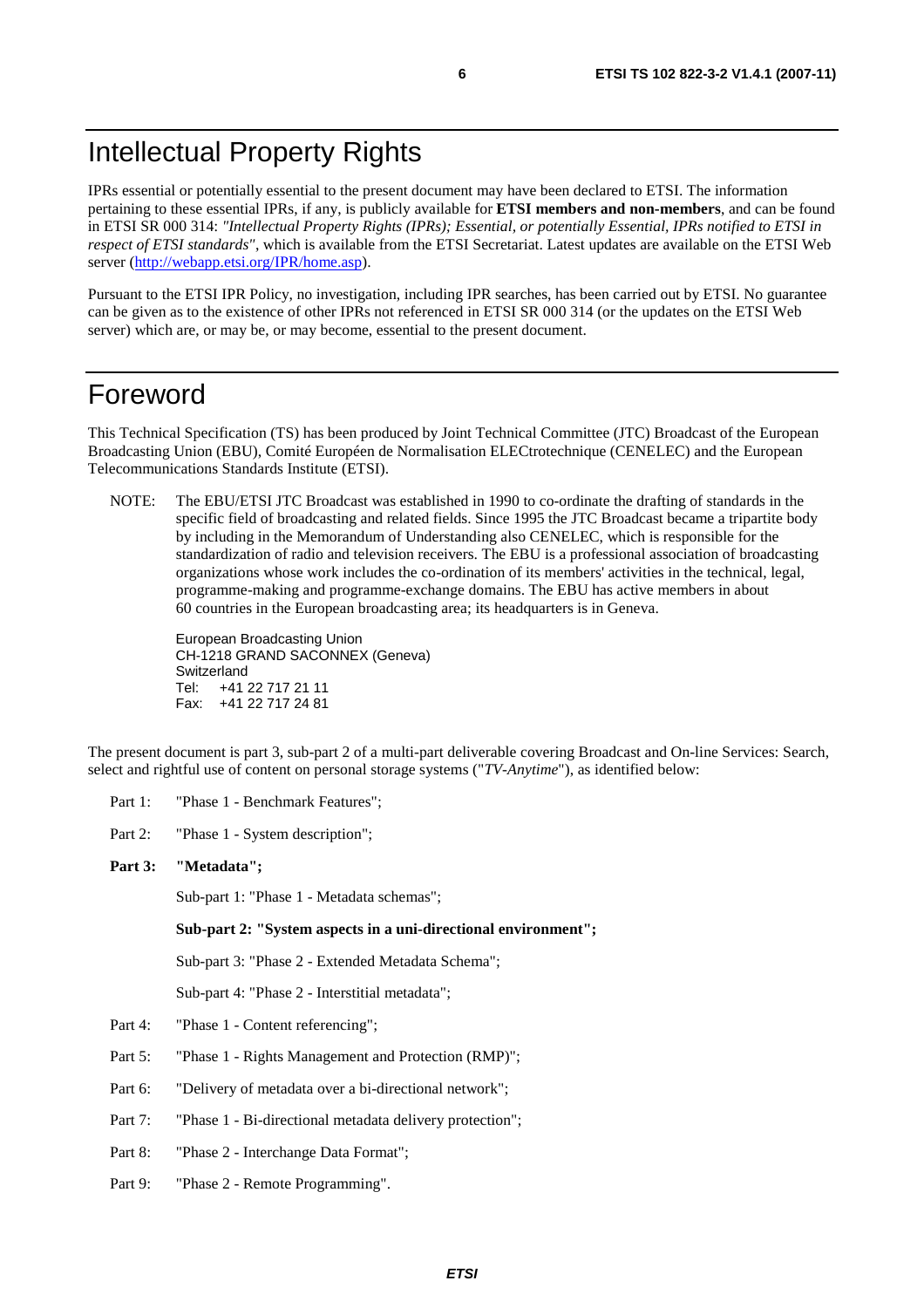The present document is based on a submission by the *TV-Anytime* forum ([http://www.TV-Anytime.org](http://www.tv-anytime.org/)).

"*TV-Anytime*" (TVA) is a full and synchronized set of specifications established by the *TV-Anytime* Forum. TVA features enable the search, selection, acquisition and rightful use of content on local and/or remote personal storage systems from both broadcast and online services.

TS 102 822-1 [7] and TS 102 822-2 [8] set the context and system architecture in which the standards for Metadata, Content referencing, Bi-directional metadata and Metadata protection are to be implemented in the *TV-Anytime* environment. TS 102 822-1 [7] provides benchmark business models against which the *TV-Anytime* system architecture is evaluated to ensure that the specification enable key business applications. TS 102 822-2 [8] presents the *TV-Anytime* System Architecture. These two documents are placed ahead of the others for their obvious introductory value. Note that these first two documents are largely informative, while the remainder of the series is normative.

The features are supported and enabled by the specifications for Metadata (TS 102 822-3-1 [9], TS 102 822-3-2 (the present document), TS 102 822-3-3 [10] and TS 102 822-3-4 [11]), Content Referencing (TS 102 822-4 [12]), Rights Management (TS 102 822-5-1 [13] and TS 102 822-5-2 [14]), Bi-directional Metadata Delivery (TS 102 822-6- 1 [15], TS 102 822-6-2 [16] and TS 102 822-6-3 [17]) and Protection (TS 102 822-7 [18]), Interchange Data Format (TS 102 822-8 [19]) and Remote Programming (TS 102 822-9 [20]). All Phase 1 and 2 Features listed in TS 102 822-1 [7] are enabled by the normative *TV-Anytime* tools specifications.

The metadata specifications TS 102 822-3-1 [9], TS 102 822-3-3[10], TS 102 822-3-4 [11], TS 102 822-8 [19] and TS 102 822-9 [20] address the description language, structure and semantics of *TV-Anytime* metadata descriptions. The present document introduces new network agnostic technologies used to process these descriptions for the purpose of transmission in a unidirectional environment.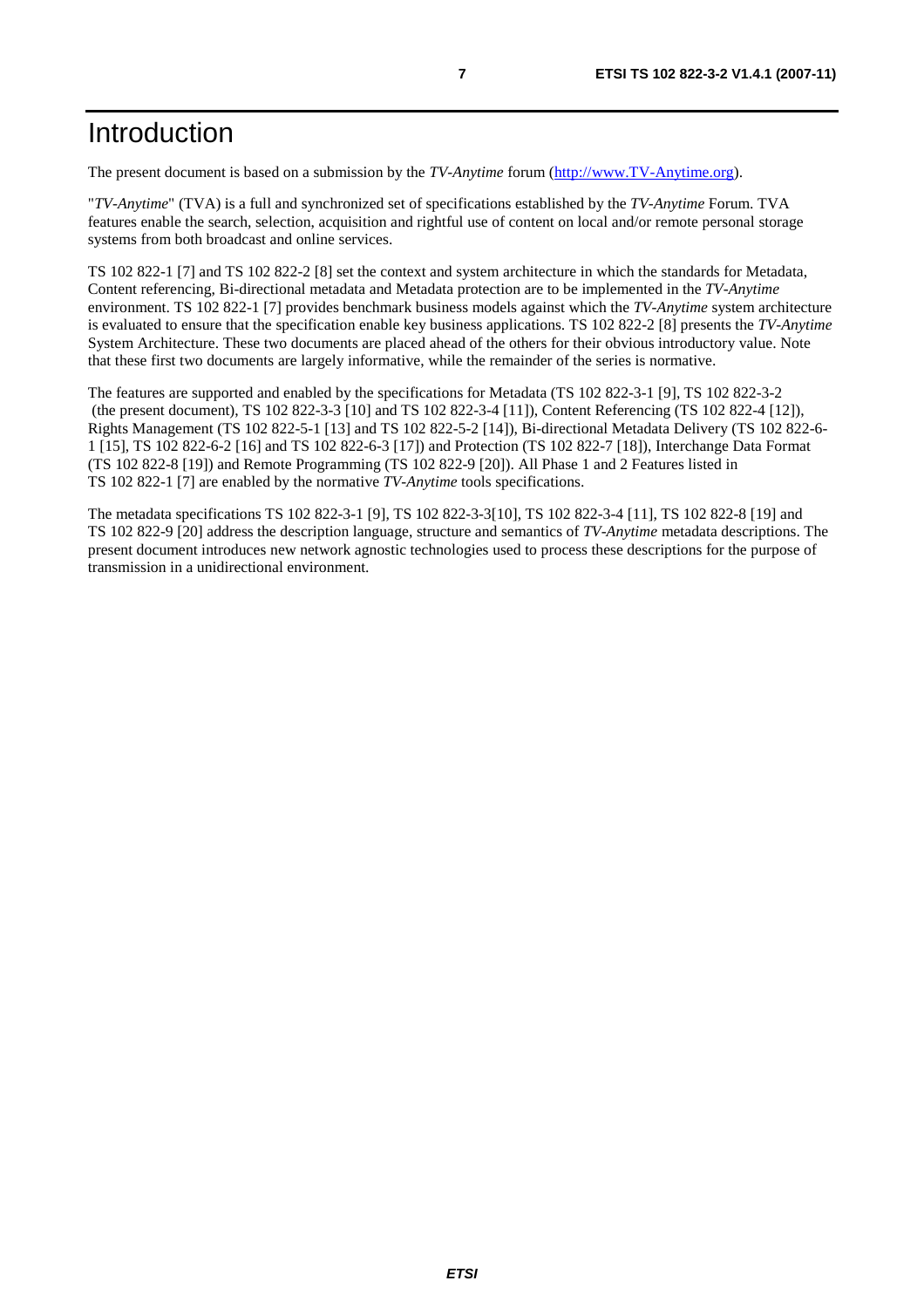# 1 Scope

The present document is one in a series of Technical Specification documents produced by the *TV-Anytime* Forum. These documents establish the fundamental specifications for the services, systems and devices that will conform to the *TV-Anytime* standard, to a level of detail that is implementable for compliant products and services.

TS 102 822-1 [7] and TS 102 822-2 [8] set the context and system architecture in which the standards for Metadata, Content referencing, Bi-directional metadata and Metadata protection are to be implemented in the *TV-Anytime* environment. TS 102 822-1 [7] provides benchmark business models against which the *TV-Anytime* system architecture is evaluated to ensure that the specification enable key business applications. TS 102 822-2 [8] presents the *TV-Anytime* System Architecture. These first two documents are largely informative, while the remainder of the series is normative.

Although each in the series of documents is intended to stand alone, a complete and coherent sense of the *TV-Anytime* system standard can be gathered by reading all the specification documents in numerical order.

The following diagram depicts the combined scope of the *TV-Anytime* Specifications on Metadata TS 102 822-3-1 [9], TS 102 822-3-3 [10], TS 102 822-3-4 [11], TS 102 822-8 [19], TS 102 822-9 [20] and the present document "System Aspects in a Unidirectional Environment".



 $\triangleright$  Format and semantics of delivery layer

**Figure 1: Overview of the scope of TVA Specification on Metadata and System** 

The metadata specifications TS 102 822-3-1 [9], TS 102 822-3-3[10], TS 102 822-3-4 [11], TS 102 822-8 [19] and TS 102 822-9 [20] address the description language, structure and semantics of *TV-Anytime* metadata descriptions. The present document introduces new network agnostic technologies used to process these descriptions for the purpose of transmission in a unidirectional environment.

The actual format and semantics of the delivery layer are specific to the particular uni-directional environment in which *TV-Anytime* is deployed. However, in order for the encoding and encapsulation mechanisms to operate as intended the delivery layer must meet certain requirements. These normative requirements are defined in annex B of TS 102 822-2 [8].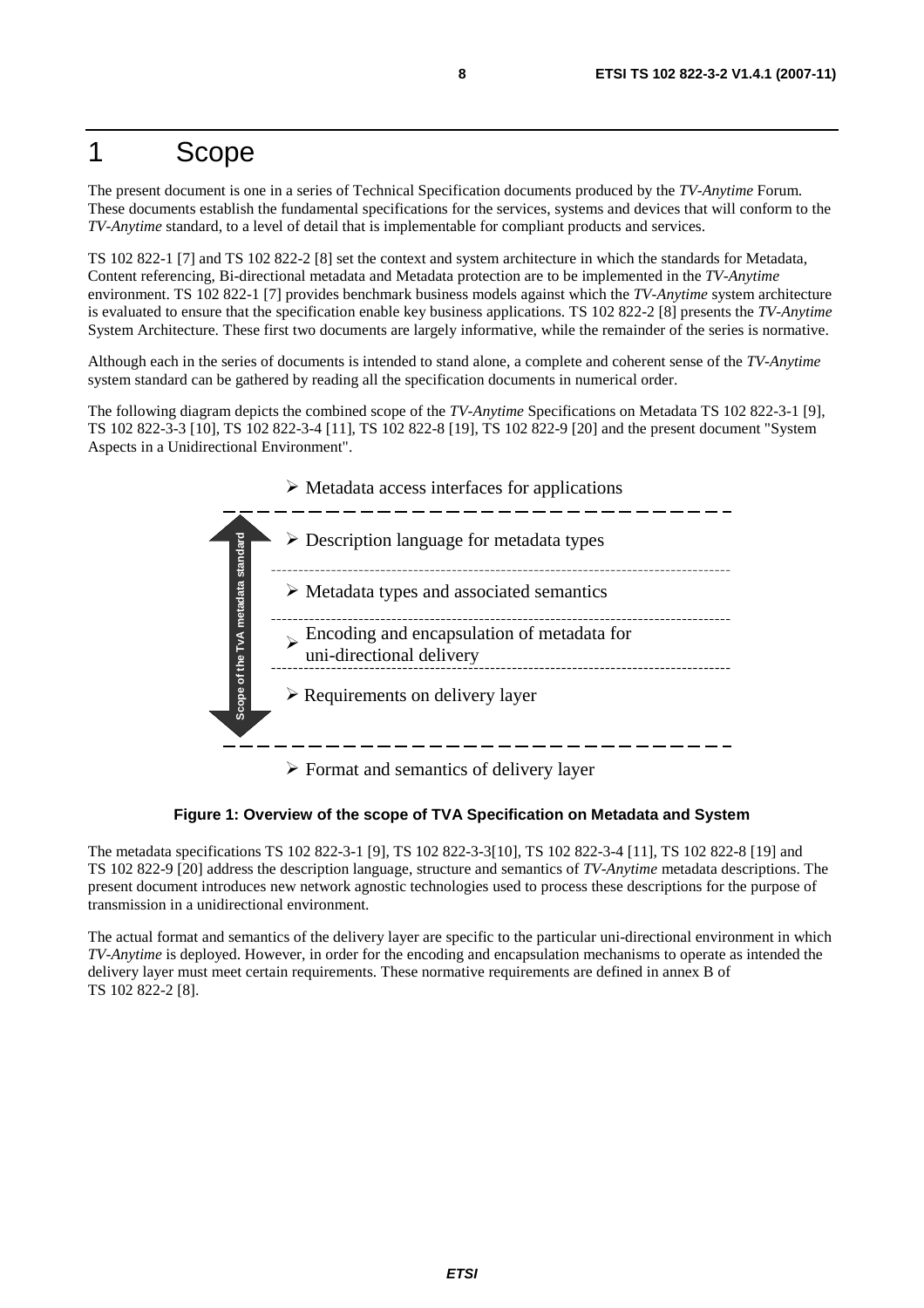# 2 References

The following documents contain provisions which, through reference in this text, constitute provisions of the present document.

- References are either specific (identified by date of publication and/or edition number or version number) or non-specific.
- For a specific reference, subsequent revisions do not apply.
- For a non-specific reference, the latest version applies.

Referenced documents which are not found to be publicly available in the expected location might be found at <http://docbox.etsi.org/Reference>.

- NOTE: While any hyperlinks included in this clause were valid at the time of publication ETSI cannot guarantee their long term validity.
- [1] ISO/IEC 10646 (2003): " Information technology Universal Multiple-Octet Coded Character Set (UCS)".
- [2] XML Schema, W3C Recommendations (version 20010502).
- NOTE: Available at: <http://www.w3.org/TR/2001/REC-xmlschema-0-20010502>, <http://www.w3.org/TR/2001/REC-xmlschema-1-20010502>, [http://www.w3.org/TR/2001/REC-xmlschema-2-20010502](http://www.w3.org/XML/Schema).
- [3] IEEE Standard for Binary Floating-Point Arithmetic, Std 754-1985 Reaffirmed 1990.
- [4] ISO/IEC 15938-1 (2002): "Information technology Multimedia content description interface Part 1: Systems".
- [5] ISO/IEC 15938-2 (2002): "Information technology Multimedia content description interface Part 2: Description definition language".
- [6] Zlib: "The Zlib API".
- NOTE: Available at:<http://www.gzip.org/zlib>.
- [7] ETSI TS 102 822-1: "Broadcast and On-line Services: Search, select, and rightful use of content on personal storage systems ("TV-Anytime"); Part 1: Benchmark Features".
- [8] ETSI TS 102 822-2: "Broadcast and On-line Services: Search, select, and rightful use of content on personal storage systems ("TV-Anytime Phase 1"); Part 2: Phase 1 - System description".
- [9] ETSI TS 102 822-3-1: "Broadcast and On-line Services: Search, select, and rightful use of content on personal storage systems ("TV-Anytime"); Part 3: Metadata; Sub-part 1: Phase 1 - Metadata schemas".
- [10] ETSI TS 102 822-3-3: "Broadcast and On-line Services: Search, select, and rightful use of content on personal storage systems ("TV-Anytime"); Part 3: Metadata; Sub-part 3: Phase 2 - Extended Metadata Schema".
- [11] ETSI TS 102 822-3-4: "Broadcast and On-line Services: Search, select, and rightful use of content on personal storage systems ("TV-Anytime"); Part 3: Metadata; Sub-part 4: Phase 2 - Interstitial metadata".
- [12] ETSI TS 102 822-4: "Broadcast and On-line Services: Search, select, and rightful use of content on personal storage systems ("TV-Anytime Phase1"); Part 4: Phase 1 - Content referencing".
- [13] ETSI TS 102 822-5-1: "Broadcast and On-line Services: Search, select, and rightful use of content on personal storage systems ("TV-Anytime"); Part 5: Rights Management and Protection (RMP) Sub-part 1: Information for Broadcast Applications".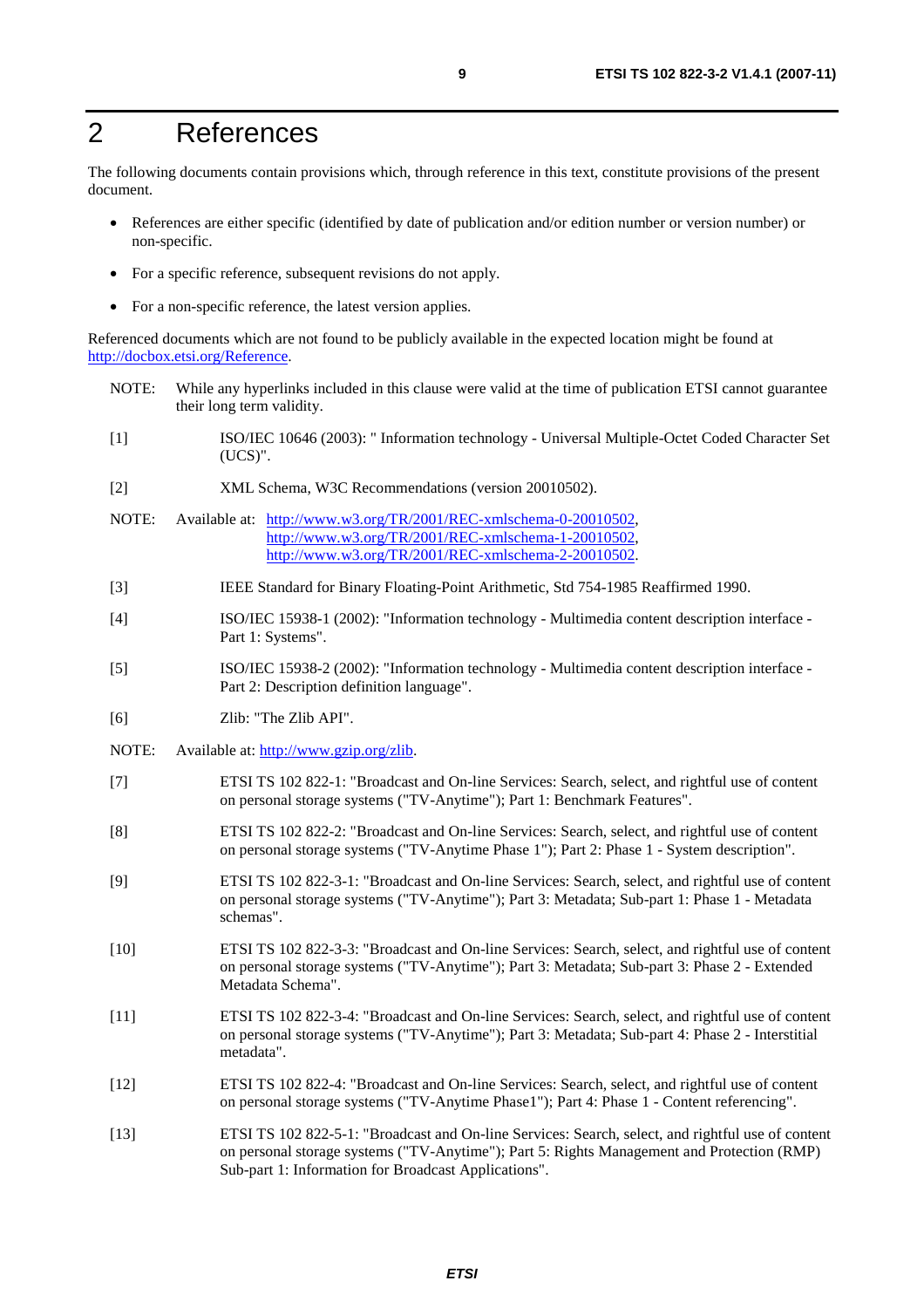- [14] ETSI TS 102 822-5-2: "Broadcast and On-line Services: Search, select, and rightful use of content on personal storage systems ("TV-Anytime"); Part 5: Rights Management and Protection (RMP) Sub-part 2: RMPI binding".
- [15] ETSI TS 102 822-6-1: "Broadcast and On-line Services: Search, select, and rightful use of content on personal storage systems ("TV-Anytime"); Part 6: Delivery of metadata over a bi-directional network; Sub-part 1: Service and transport".
- [16] ETSI TS 102 822-6-2: "Broadcast and On-line Services: Search, select, and rightful use of content on personal storage systems ("TV-Anytime"); Part 6: Delivery of metadata over a bi-directional network; Sub-part 2: Phase 1 - Service discovery".
- [17] ETSI TS 102 822-6-3: "Broadcast and On-line Services: Search, select, and rightful use of content on personal storage systems ("TV-Anytime"); Part 6: Delivery of metadata over a bi-directional network; Sub-part 3: Phase 2 - Exchange of Personal Profile".
- [18] ETSI TS 102 822-7: "Broadcast and On-line Services: Search, select, and rightful use of content on personal storage systems ("TV-Anytime Phase 1"); Part 7: Bi-directional metadata delivery protection".
- [19] ETSI TS 102 822-8: "Broadcast and On-line Services: Search, select, and rightful use of content on personal storage systems ("TV-Anytime"); Part 8: Phase 2 - Interchange data format".
- [20] ETSI TS 102 822-9: "Broadcast and On-line Services: Search, select, and rightful use of content on personal storage systems ("TV-Anytime"); Part 9: Phase 2 - Remote Programming".
- [21] ISO/IEC 8601: "Data elements and interchange formats Information interchange Representation of dates and times".

# 3 Definitions, abbreviations and mnemonics

# 3.1 Definitions

For the purposes of the present document, the following terms and definitions apply:

**application:** specific set of functions running on the PDR

NOTE: Some applications use metadata, either automatically or under *consumer* control.

**head end:** source of emission of the transport stream where metadata is inserted

**metadata:** data about content

EXAMPLE: The title, genre and summary of a television programme.

NOTE: In the context of *TV-Anytime*, metadata also includes consumer profile and history data.

**MPEG:** ongoing effort by the Motion Pictures Expert Group (working group SC29 WG11 of ISO/IEC) to specify a standard set of content-related metadata applicable to a broad range of applications

NOTE: Defined by *TV-Anytime* in TS 102 822-3-1 [9].

**partial description:** reconstructed portion of the *TV-Anytime* metadata description in the PDR obtained after having decoded a subset of the metadata fragment stream

NOTE: The present document instantiates the *TV-Anytime* schema and must therefore be schema valid with respect to it.

**segment:** continuous portion of a piece of content, for example a single news topic in a news programme

**segmentation:** process of creating segments from a piece of content

**transport stream:** transport stream is made up of the A/V and/or the *TV-Anytime* data streams including the metadata

*ETSI*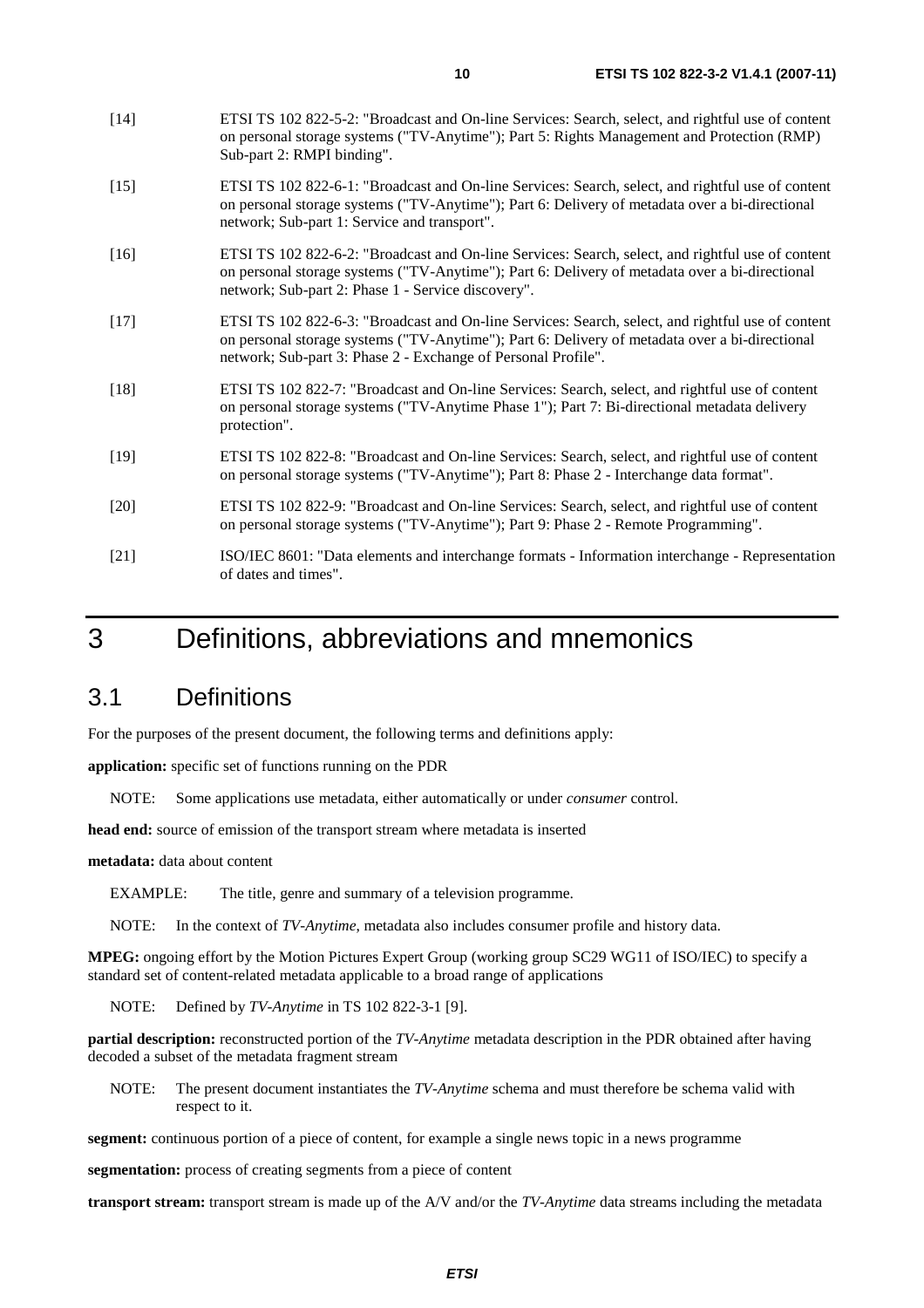**TVA access unit:** container which holds one or more TVA fragments when carried over the transport stream

**TVA fragment:** self-consistent atomic portion of a metadata description sent to the decoder

**TVA metadata description:** actual document instantiating the TVA schema which is to be sent to the PDR

NOTE: The present document may be subject to partial updates in time using the fragmentation mechanism. In any case, it must be schema valid with respect to the TVA schema.

**TVA metadata fragment stream:** set of the many TVA fragments constituting a single TVA metadata description and inserted in the transport stream received by the decoder

**TVA MPEG-7 profile:** implementation profile of the ISO/IEC 15938-1 [4] standard, adopted by *TV-Anytime* for the encoding of the metadata description as specified in the present document

**TVA schema:** set of rules describing the syntax and semantics of the metadata

# 3.2 Abbreviations

For the purposes of the present document, the following abbreviations apply:

| AU<br>BiM<br><b>CRID</b>                                                                                              | Access Unit<br>Binary format of MPEG-7<br><b>Content Reference IDentifier</b>                                                                                                                                                                                                                            |
|-----------------------------------------------------------------------------------------------------------------------|----------------------------------------------------------------------------------------------------------------------------------------------------------------------------------------------------------------------------------------------------------------------------------------------------------|
| NOTE:                                                                                                                 | An identifier for content that is independent of its location.                                                                                                                                                                                                                                           |
| <b>DDL</b>                                                                                                            | <b>Description Definition Language</b>                                                                                                                                                                                                                                                                   |
| NOTE:                                                                                                                 | The language used to define description schemes in MPEG-7 (see ISO/IEC 15938-2 [5]).                                                                                                                                                                                                                     |
| DL.<br><b>ECG</b>                                                                                                     | Delivery Layer<br><b>Electronic Content Guide</b>                                                                                                                                                                                                                                                        |
| NOTE:                                                                                                                 | A means of presenting available content to the consumer, allowing selection of desired content.                                                                                                                                                                                                          |
| GMT<br><b>IPR</b><br><b>MPEG</b><br><b>PDR</b><br><b>TVA</b><br>UI<br><b>URI</b><br><b>UTF</b><br>XML<br><b>XPath</b> | Greenwich Mean Time<br><b>Intellectual Property Rights</b><br><b>Motion Pictures Expert Group</b><br>Personal Digital Recorder<br>TV-Anytime<br>User Interface<br>Uniform Resource Identifier<br>Universal character set Transformation Format<br>eXtensible Markup Language<br><b>XML</b> Path Language |

# 3.3 Mnemonics

For the purposes of the present document, the following mnemonics are defined to describe the different data types used.

**bslbf:** Bit string, left bit first, where "left" is the order in which bit strings are written. Bit strings are generally written as a string of 1 s and 0 s within single quote marks, e.g. "1000 0001". Blanks within a bit string are for ease of reading and have no significance.

**reserved:** A binary syntax element whose length is indicated in the syntax table. The value of each bit of this field shall be set to "1". These bits may be used in the future for TVA defined extensions.

**uimsbf:** Unsigned integer, most significant bit first (big-endian).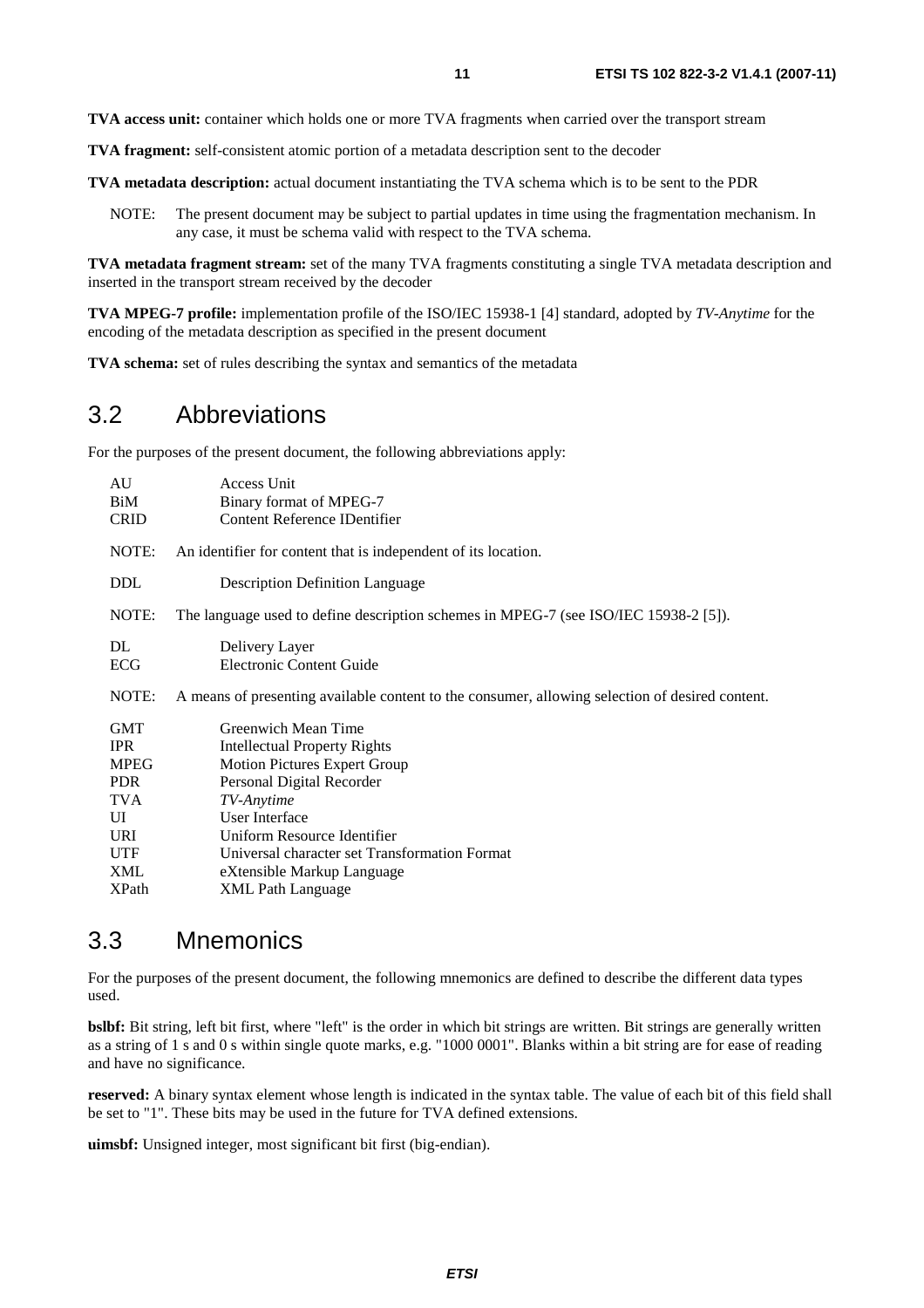**vluimsbf8:** Variable length coded unsigned integer, most significant bit first. The size of vluimsbf8 is a multiple of one byte. The first bit of each byte specifies if set to "1" that another byte is present for this vluimsbf8 code word. The unsigned integer is encoded by the concatenation of the seven least significant bits of each byte belonging to this vluimsbf8 code word.

**vluimsbf5:** Variable length code unsigned integer, most significant bit first. The first n bits which are 1 except for the n-th bit which is 0, indicates that the integer is encoded by n times 4 bits.

# 4 System mechanisms in a unidirectional environment

# 4.1 Overview

# 4.1.1 Main features of a unidirectional environment

Unidirectional environments deliver content and metadata from the transmitting device (head-end) to the terminal device Personal Digital Recorder (PDR) over a one-way link. No communication is possible from the PDR to the head-end.



**Figure 2: Unidirectional environment** 

The restrictions imposed by a unidirectional environment mean that a *TV-Anytime* metadata delivery system needs to have the following attributes.

All the *TV-Anytime* metadata descriptions required by the applications running on the PDR will need to be available in the streams provided by the DL to the terminal at the time when those applications need them.

Since the head-end is never advised that the PDR is connected and no acknowledgement is provided to indicate that the data has been correctly transmitted, the data will need to be broadcast cyclically during the time that they are potentially needed by the applications.

Unidirectional environments are in practice limited in the amount of bandwidth that can be allocated to metadata, the size occupied by the *TV-Anytime* metadata description in the transport stream needs to be kept as small as possible.

# 4.1.2 Access methods

Resources available to PDRs will vary, as will the nature of different unidirectional environments. Because of this it is anticipated that there are a number of ways in which a receiver may wish to acquire and navigate *TV-Anytime* metadata descriptions. The present document has been designed to support the following methods of acquisition:

- **Method 1:** Acquire from the metadata stream and cache the data to disk with the receiver provides its own methods of navigation.
- **Method 2:** Use the TVA Indexing solution to enable online navigation of the metadata stream.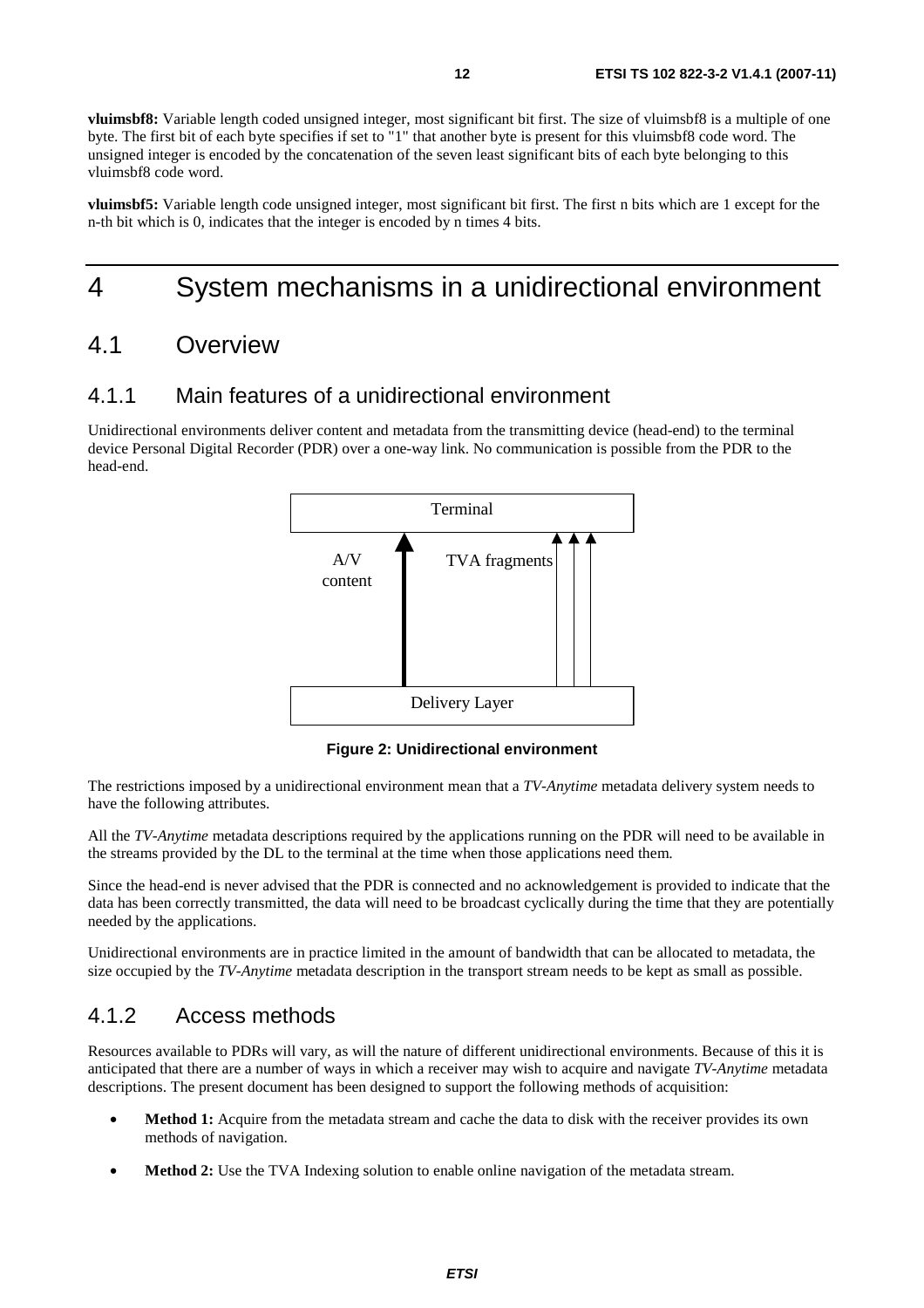• **Method 3:** Cache both TVA indexing information and data to disk to provide an enhanced version of method 2.

# 4.1.3 Definition of a *TV-Anytime* metadata description

A *TV-Anytime* metadata *description* is the present document, which is to be sent to the PDR. It is produced in accordance with the schema specified in the *TV-Anytime* metadata specification (see TS 102 822-3-1 [9], clause 6, TS 102 822-3-3 [10], TS 102 822-3-4 [11], TS 102 822-8 [19], TS 102 822-9 [20]). *TV-Anytime* has selected the MPEG-7 DDL language [5], based on XML schema [2], to define its schema. MPEG-7 DDL is used to define the syntax, the types and default values that comprise the *TV-Anytime* specification. A *TV-Anytime* description can therefore be represented as an XML document instantiating the *TV-Anytime* schema and containing a single root element called *TVAMain*. Within the TVAMain element any number of *TV-Anytime* types can be instantiated. Such a description can then be declared schema valid with respect to the TVA schema.

# 4.1.4 *TV-Anytime* metadata description size

In many systems a *TV-Anytime* description can become very large. As an example, a valid *TV-Anytime* document could contain all the descriptive data supplied by a single provider to feed an ECG for the next 15 days. The data-set could consist of a set of descriptions for the whole list of programmes, series and groups of contents which are going to be played out for this period, the full schedule of all the related events, the description of the channels on which they are going to be broadcast, the classification scheme tables, the cast list tables, etc. This entire dataset is contained in the same document.

Sending this dataset as an XML document is inefficient for the following reasons:

- XML is a verbose textual format, making an XML document carrying this amount of data very large. In an environment with restricted bandwidth this will result in slow download times.
- Not all of the information carried will be relevant to the terminal at any one instance. Some part of the description may require to be accessed often whilst other parts may only be accessed occasionally.
- Some parts of an XML document may need to be updated without affecting other parts (e.g. modification of a single schedule event if one programme is replaced by another).
- Some parts of an XML document may need to be accessed and updated more often and more efficiently than the rest of the data set (e.g. dynamic segmentation metadata).

In order to overcome the problems associated with delivering *TV-Anytime* metadata as a single, homogenous document, *TV-Anytime* defines *fragmentation, encoding, encapsulation* and *indexing* mechanisms to apply to the *TV-Anytime* metadata descriptions before being transmitted to the terminal in a unidirectional environment.

# 4.2 Metadata general delivery framework

The delivery of *TV-Anytime* metadata can be viewed as five distinct processes.



**Figure 3: Processes associated with delivery of metadata**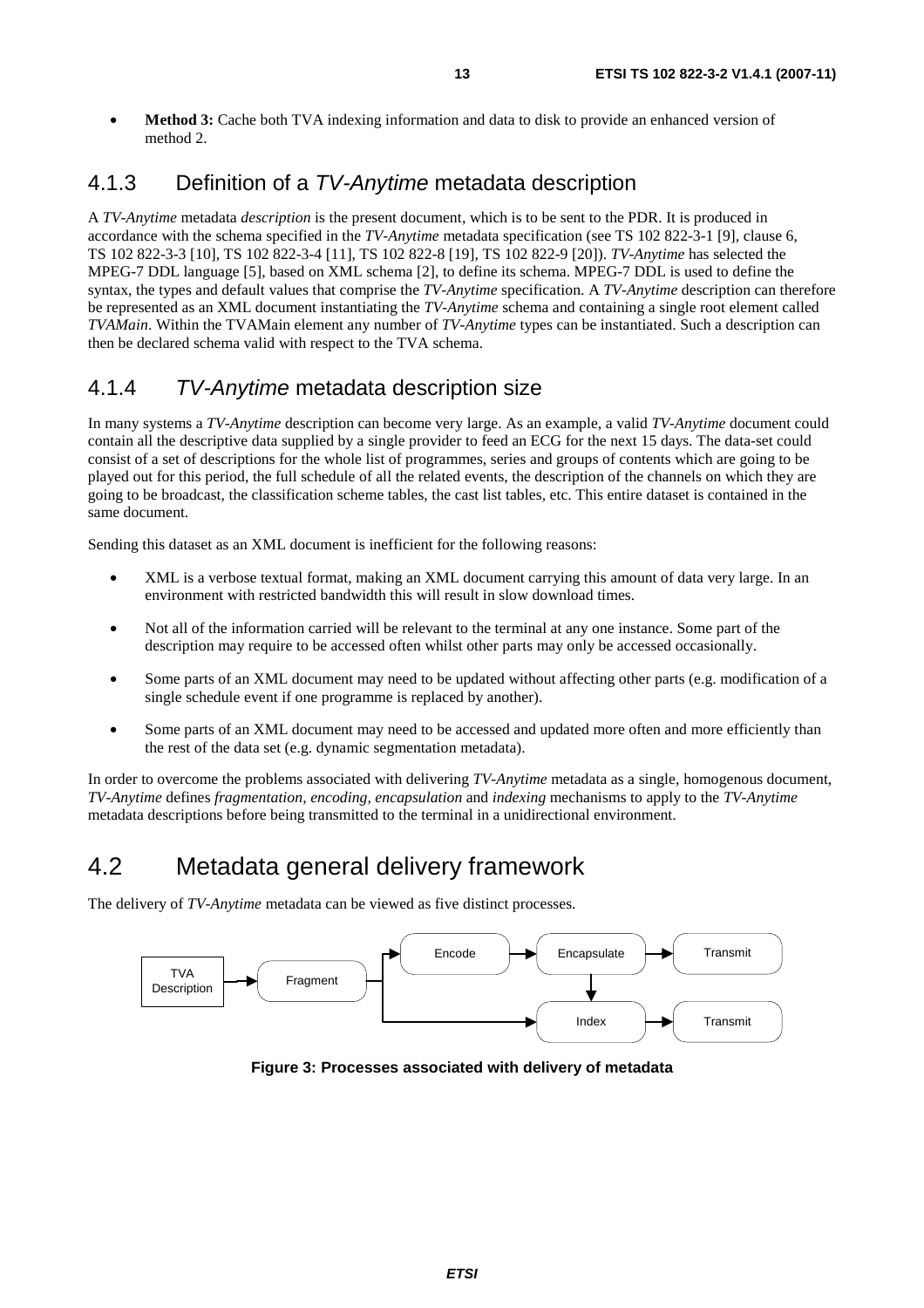# 4.2.1 Introduction to fragmentation

Fragmentation is the generic decomposition mechanism of a TVA metadata description into self-consistent units of data, called *TVA fragments*. The definition of TVA fragment types allowed by *TV-Anytime* can be found in clause 4.3.

The *self-consistency* capability of a TVA fragment means that:

- Fragments can be obtained in a random order.
- Each fragment can be transmitted and updated independently.
- After a fragment has been received and decoded, the resulting partial description is valid with respect to the TVA schema.

The set of all TVA fragments constituting a single TVA metadata description is transmitted to the terminal within a unidirectional environment as a stream of data. This stream is termed a *TVA metadata fragment stream*.

A TVA metadata fragment stream shall always be accessed via the TVA-init message which represents the entry point, as described in clause 4.4.1, followed by the TVA fragment containing the TVAMain root element, as described in clause 4.3.1.1. Optionally, the TVAMain fragment may be included in the TVA-init message as indicated in clause 4.4.1.

The transport of TVA metadata shall be fragmented as defined in the present document.

# 4.2.2 Introduction to encoding

To enable the efficient (in terms of bandwidth, navigability and updating) delivery of data within a unidirectional environment, it is necessary to represent the TVA metadata fragments in a binary format.

*TV-Anytime* has chosen the MPEG-7 BiM method as defined in ISO/IEC 15938-1 [4] (MPEG-7 Systems part) as the preferred method that would facilitate wide interoperability. However *TV-Anytime* appreciates that in some controlled environments, it may be desirable to enable the delivery of metadata using alternate encoding systems. To allow this, appropriate hooks are provided where necessary and the means to indicate the method of encoding used.

# 4.2.3 Introduction to encapsulation

Once the fragments have been encoded they need to be *encapsulated*. The process of encapsulation provides further information to enable a receiving device to manage a set of transmitted TVA fragments. A receiver needs to be able to uniquely identify a fragment within the TVA metadata fragment stream and also to be able to identify when the data within a fragment changes. This information is provided by the encapsulation layer.

For the transmission of fragments, the encapsulation mechanism shall be used.

### 4.2.4 Introduction to Indexing

Within a *TV-Anytime* metadata fragment stream there are likely to be many hundreds of fragments. Due to the volume of information necessary to provide the enhanced functionality expected of a PDR it is important that there is an efficient mechanism for locating information from within the TVA metadata fragment stream. Indexing provides this functionality by allowing multiple views on the TVA metadata description. In addition to enable a device to quickly find a fragment of interest, indices can also for example be used to provide enhanced UI functionality such as an A-Z listing for Content Titles, Genre Listing etc.

Indexing is an **optional** part of the present document, however it is seen as a powerful mechanism when TVA metadata is to be delivered to receivers that have limited processing and storage capabilities.

### 4.2.5 Logical decoder architecture

The components of the logical decoder architecture are shown below. Each of these components has a specific role in the process of reconstructing a TVA description or in the navigation of the TVA fragments via the indexing system.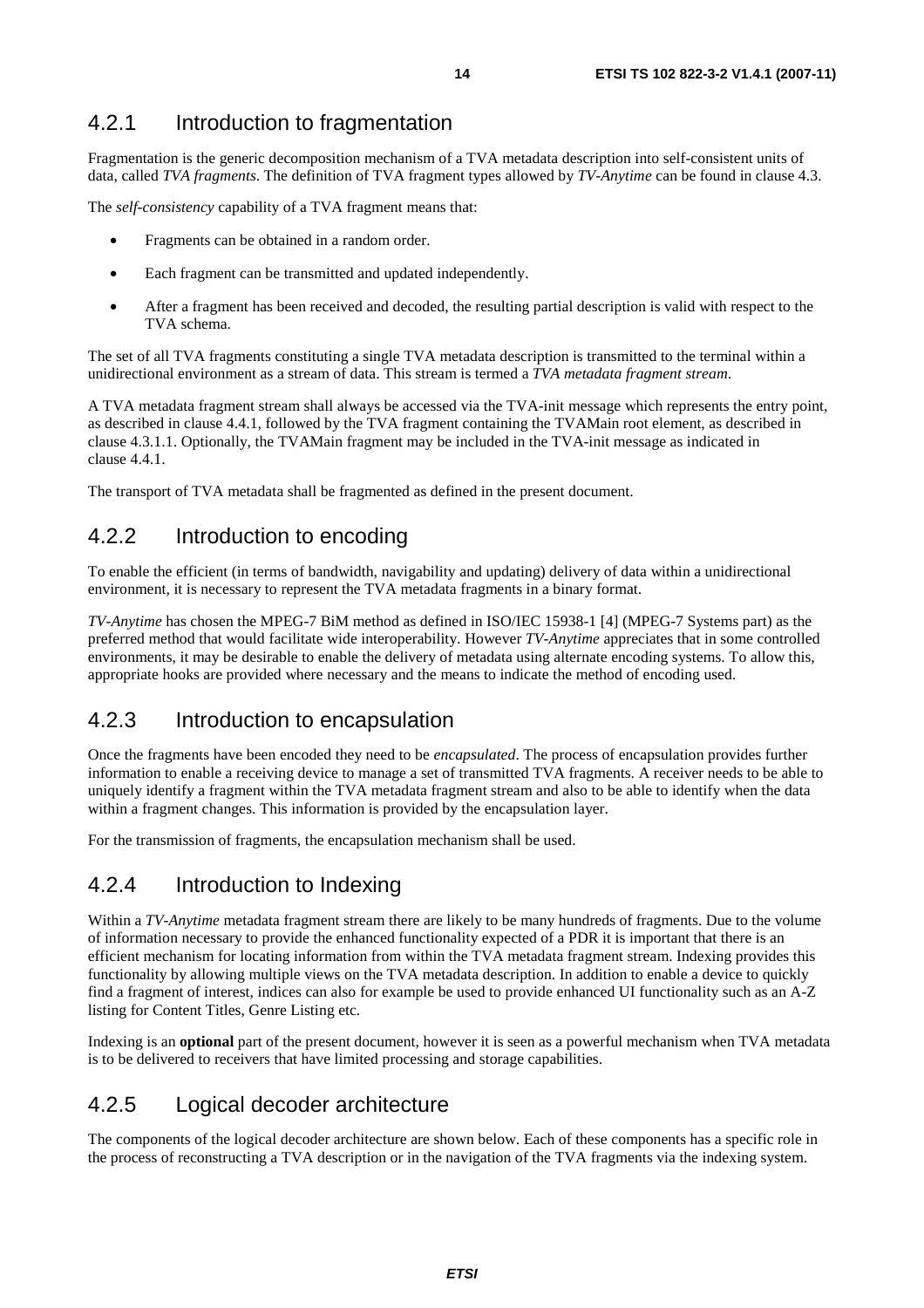

**Figure 4: Functional metadata processing architecture in a unidirectional environment** 

- **Delivery Layer:** The delivery layer provides the mechanism on which the TVA metadata fragment stream is transmitted. The system shall locate the TVA-init message within the delivery layer, to initialize the metadata management system. The TVA-init provides information about the encoding of the TVA fragments and whether Indexing data is available. Once the metadata management system has been configured, the system is ready to process TVA fragments and indexing data. TVA fragments are encapsulated within a data container. Depending on the caching model used one or more data containers e.g. acquire container "N" or acquire all data containers - are requested by the management system.
- **Binary Decoder:** The binary decoder takes a data container and decodes the TVA fragment and delivers the decoded TVA fragment along with the fragments version and unique identifier to the Metadata Manager. The schema to which all fragments within the TVA metadata fragment stream shall conform is defined within the DecoderInit part of the TVA-init message.
- **The Schema Manager:** This is a black box component in the terminal which provides the Binary Decoder with details about the schemas, declared in the TVA-init message and instantiated by the related TVA metadata description. It is a requirement that the terminal knows the schema used to produce a TVA metadata description prior to processing the TVA metadata fragment stream. **However, the method in which a PDR acquires this schema is out of scope for the current version of the** *TV-Anytime* **metadata standard.**
- **Metadata Manager:** This component is responsible for managing requests from the Management Layer for TVA fragments and also for notifying the Management layer of changes to fragments previously acquired from the TVA metadata fragment stream.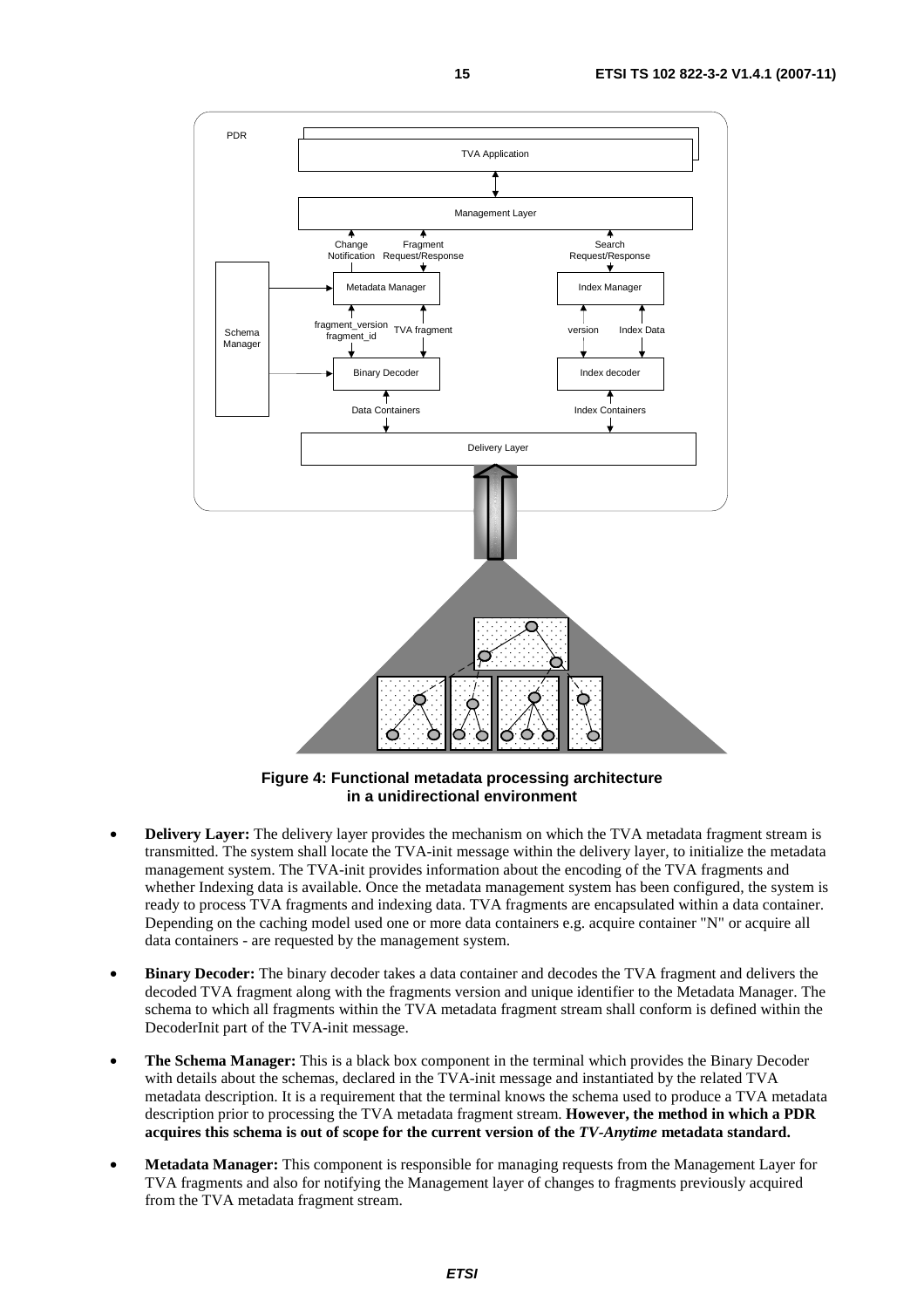- **Management Layer:** The role of the management layer is very much dependant on the functionality of the TVA Application which is interacting with this layer. In some instances it will just notify the Application when a change as occurred to the TVA fragment stream e.g. new fragment, deleted fragment takes. In other cases it will ask for a specific fragment, which involves an index lookup. The Management Layer is then responsible for using the Index to locate a fragment and then using the Metadata manager to load the fragment from the TVA metadata fragment stream.
- **Index Decoder:** This component takes an Index container from the delivery layer and makes the raw data available to the Index Manager, along with the index container version.
- **Index Manager:** This component takes search requests from the Management Layer and returns a set of matching references to fragments, which the Management layer then sends to the Metadata manager for loading. To perform the search the appropriate Index containers are loaded and the search performed using the supplied parameters.

# 4.3 Metadata description fragmentation

To enable the efficient delivery, updating and navigation of a *TV-Anytime* metadata description, a number of normative TVA fragment types have been defined.

A fragment is the ultimate atomic part of a *TV-Anytime* metadata description that can be transmitted independently to a terminal. A fragment shall be self consistent in the sense that:

- It shall be capable of being updated independently from other fragments.
- The way it is decoded, processed and accessed shall be independent from the order in which it is transmitted relative to other fragments.
- The decoding of a fragment and its addition to the partial description shall give a *TV-Anytime* schema valid description. Note that a partial description must have at least the fragment delivering the root element (TVAMain).



#### Frament "A" (e.g. TVAMain)

#### **Figure 5: Fragmentation of a** *TV-Anytime* **metadata description**

When an update occurs to one or more elements or attributes within a previously transmitted fragment, the entire fragment must be transmitted again i.e. no mechanisms for sub-fragment updates are provided.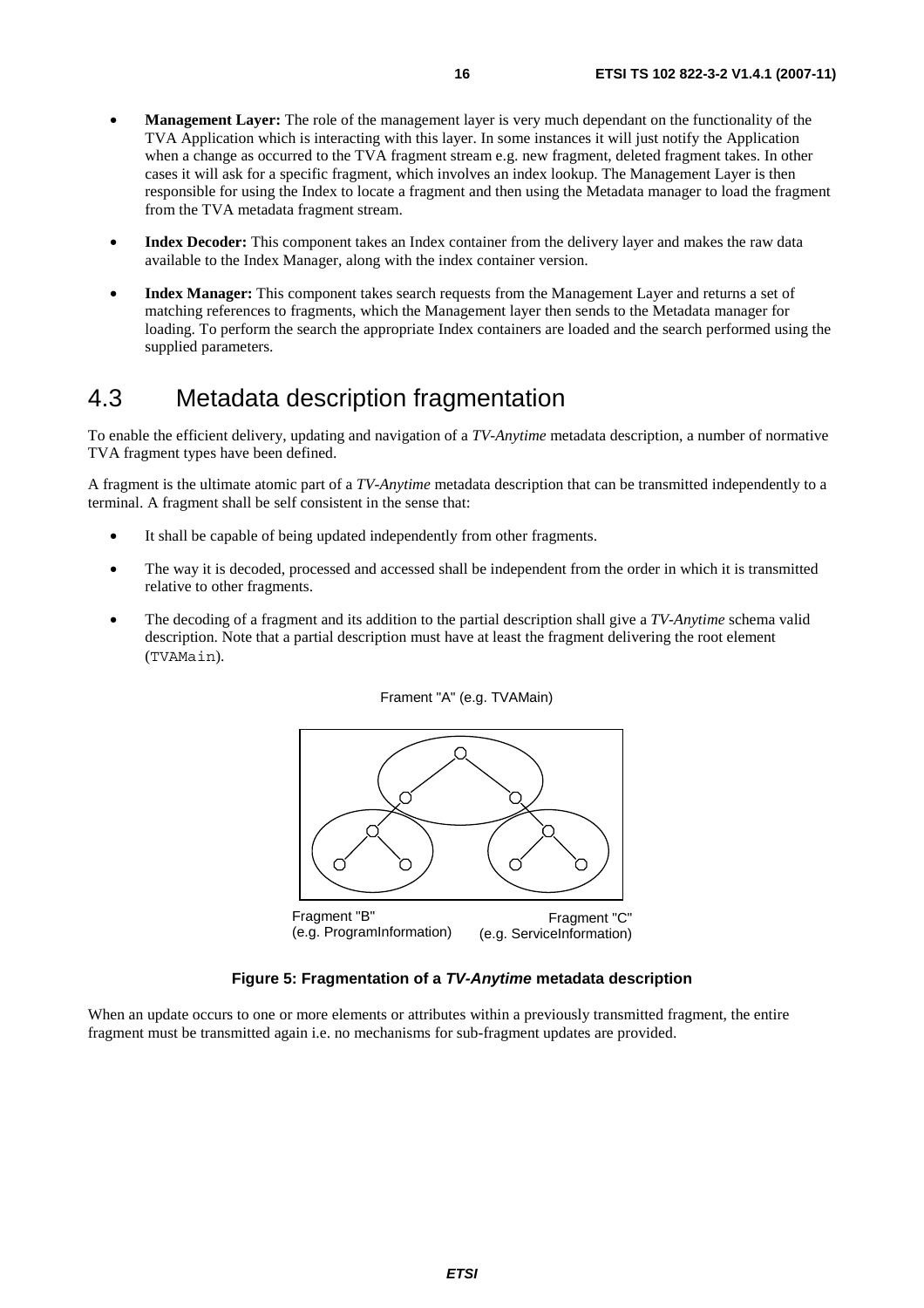# 4.3.1 TVA metadata fragments

The *TV-Anytime* metadata description can be split into a number of standardized types of self contained fragments. These *TV-Anytime* normative fragments are defined as follows.

#### 4.3.1.1 TVAMain fragment

The TVAMain fragment is special since every TVA fragment stream must contain one instance of this fragment type. The TVAMain fragment contains the TVAMain / ExtendedTVAMain root element plus a limited range of child nodes.



**Figure 6: UML-like representation of a TVAMain fragment**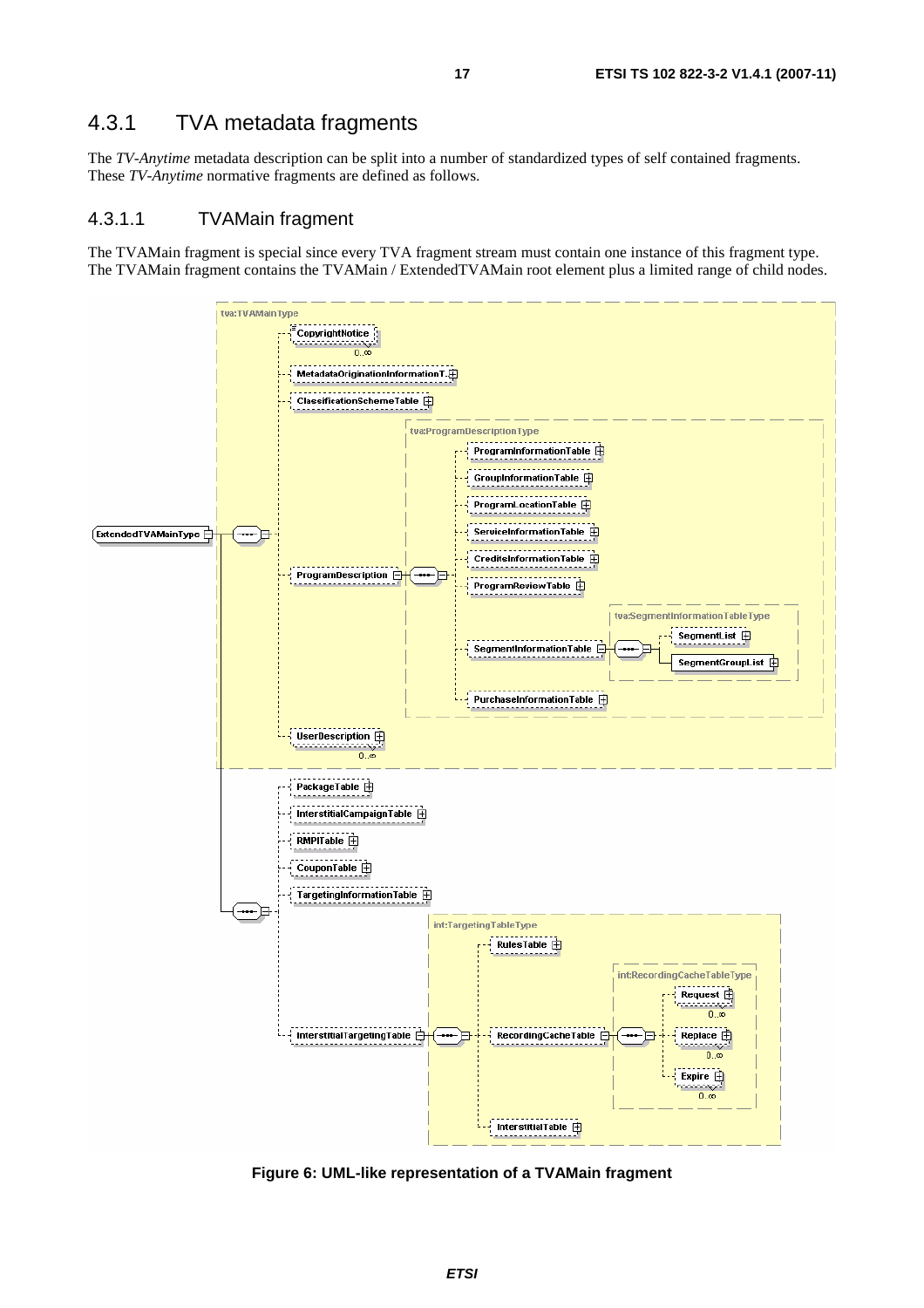As can be seen from the representation in figure 6 the TVAMain fragment shall contain child elements down to and including the following:

- MetadataOriginationInformationTable.
- ClassificationSchemeTable.
- ProgramInformationTable.
- GroupInformationTable.
- ProgramLocationTable.
- ServiceInformationTable.
- CreditsInformationTable.
- ProgramReviewTable.
- SegmentInformationTable:
	- SegmentList; SegmentGroupList.
- PurchaseInformationTable.
- PackageTable.
- RMPITable.
- CouponTable.
- TargetingInformationTable.
- InterstitialTargetingTable:
	- RulesTable.
	- RecordingCacheTable.
	- InterstitialTable.

The presence of and number of each of these types shall conform to the *TV-Anytime* schema. Elements that are children of these element types form fragments of their own and so shall not be included within the TVAMain / ExtendedTVAMain fragment.

It should be noted that updates to TVAMain / ExtendedTVAMain would typically be infrequent and an update to this fragment would cause the decoder to be re-initialized.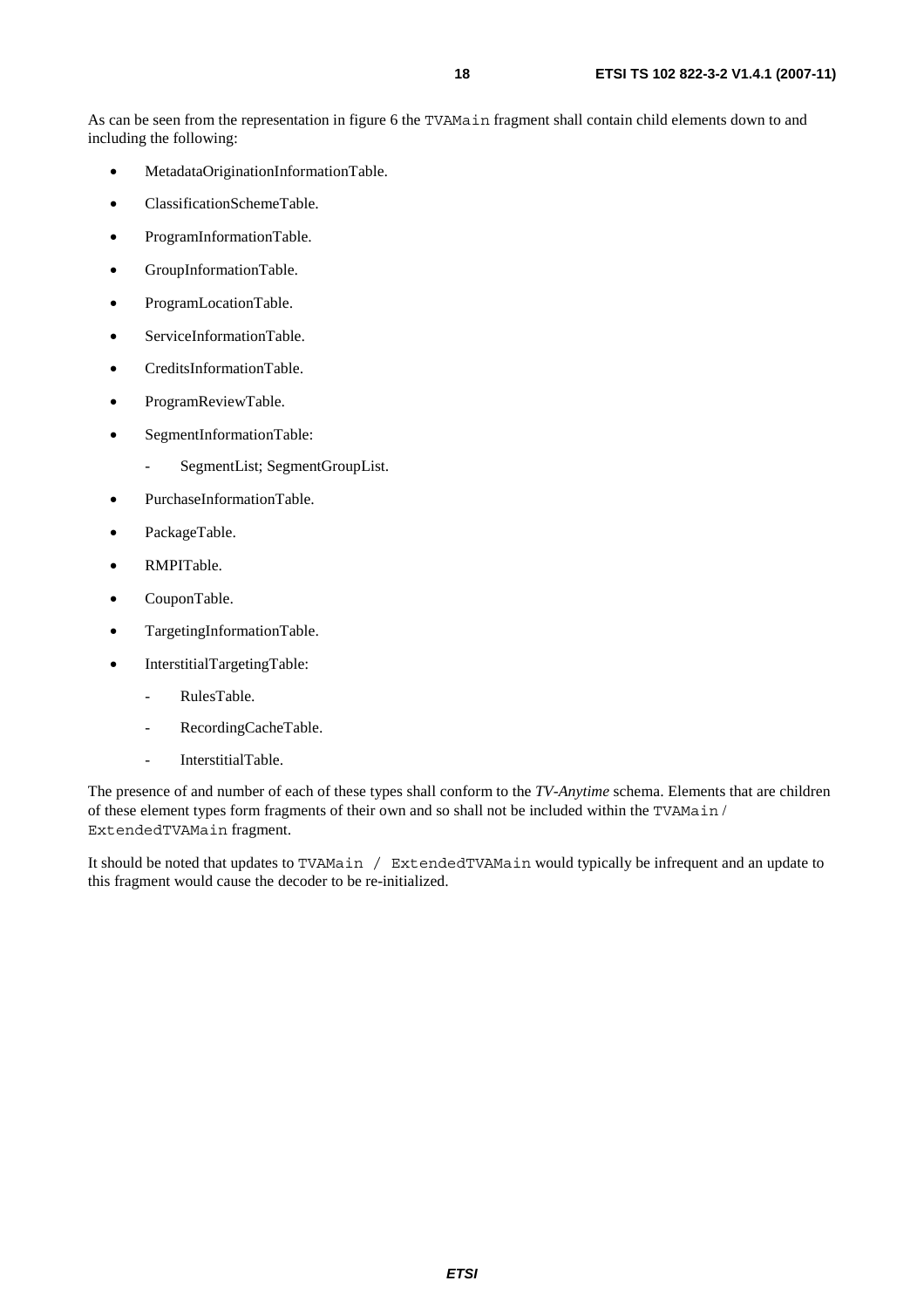#### 4.3.1.2 MetadataOriginationInformation fragment

The MetadataOriginationInformation element, as defined in TS 102 822-3-1 [9], shall form a single TVA fragment.

The MetadataOriginationInformation element is a child of the MetadataOriginationInformationTable, which is a member of the TVAMain fragment.



**Figure 7: UML-like representation of a MetadataOriginationInformation fragment** 

#### 4.3.1.3 ProgramInformation fragment

A ProgramInformation fragment is one of the key attractor types of a TVA system (TS 102 822-3-1 [9]), it carries an element of type ProgramInformationType and all child nodes thereof. This type contains descriptive information about a piece of content, the content being identified by a CRID.

The ProgramInformationElement is a child element of the ProgramInformationTable, which forms part of the TVAMain fragment.



**Figure 8: UML-like representation of a ProgramInformation fragment**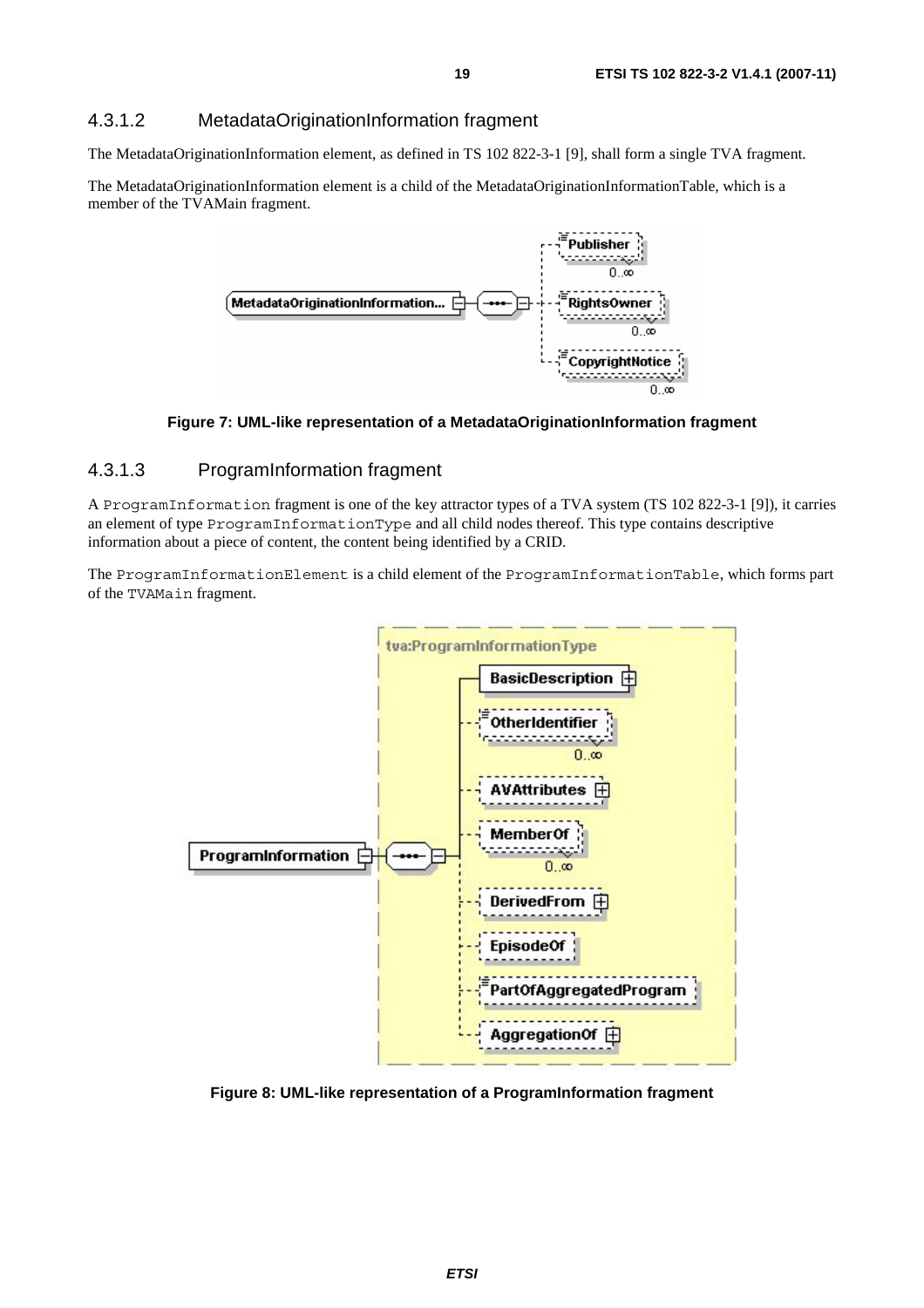The ProgramInformation fragment is completely self-contained with one exception. Within the CreditsItem, which is a child element of the CreditList element in the BasicDescription element, the optional PersonNameIDRef and OrganizationNameIDRef elements use TVAIDRefType attributes to reference TVAIDType attributes within corresponding entries within the CreditsInformationTable. This enables optimization in cases where a Credit Item description is common to more than one programme. In such a case, a CreditsItem only needs to be defined once e.g. for all the episodes of a Soap Opera. The guidelines given for the use of TVAIDType/TVAIDRefType in clause 4.3.5 should however be taken into account when assigning and using these ID values.

#### 4.3.1.4 GroupInformation fragment

A GroupInformation fragment contains an element of type GroupInformationType and all child nodes thereof. This contains descriptive information about a conceptual content group e.g. Series, Serial, Collection, etc. The GroupInformationElement is a child element of the GroupInformationTable, which forms part of the TVAMain fragment (TS 102 822-3-1 [9]).



**Figure 9: UML-like representation of a GroupInformation fragment** 

The GroupInformation fragment is completely self contained except for that described for the ProgramInformation fragment, namely within the CreditsItem, the optional PersonNameIDRef and OrganizationNameIDRef elements which the TVAIDRefType attribute which points to an entry within the CreditInformationTable. The guidelines given for the use of TVAIDType/TVAIDRefType in clause 4.3.5 should thus be taken into account when assigning and using these ID values.

### 4.3.1.5 OnDemandProgram and OnDemandService fragment

Within a unidirectional environment the OnDemandProgramType and the OnDemandServiceType are seen to be of limited use.

However if a broadcaster wishes to transmit OnDemand program location information, a complete OnDemandProgram or an OnDemandService element instantiating respectively one of these types shall form a single fragment. Both the OnDemandProgram and the OnDemandService elements are child members of the ProgramLocationTable, which forms part of the TVAMain fragment.

An attribute of type TVAIDRefType (TS 102 822-3-1 [9])is used by the serviceIDRef attribute within the OnDemandServiceType to reference the associated service information. It points to an element of type ServiceInformationType having a serviceId attribute, with a value equal to the serviceIDRef. This latter value shall be unique within the TVA metadata description. And the guideline in clause 4.3.5 on the assignment and use of TVAIDType/TVAIDRefType values should be taken into account when dealing with these values.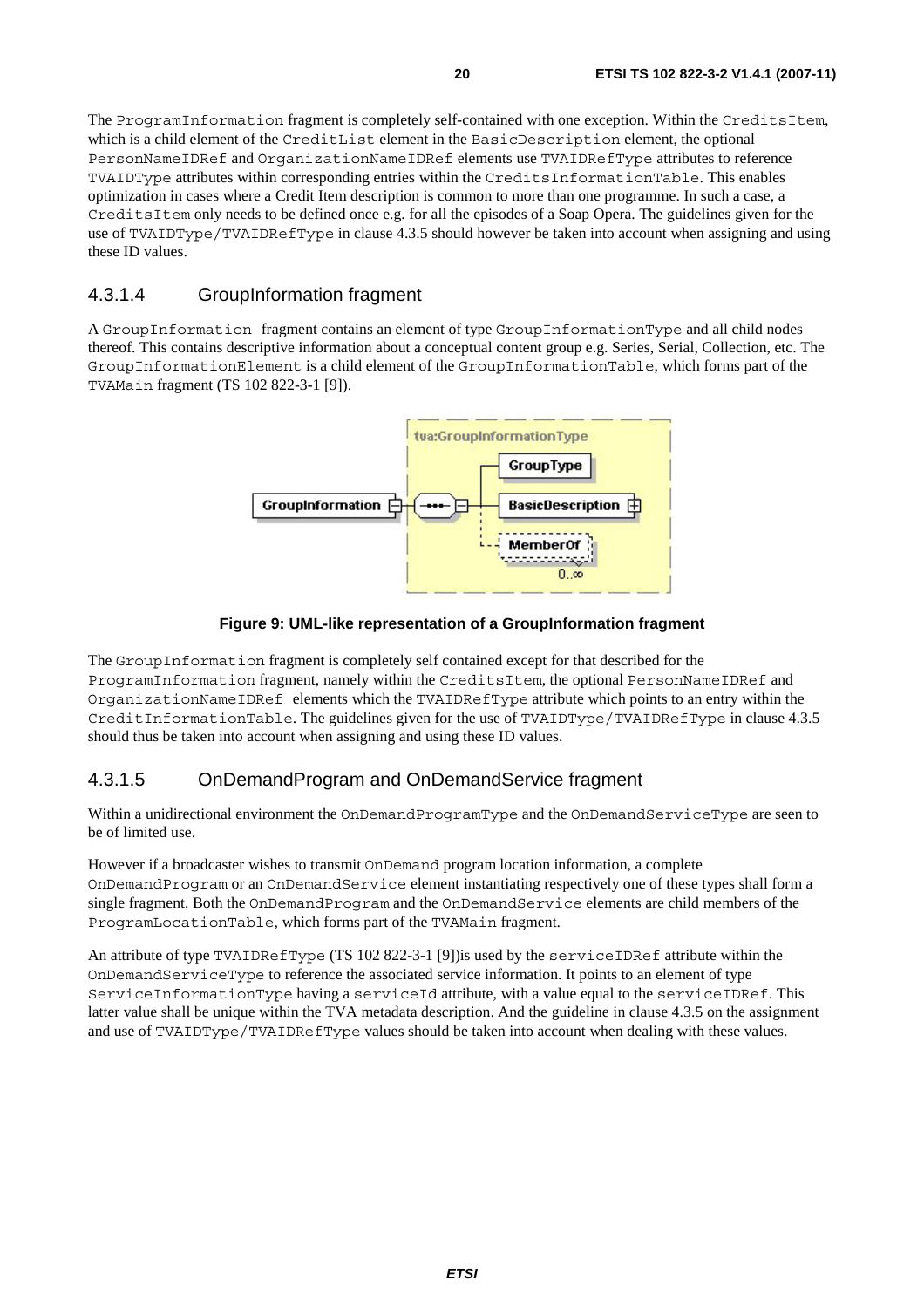#### 4.3.1.6 BroadcastEvent fragment

The BroadcastEventType has been designed to represent dynamic events in an environment where frequent updates are required (TS 102 822-3-1 [9]).

A BroadcastEvent fragment is thus an instance of the BroadcastEventType, a child element of the ProgramLocationTable, which forms part of the TVAMain fragment.



**Figure 10: UML-like representation of a BroadcastEvent fragment** 

A TVAIDRefType value is used by the serviceIDRef attribute to identify the service on which the event described by this BroadcastEvent fragment will be broadcast. It points to the serviceId attribute, of a ServiceInformation element in the same metadata description, whose type is TVAIDType. This latter value shall be unique within the TVA metadata description. The guideline in clause 4.3.5 on the assignment and use of TVAIDType/TVAIDRefType values should be taken into account when dealing with these values.

#### 4.3.1.7 Schedule fragment

The Schedule type provides an alternative way to that of the BroadcastEvent type for describing events within a broadcast system. It provides a mechanism to group a number of consecutive events together, which span a given time period on a single service (TS 102 822-3-1 [9]).

The use of the ScheduleType for describing broadcast events has the following properties:

- To extract a single event from a schedule, the entire schedule must be decoded to locate the event of interest.
- The schedule type has been designed to aid large and collective updates. An update to a single event, within the schedule, will cause the entire Schedule fragment to be updated. However this is often not a problem, as subsequent events are often affected by a single event change.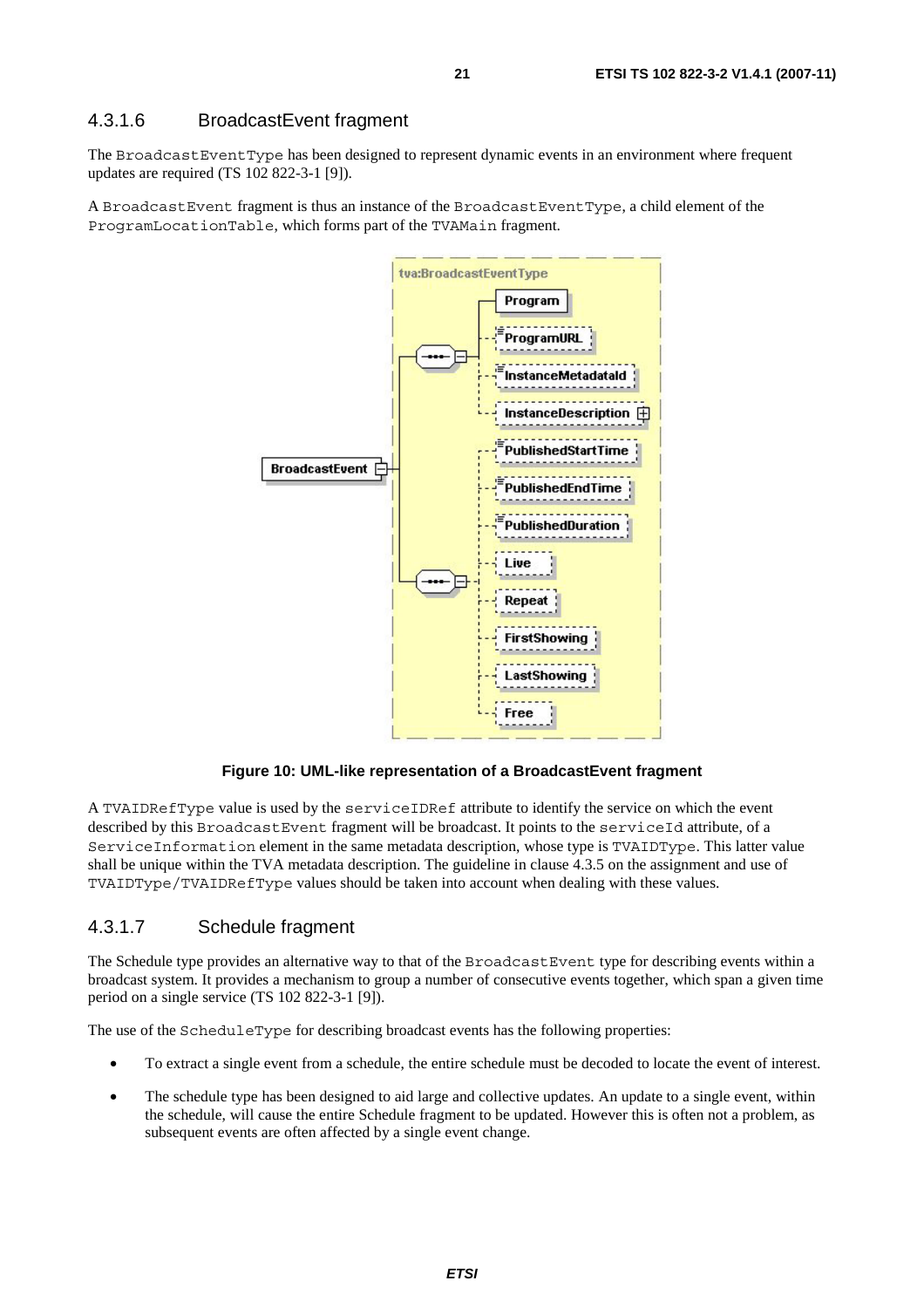

As a result, the Schedule fragment instantiates the ScheduleType and is a child element of the ProgramLocationTable, which forms part of the TVAMain fragment.

**Figure 11: UML-like representation of a Schedule fragment** 

A TVAIDRefType value is used by the serviceIDRef attribute to identify the service on which the events described by the schedule will be broadcast. It should be managed the same way as described in the previous clause for the BroadcastEvent fragment by taking into account the guidelines in clause 4.3.5 on the assignment and use of TVAIDType/TVAIDRefType values.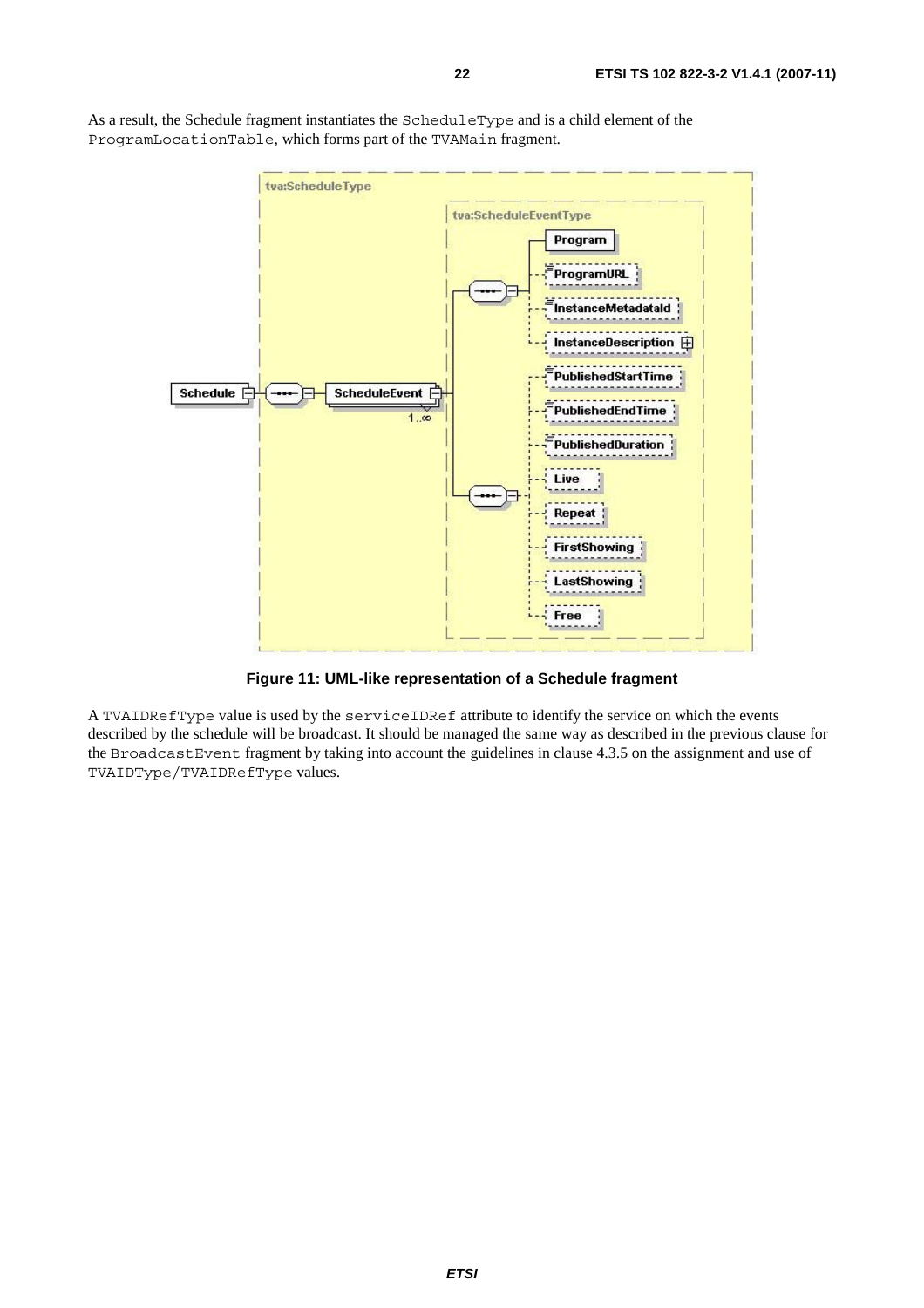#### 4.3.1.8 ServiceInformation fragment

A ServiceInformation fragment contains details about a single Service within a broadcast system (TS 102 822-3-1 [9]).

A ServiceInformation fragment is an instance of a ServiceInformationType and a child of the ServiceInformationTable, which is a member of the TVAMain fragment.



#### **Figure 12: UML-like representation of a ServiceInformation fragment**

#### 4.3.1.9 CreditsInformation fragments

The CreditsInformationTable element instantiates the CreditsInformationTableType (TS 102 822-3-1 [9]).

It gathers together details about the people and organizations involved in the production of the different content items described in the metadata description. It is used to lighten the size of the description of each content item, by allowing the use of a pointer reference to a PersonName or OrganizationName element contained within the CreditsInformationTable. It may be useful, for example, where several content items share the same credit information, in which case the information only need to be instantiated once.

#### 4.3.1.9.1 PersonName fragment

A PersonName element instantiates a PersonNameType and shall form a single TVA fragment (TS 102 822-3-1 [9]). The PersonName element is a child element of the CreditsInformationTable, where the CreditsInformationTable forms a member of the TVAMain fragment.



**Figure 13: UML-like representation of PersonNameType**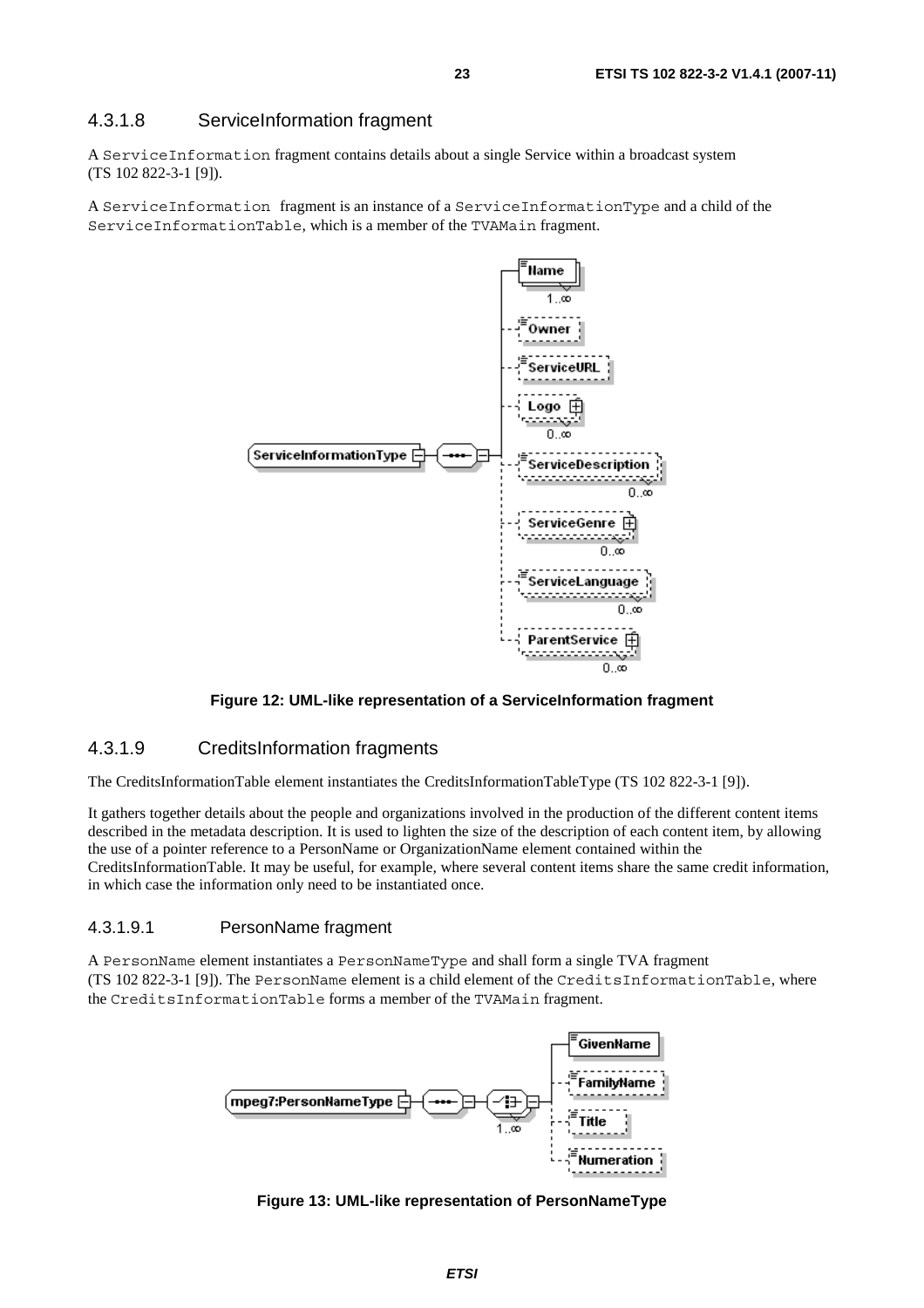#### 4.3.1.9.2 OrganizationName fragment

The OrganizationName element shall form a single TVA fragment (TS 102 822-3-1 [9]).

The OrganizationName element is a child element of the CreditsInformationTable, where the CreditsInformationTable forms a member of the TVAMain fragment.

#### 4.3.1.10 PurchaseInformation fragment

The PurchaseInformation element shall form a single TVA fragment (TS 102 822-3-1 [9]).

The PurchaseInformation element is a child of the PurchaseInformationTable, which is a member of the TVAMain fragment.



**Figure 14: UML-like representation of a PurchaseInformation fragment** 

#### 4.3.1.11 Review fragment

A Review element instantiates the MediaReviewType and contains a single review for a content item identified by a CRID (TS 102 822-4 [12]).

The Review fragment is thus a child element of the ProgramReviewTable, which is a member of the TVAMain fragment (TS 102 822-3-1 [9]).



**Figure 15: UML-like representation of a ProgramReviews fragment**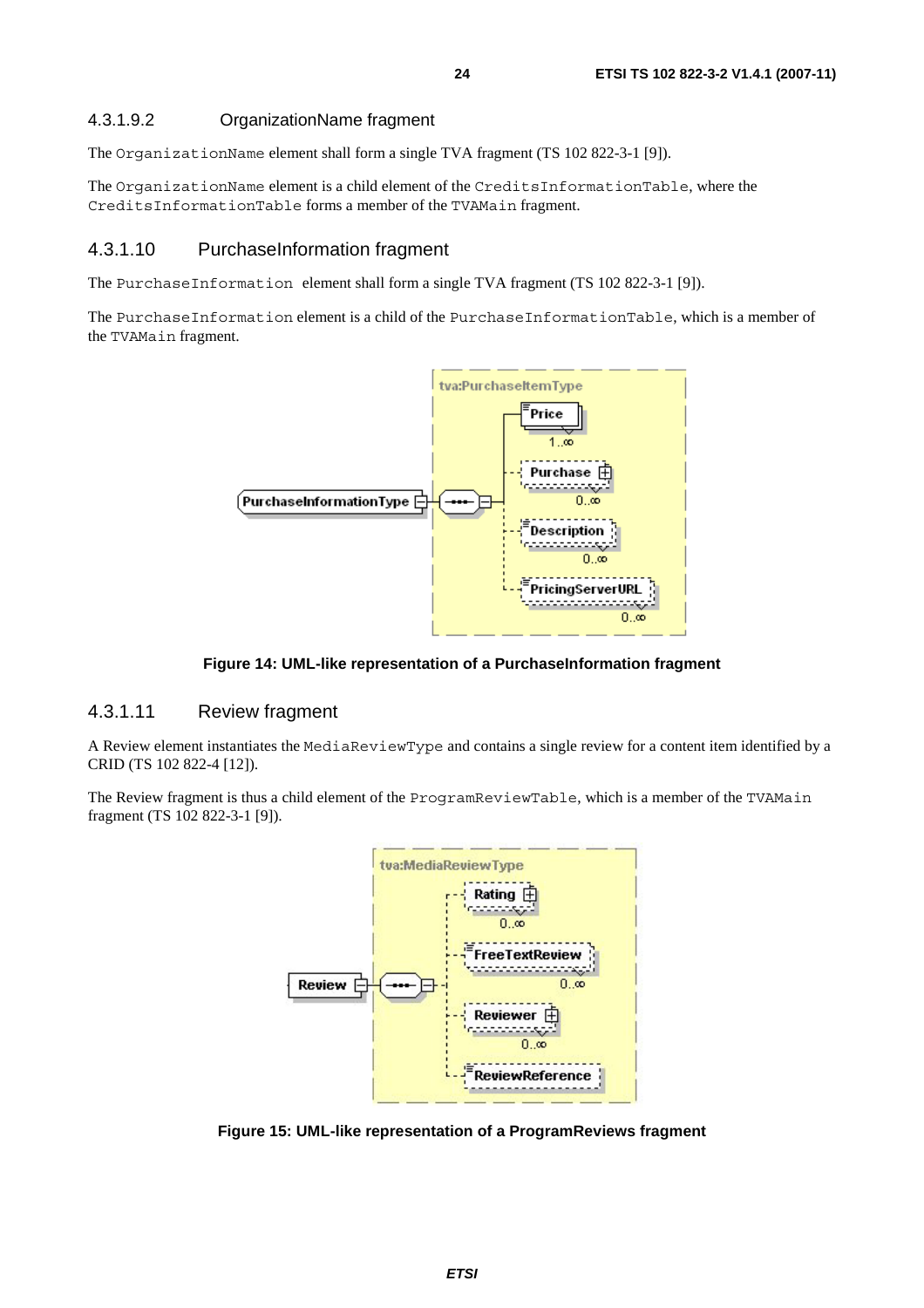### 4.3.1.12 User Description information

The transmission of a UserDescription element is not seen to be of any practical use within a unidirectional environment and so no fragmentation structure has been defined.

#### 4.3.1.13 ClassificationScheme fragments

ClassificationSchemes elements are used to define a list of controlled terms used by a number of TVA data types e.g. Genre Classification, AV Coding types etc (TS 102 822-3-1 [9]). In addition CSAlias elements, used as aliases to the ClassificationSchemes, can be provided to reduce the size of the reference required to identify the Classification scheme used.

#### 4.3.1.13.1 CSAlias fragment

The CSAlias fragment instantiates the ClassificationSchemeAliasType defined by MPEG-7 and is a child of the ClassificationSchemeTable, which is a member of the TVAMain fragment (TS 102 822-3-1 [9]).

A single CSAlias element shall form a single CSAlias fragment.

#### 4.3.1.13.2 ClassificationScheme fragment

The ClassificationScheme element is an instance of the ClassificationSchemeType.

The ClassificationScheme fragment is thus a ClassificationScheme element, child of the ClassificationSchemeTable, which is a member of the TVAMain fragment (TS 102 822-3-1 [9]).



**Figure 16: UML-like representation of a ClassificationScheme fragment** 

### 4.3.1.14 Segmentation

Segmentation Information can be used to enhance the users viewing experience by providing the ability to view content in a non-linear way. Segmentation information is split up into two groups according to the two schema types they use, namely the SegmentInformationType and the SegmentGroupInformationType.

The SegmentInformationType provides details about the segment e.g. start offset, duration, description etc.

The SegmentGroupInformationType enables the Grouping of segments so for example to define the way in which content, should be navigated (TS 102 822-3-1 [9]).

The SegmentGroupInformation and SegmentInformation make extensive use of TVAIDType/TVAIDRefType and the guideline define in clause 4.3.5 should be followed.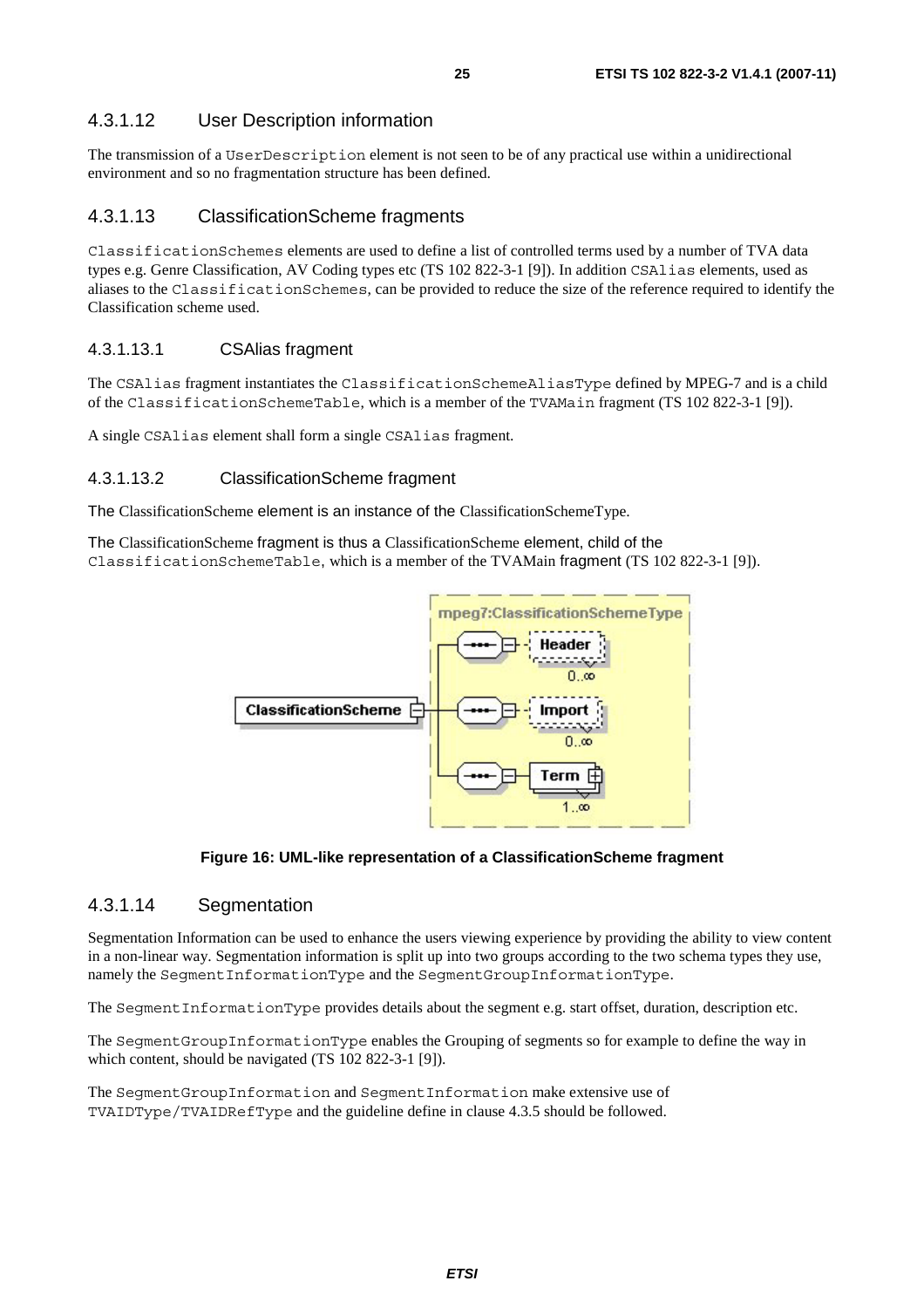#### 4.3.1.14.1 SegmentInformation fragment

A SegmentInformation element instantiates the SegmentInformationType and describes a single segment of a content item. It is seen as the smallest updateable unit and so shall form a single fragment.

A SegmentInformation fragment is thus a SegmentInformation element, which is a child of the SegmentList element, which forms part of the TVAMain fragment (TS 102 822-3-1 [9]).



**Figure 17: UML-like representation of a SegmentInformation fragment** 

#### 4.3.1.14.2 SegmentGroupInformation fragment

A SegmentGroupInformation element instantiates the SegmentGroupInformationType.

It allows the definition of a segment group, namely a set of references to SegmentInformation elements, which can be used to define a mode of navigation or a virtual piece of content e.g. Highlights of a football match. It is also possible for a segment group to reference another segment group providing hierarchical navigation of the content similar to a table of contents.

A SegmentGroupInformation fragment is thus a SegmentGroupInformation element, which is a child of the SegmentGroupList element, which forms part of the TVAMain fragment (TS 102 822-3-1 [9]).



**Figure 18: UML-like representation of a SegmentGroup fragment**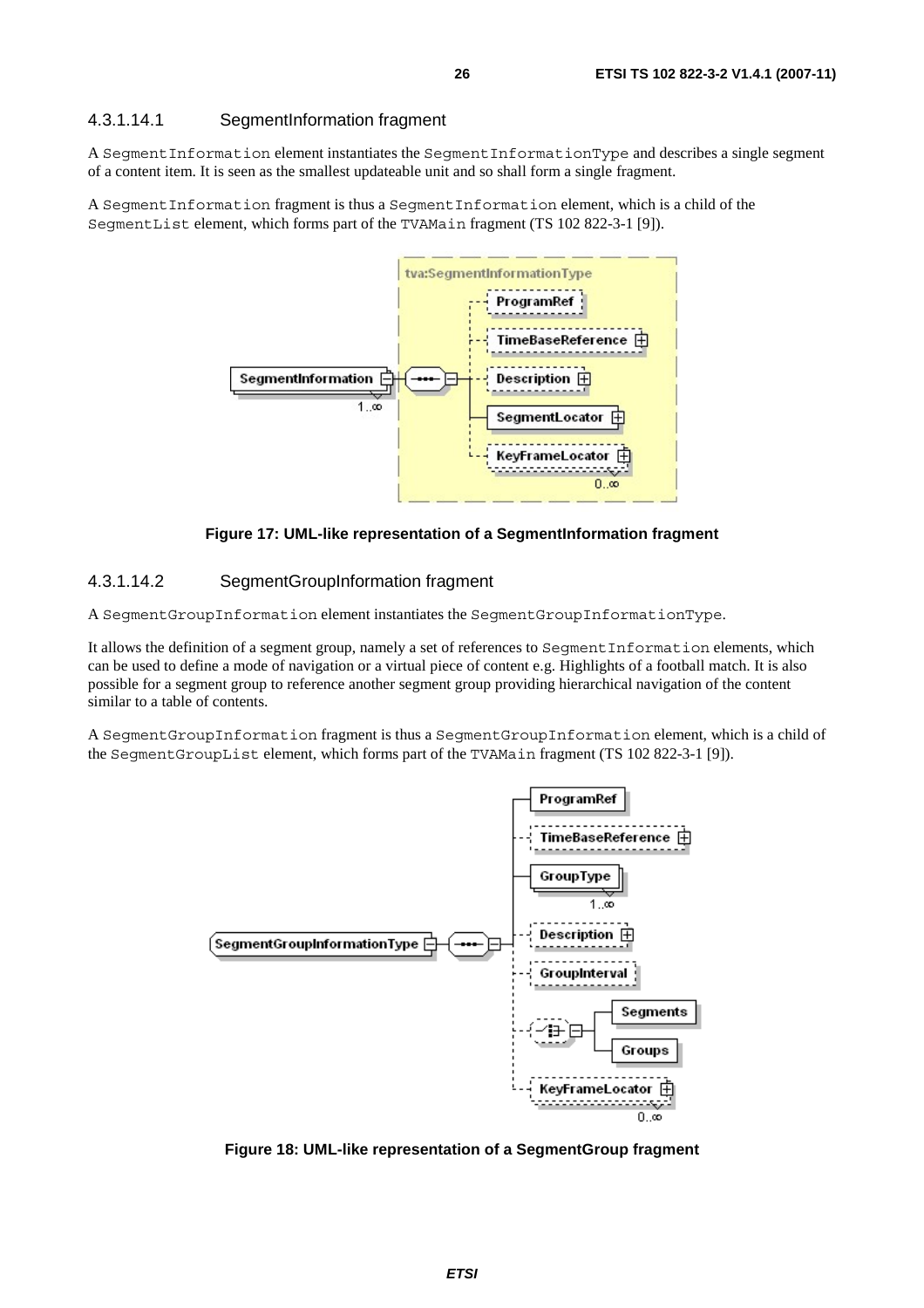#### 4.3.1.15 Package Fragment

The Package element (TS 102 822-3-3 [10]) shall form a single TVA fragment.

The Package element is a child of the PackageTable, which is a member of the TVAMain fragment.



#### **Figure 19: UML-like representation of a Package fragment**

#### 4.3.1.16 Interstitial Campaign Fragment

The InterstitialCampaign element (TS 102 822-3-4 [11]) shall form a single TVA fragment.

The InterstitialCampaign element is a child of the InterstitialCampaignTable, which is a member of the TVAMain fragment.



#### **Figure 20: UML - like representation of a InterstitialCampaign fragment**

#### 4.3.1.17 RMPI Fragment

The RMPIDescription element (TS 102 822-5-1 [13]) shall form a single TVA fragment.

The RMPIDescription element is a child of the RMPITable, which is a member of the TVAMain fragment.



**Figure 21: UML - like representation of a RMPIDescription fragment** 

#### 4.3.1.18 Coupon Description Fragment

The CouponDescription element (TS 102 822-3-3 [10]) shall form a single TVA fragment.

The CouponDescription element is a child of the CouponTable, which is a member of the TVAMain fragment.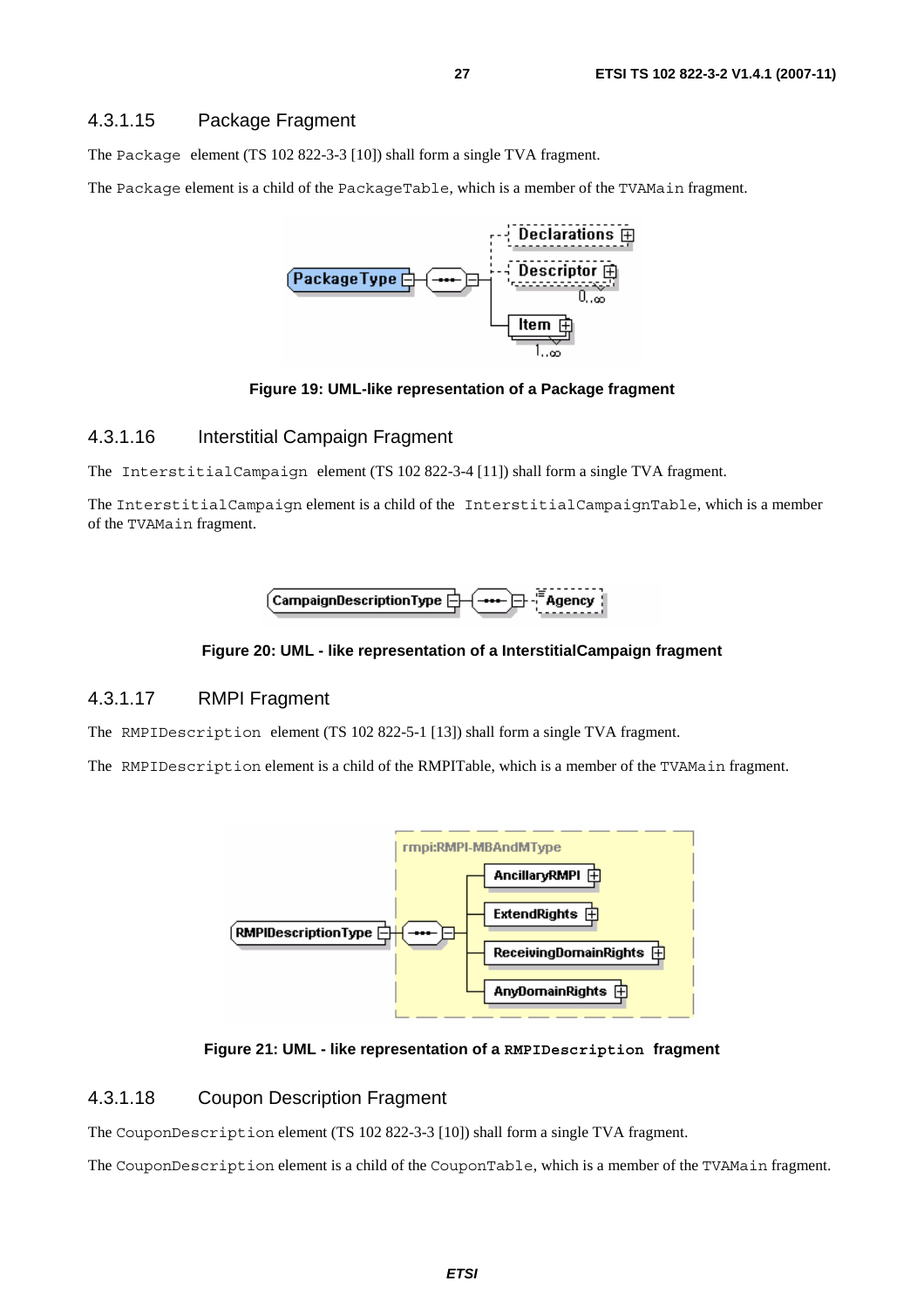

**Figure 22: UML - like representation of a CouponDescription fragment** 

#### 4.3.1.19 TargetingInformation Fragment

The TargetingInformation element (TS 102 822-3-4 [11]) shall form a single TVA fragment.

The TargetingInformation element is a child of the TargetingInformationTable, which is a member of the TVAMain fragment.



**Figure 23: UML - like representation of a TargetInformation fragment**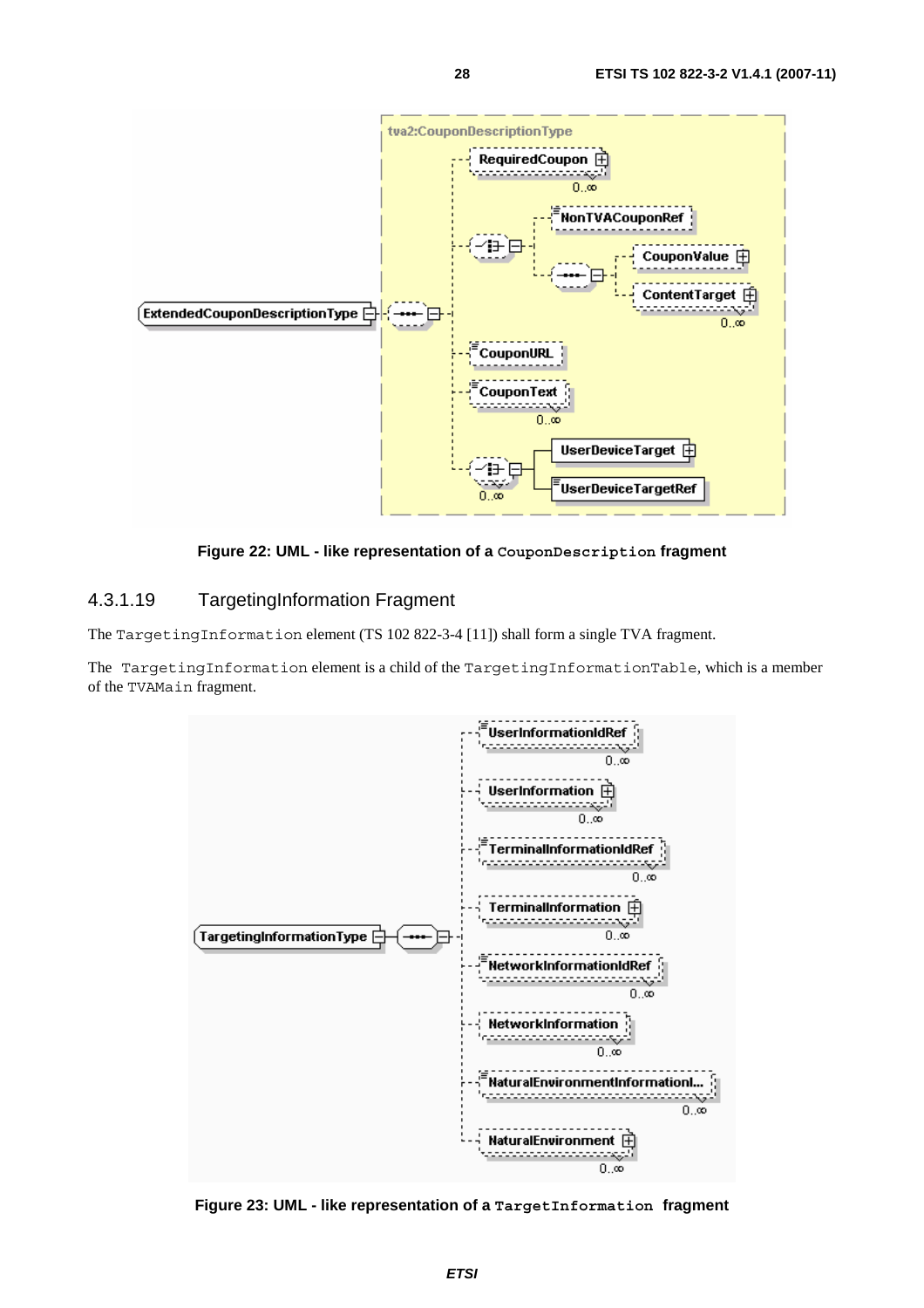#### 4.3.1.20 InterstitialBreak Fragment

The InterstitialBreak element (TS 102 822-3-4 [11]) shall form a single TVA fragment.

The InterstitialBreak element is a child of the InterstitialTable, which is a member of the TVAMain fragment.



**Figure 24: UML - like representation of an InterstitialBreak fragment** 

#### 4.3.1.21 Rule Fragment

The Rule element (TS 102 822-3-4 [11]) shall form a single TVA fragment.

The Rule element is a child of the RulesTable, which is a member of the TVAMain fragment.



**Figure 25: UML - like representation of a Rule fragment** 

#### 4.3.1.22 Recording Cache Fragments



#### **Figure 26: UML - like representation of the ContentListType used by the following fragments**

#### 4.3.1.22.1 Request Fragment

The Request element (TS 102 822-3-4 [11]) shall form a single TVA fragment.

The Request element is a child of the RecordingCacheTable, which is a member of the TVAMain fragment.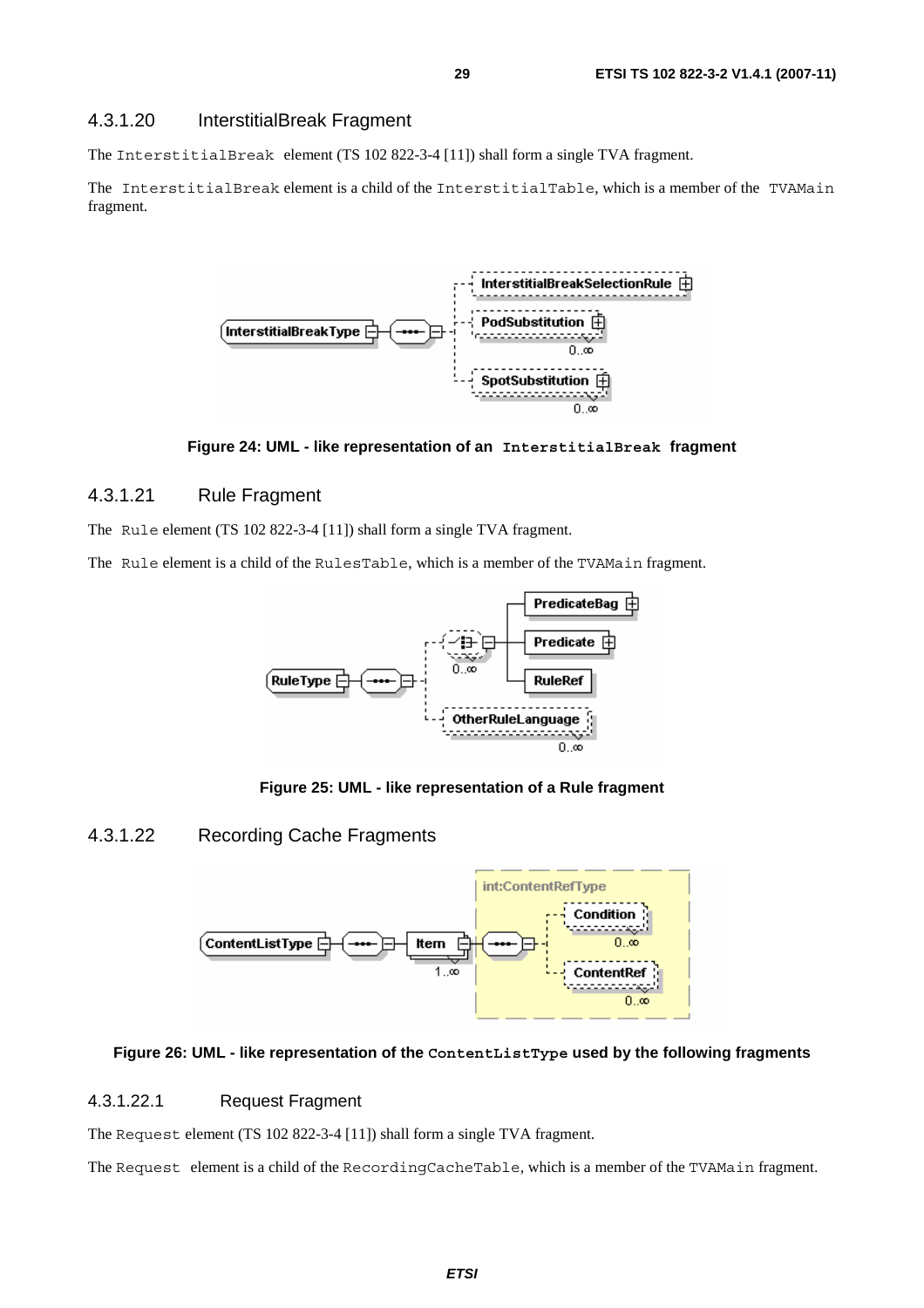#### 4.3.1.22.2 Replace Fragment

The Replace element (TS 102 822-3-4 [11]) shall form a single TVA fragment.

The Replace element is a child of the RecordingCacheTable, which is a member of the TVAMain fragment.

#### 4.3.1.22.3 Expire Fragment

The Expire element (TS 102 822-3-4 [11]) shall form a single TVA fragment.

The Expire element is a child of the RecordingCacheTable, which is a member of the TVAMain fragment.

# 4.3.2 Fragment Identification and Versioning

Many element types within the TVA schema have both a fragment Version and a fragment Id attributes, it is recommended not to use these attribute to identify a fragment or to indicate fragment versions in a unidirectional environment. This is because it is required to partially decode the fragment to extract the required information.

A means of assigning an identifier to a fragment and a version to a fragment at the appropriate level is described in clause 4.6.

# 4.3.3 Element ordering

When two or more elements of the same type occur within a metadata description, it is assumed that their order within the parent element is unimportant e.g. ProgramInformation elements within the ProgramInformationTable. Therefore, it is not a requirement to maintain the order of elements across the delivery system.

Where a parent element can contain more than one element type e.g. PersonName and OrganizationName within the CreditsInformationTable - it is the responsibility of the receiving terminal to ensure that the order of element types is maintained, with respect to the TVA schema.

# 4.3.4 TVA access unit

The TVA access unit is defined as being a container that holds one or more TVA fragments. A TVA fragment shall be wholly contained within a single container. TVA fragments within a TVA access unit can be of any type, provided that an individuals fragment type can be identified without fragment decoding.

Where BiM is used as the encoding solution a TVA access unit shall take the form of an MPEG-7 Access Unit (AU), with the TVA fragments type being identified, using the ContextPath within BiM.

It is the responsibility of the broadcaster to manage the number of TVA fragments within a TVA Access Unit, bearing the following in mind:

- The overhead of transmitting a container The smaller the container the less efficient it will be in terms of bandwidth usage.
- The updating of a single TVA fragment within a container will cause the container to be updated.

# 4.3.5 Use of TVAIDType, TVAIDRefType and TVAIDRefsType

In a number of instances within the TVA metadata schema, elements make use of the TVAIDType, TVAIDRefType and TVAIDRefsType data types.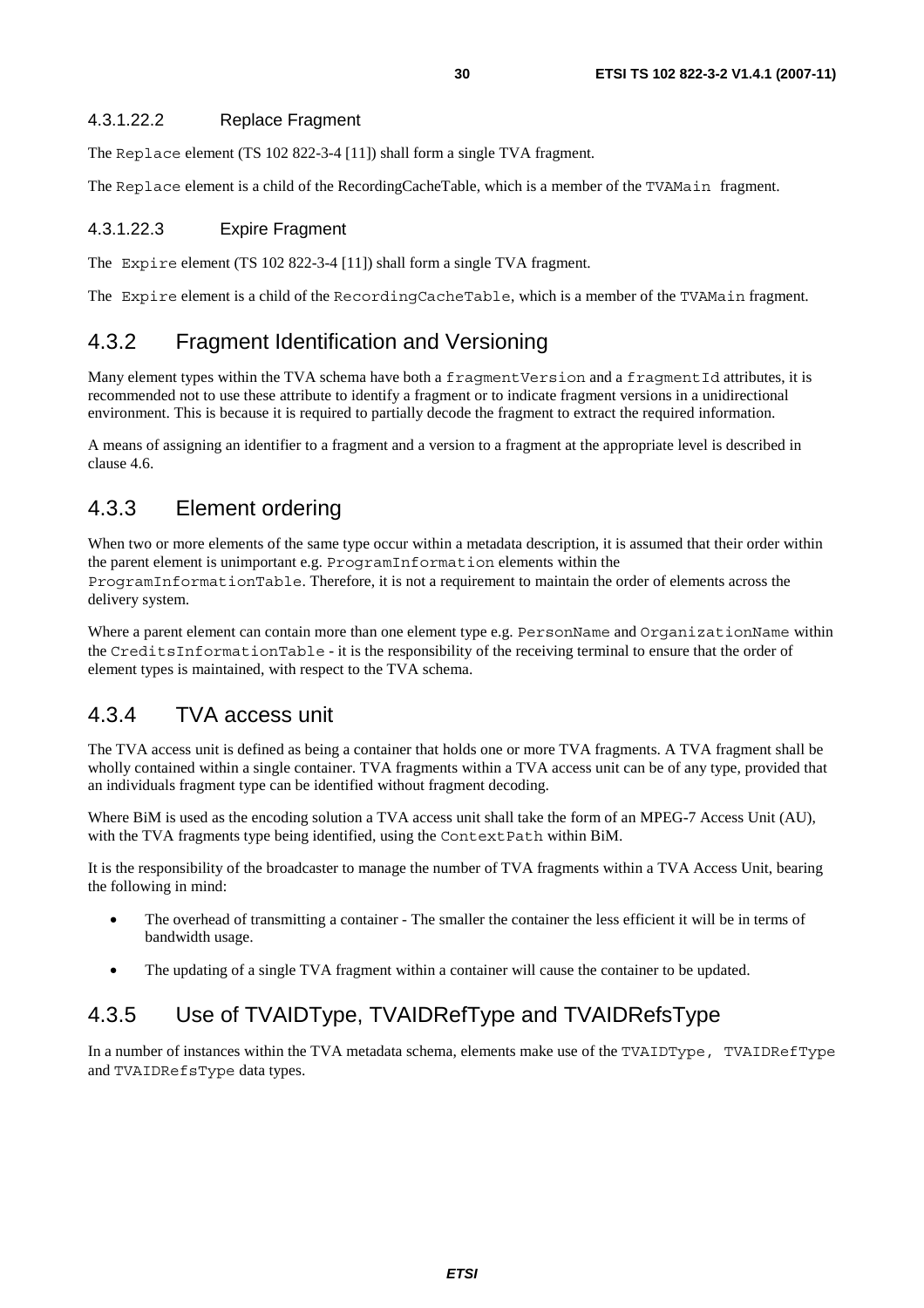These replace the respective standard XML ID, IDREF and IDREFS data types. They are provided to enable elements to reference other elements within the same TVA metadata description. However as a TVA metadata description is split up into a number of TVA fragments and transmitted as a TVA metadata fragment stream, the following issues should be noted:

- The synchronization of TVAIDType, TVAIDRefType and TVAIDRefsType values between fragment versions.
- The possibility of changing references when dealing with partial metadata descriptions.

A TVA metadata fragment stream is treated as if it were a single XML instance document. The value assigned to an attribute instantiating a TVAIDType shall be unique within a single TVA metadata description. Also, all attributes instantiating the TVAIDRefType or the TVAIDRefsType must make references to elements containing an attribute of type TVAIDType, only within the same TVA metadata description. No provision is currently made for referencing elements across multiple TVA metadata descriptions.

The guideline rules for use of TVAIDType, TVAIDRefType and TVAIDRefsType are therefore:

- The value assigned to the TVAIDType element must be unique within a TVA metadata description.
- In case of an update to an element with an attribute of type TVAIDType, it may be appropriate to create a totally new element with a new TVAIDType value when this element changes significantly e.g. in the Credits list when an actor dies. This is to ensure that the original description can still be referenced from within the metadata description, rather than an updated one.
- Where there is a choice between an inline instantiation and the use of a reference, the broadcaster should weigh up the added complexity of using a TVAIDType/TVAIDRefType (additional level of indirection) against the potential bandwidth savings.
- It is important when thinking about the delivery dynamics to ensure that an element being referenced is available within the TVA metadata description, before or at the same time as the element, making the reference. The reverse is also true; when deleting elements, it is important to remove the element that makes the reference, before the element being referenced.

# 4.3.6 Use of ID, IDRef, XPath and xml:lang

As explained in clause 4.3.5, the use of ID and IDRef should be avoided under the following circumstances.

Some datatypes within the MPEG7 stub schema make use of these built-in XML schemas datatypes. Unless the scope of these types is restricted to a single fragment, they should not be used. The reason is that it is not possible to maintain referential integrity across two or more fragments.

Some datatypes within the MPEG7 stub schema make use of XPath expressions. For similar reasons, the scope of XPath resolution shall be restricted to a single fragment. The use of XPath resolution across two or more fragments should also be avoided because canonical form of the XML source document is not preserved.

Some datatypes within the MPEG7 stub schema make use of xml:lang attributes. The scope of this attribute should be restricted to a single fragment.

# 4.4 Fragment encoding

### 4.4.1 TVA-init message

#### 4.4.1.1 Overview

The TVA-init message specified in the present clause is used to configure parameters required for the decoding of the TVA metadata fragment stream. There shall only be one TVA-init associated with a TVA metadata fragment stream.

A delivery layer suitable for conveying a TVA metadata fragment streams, shall provide a means of delivering the TVA-init message to the terminal before any fragment decoding occurs.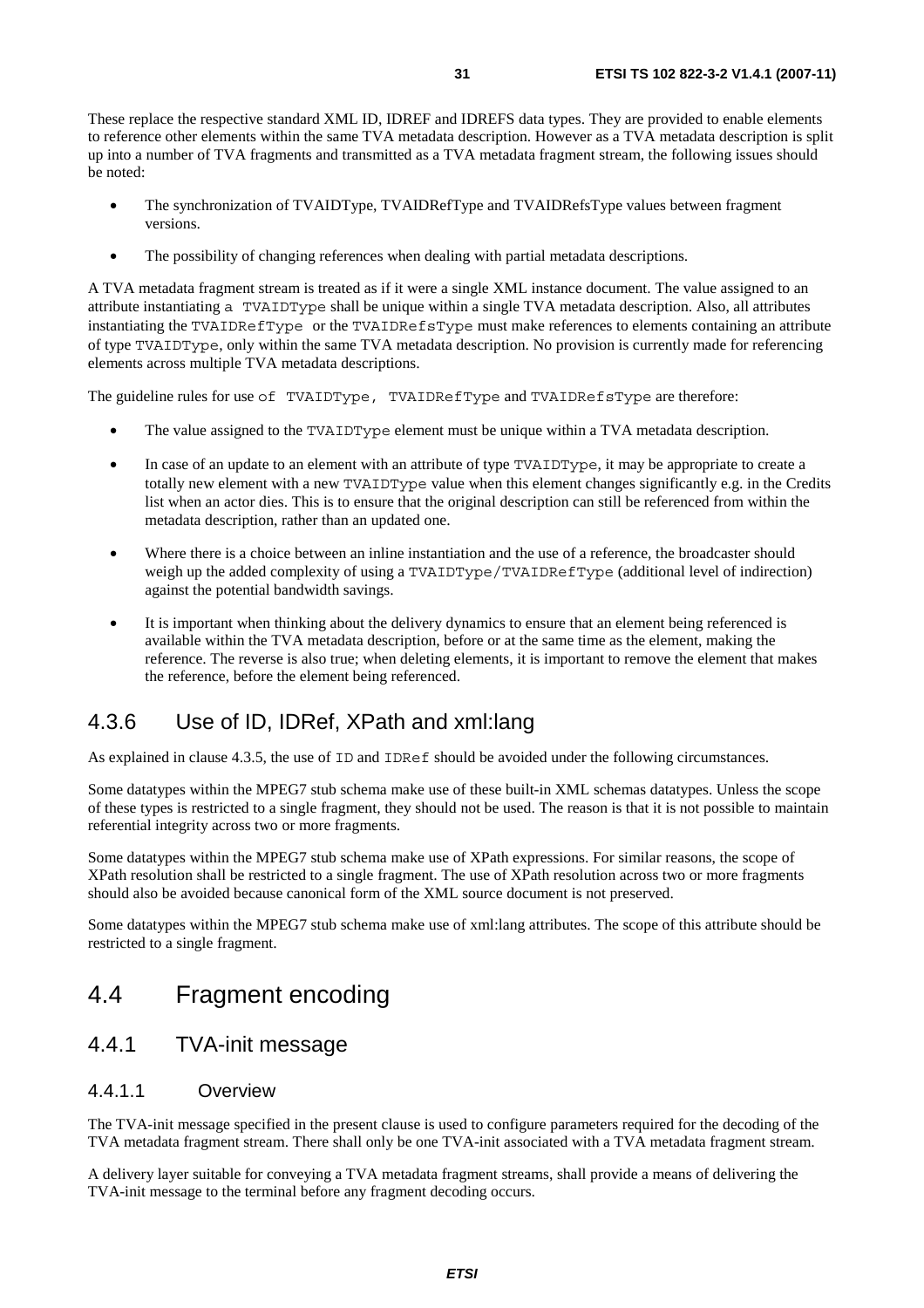| <b>Syntax</b>                   | No. of bits | <b>Mnemonic</b> |
|---------------------------------|-------------|-----------------|
| TVA-init {                      |             |                 |
| EncodingVersion                 | 8           | uimsbf          |
| IndexingFlag                    |             | bslbf           |
| reserved                        | 7           |                 |
| DecoderInitptr                  | 8           | bslbf           |
| if(EncodingVersion == '0x01') { |             |                 |
| <b>BufferSizeFlag</b>           |             | bslbf           |
| PositionCodeFlag                |             | bslbf           |
| reserved                        | 6           |                 |
| CharacterEncoding               | 8           | uimsbf          |
| if (BufferSizeFlag=='1') {      |             |                 |
| <b>BufferSize</b>               | 24          | uimsbf          |
|                                 |             |                 |
|                                 |             |                 |
| if(IndexingFlag)                |             |                 |
|                                 |             |                 |
| IndexingVersion                 | 8           | uimsbf          |
|                                 |             |                 |
| reserved                        | $0$ or $8+$ |                 |
| DecoderInit()                   |             | bslbf           |
|                                 |             |                 |

**EncodingVersion:** This field indicates the method of encoding used to represent the TVA metadata fragments. Table 1 provides the possible set of values for this field.

|  | Table 1: Table of values for the EncodingVersion parameter |
|--|------------------------------------------------------------|
|--|------------------------------------------------------------|

| Value         | <b>Encoding Version</b>    |
|---------------|----------------------------|
| 0x00          | <b>IReserved</b>           |
| 0x01          | TVA MPEG_7 profile (BiM)   |
|               | <b>ISO/IEC 15938-1 [4]</b> |
| l0x02 - 0x0F  | <b>TVA</b> reserved        |
| $0x10 - 0xFF$ | User defined               |

**IndexingFlag:** Indicates if one or more indexes are carried within the stream.

**DecoderInitptr:** This field conveys a pointer, which defines the offset in bytes from the start of the TVA-init message where the DecoderInit can be found.

**BufferSizeFlag:** Indicates if a BufferSize for the Zlib coded is defined. If not defined the decoder shall assume a maximum of 1 000 bytes.

**PositionCodeFlag:** This flag indicates if the BiM contextPath Position Code is used in the encoded fragment. When set to "0" the Position Code within the contextPath shall be ignored. In that case, it must be noted that the canonical format of the instance description is not preserved, i.e. the order of the elements within the rebuilt description is not preserved.

**CharacterEncoding:** This field conveys the character encoding scheme for all textual data used within the TVA metadata fragment stream. Table 2 defines the set of possible values for this field.

#### **Table 2: Character encoding and their termination values**

| Value         | <b>Description</b>              | <b>Termination Value</b> |
|---------------|---------------------------------|--------------------------|
| 0x00          | 7 bit ASCII (ISO/IEC 10646 [1]) | 0x00                     |
| 0x01          | UTF-8                           | 0x00                     |
| 0x02          | <b>UTF-16</b>                   | 0x0000                   |
| 0x03          | GB2312                          | 0x00                     |
| 0x04          | IEUC-KS                         | 0x0000                   |
| 0x05          | <b>IEUC-JP</b>                  | 0x0000                   |
| 0x06          | Shift JIS                       | 0x0000                   |
| $0x07 - 0xE0$ | <b>TVA</b> reserved             | <b>Undefined</b>         |
| $0xE1 - 0xFF$ | User defined                    | <b>Undefined</b>         |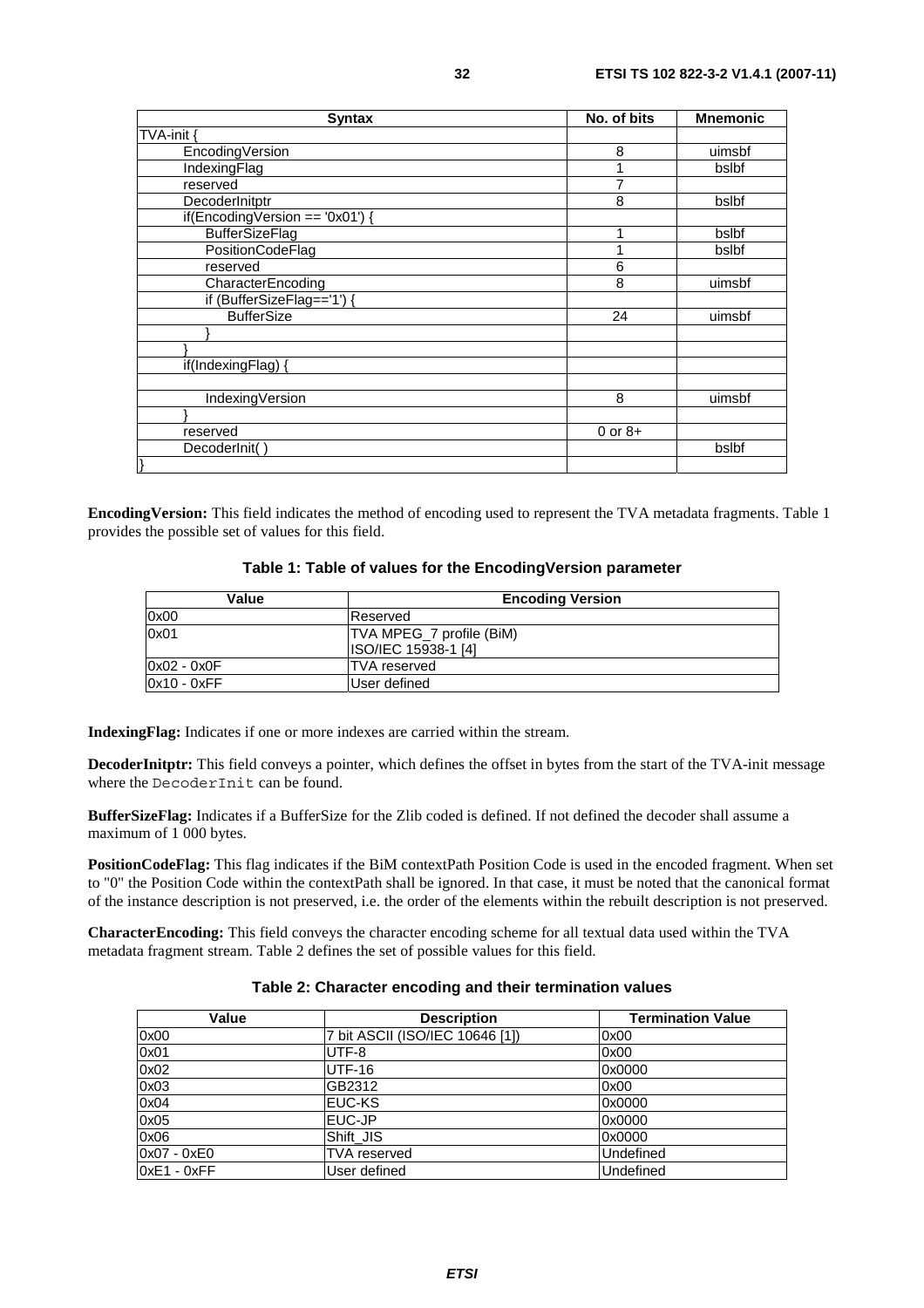**BufferSize:** This element conveys the maximum number of bytes a Zlib buffer will decompress to.

**IndexingVersion:** This element indicates the method used to represent TVA indices. It provides the possible set of values for this element.

| Value                       | <b>Indexing Version</b> |
|-----------------------------|-------------------------|
| $0 \times 00$               | <b>Ireserved</b>        |
| $0 \times 01$               | ITVA Index Version 1    |
| $0 \times 02 - 0 \times FF$ | TVA reserved            |
| $0 \times F0 - 0 \times FF$ | User defined            |

**Table 3: Table of values for the IndexingVersion field** 

**reserved:** Variable data space for inserting future initialization parameters. In this version, the length of this field shall be  $0\times 00$ .

**DecoderInit:** This element conveys the DecoderInit. The format of the DecoderInit is dependant on the encoding method used. In the case of BiM (EncodingVersion =  $0 \times 01$ ) it shall be as defined in clause 4.4.2.1.

# 4.4.2 MPEG-7 system profile

Due to the characteristics of a uni-directional environment, a number of restrictions have been imposed on how the MPEG-7 BiM profile shall be used. The present clause details these restrictions.

#### 4.4.2.1 DecoderInit

The DecoderInit is used to configure parameters required for the decoding of the binary fragments. There is only one DecoderInit associated with one TVAmetadata fragment stream. The DecoderInit shall take the form as specified in ISO/IEC 15938-1 [4] with the following caveats.

#### 4.4.2.1.1 UnitSizeCode

**ISO Semantics:** This is a coded representation of UnitSize. UnitSize is used for the decoding of the binary fragment update payload.

**Restriction:** This UnitSizeCode variable shall be set to the default value: "000".

#### 4.4.2.1.2 InitialDescription

**ISO Semantics:** This conveys portions of a description using the same syntax and semantics as an MPEG7 access unit. The InitialDescription provides an initial state for the binary description tree.

**Restriction:** The TVA fragment containing the TVAMain element and is the entry point of the TVA metadata fragment stream. The InitialDescription may be carried in two ways:

- Along with the DecoderInit.
- Independently from the DecoderInit.

In the case where the InitialDescription is sent independently from the DecoderInit, it must be received and decoded by the receiving terminal before processing of any other TVA fragments. The delivery layer shall provide signalling to indicate where the InitialDescription is to be found.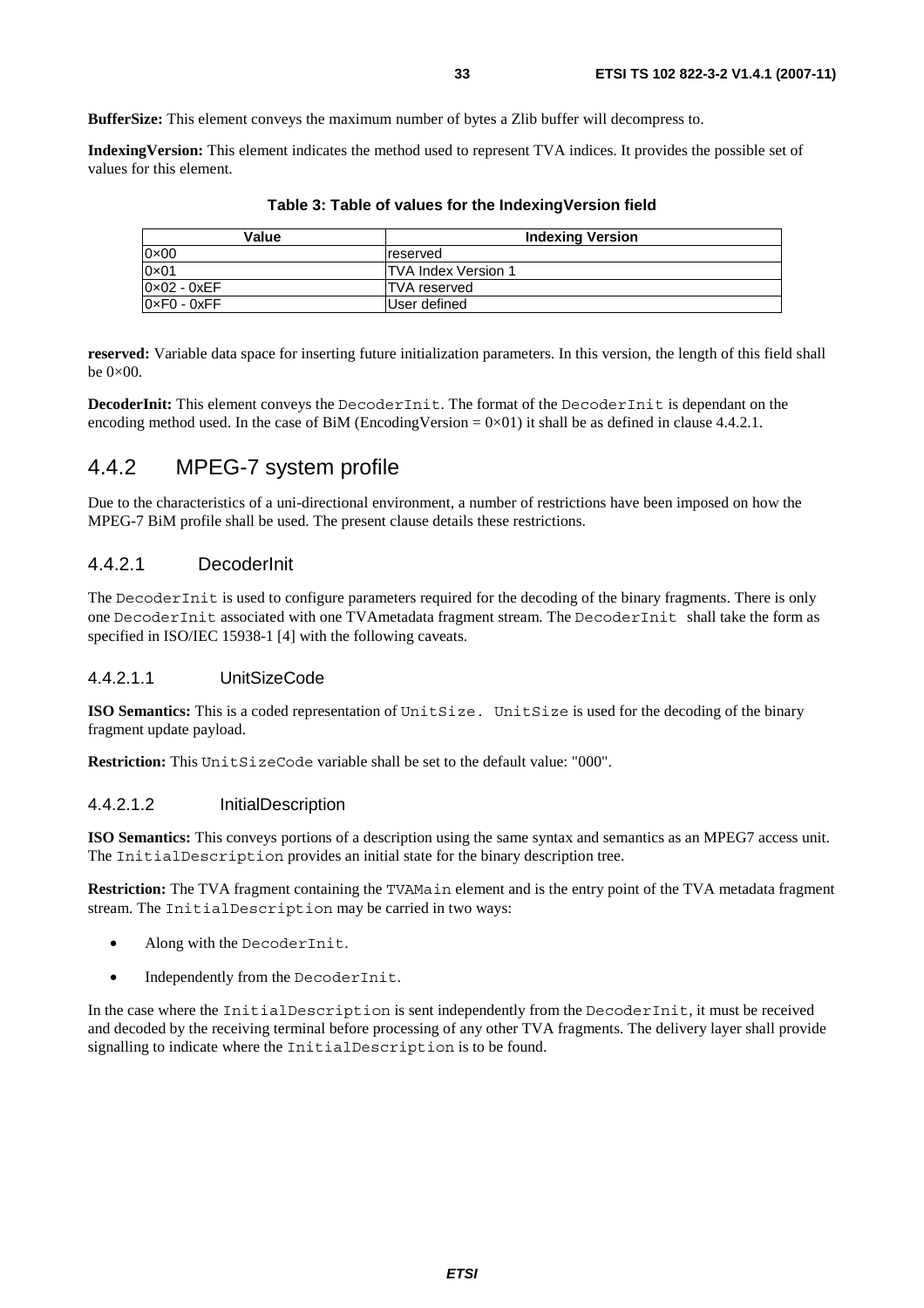### 4.4.2.2 FragmentUpdateCommand

**ISO Semantics:** The FragmentUpdateCommand code word specifies the command that shall be executed on the binary format description tree. It should be ignored when the PositionCodeFlag in the TVA-Init is set to "0".

#### **TVA Semantics:**

In the TVA framework, the semantics of the FragmentUpdateCommand is refined such as:

- When a fragment is modified (i.e. updated or enriched), the replace command (ReplaceContent) is used.
- When a fragment is no longer valid (the programme has been dropped), the delete command (DeleteContent) is used.
- When a fragment is obsolete, the fragment is no longer transmitted.

#### 4.4.2.2.1 Guidelines for the use of the FragmentUpdateUnit

The FragmentUpdateUnit uses the ContextPath along with a Position Code to determine where the TVA fragment being updated should be placed relative to its parent element. The ContextPath provides the absolute path from the metadata description root (TVAMain) to the element, of which this fragment is a child. In a classical BiM implementation the Position Code is used to indicate the position of the TVA fragment among its sibling fragments, so as to maintain the original document order of sibling elements. In a TVA implementation of BiM it is not a requirement to maintain the original metadata description sibling ordering. It is not a requirement to support the use of the Position Code within a TVA implementation. However if it is used, the Position Code provides a handle to a previously transmitted TVA fragment.

#### 4.4.2.2.1.1 Position Code allocation

As described above, the Position Code provides a handle to a transmitted TVA fragment. This Position Code must be unique for all children of a given parent element. Due to the nature of a TVA metadata fragment stream i.e. a living description, constantly changing - over time the Position Code value will become very large. Therefore it would be advantageous to reuse previously allocated values that are no longer valid. However the following should be taken into account:

• A sufficient period of time should have elapsed since the use of a specific Position Code value to ensure that receiving terminals have automatically deleted from the cache the fragment previously assigned this Position Code.

#### 4.4.2.2.1.2 Fragment Add/Update

When a new or updated fragment is transmitted the FragmentUpdateUnit will have the following settings:

- FragmentUpdateCommand Set to "0010" (ReplaceContent).
- FragmentUpdateContext.
- ContextModeCode Set to "001" (Absolute path to fragments parent element, with no multiple payload support).
- ContextPath Position Code A value that identifies the fragment within a TVA metadata description and shall be unique if used.

When the receiving terminal acquires the FragmentUpdateUnit it will use the ContextPath along with the Position Code to see if there is a TVA fragment already cached with the same Position Code. If a previous TVA fragment is found the previous TVA fragment shall be deleted and replaced with the new TVA fragment. If a previous TVA fragment is not found the TVA fragment is just cached along with the rest.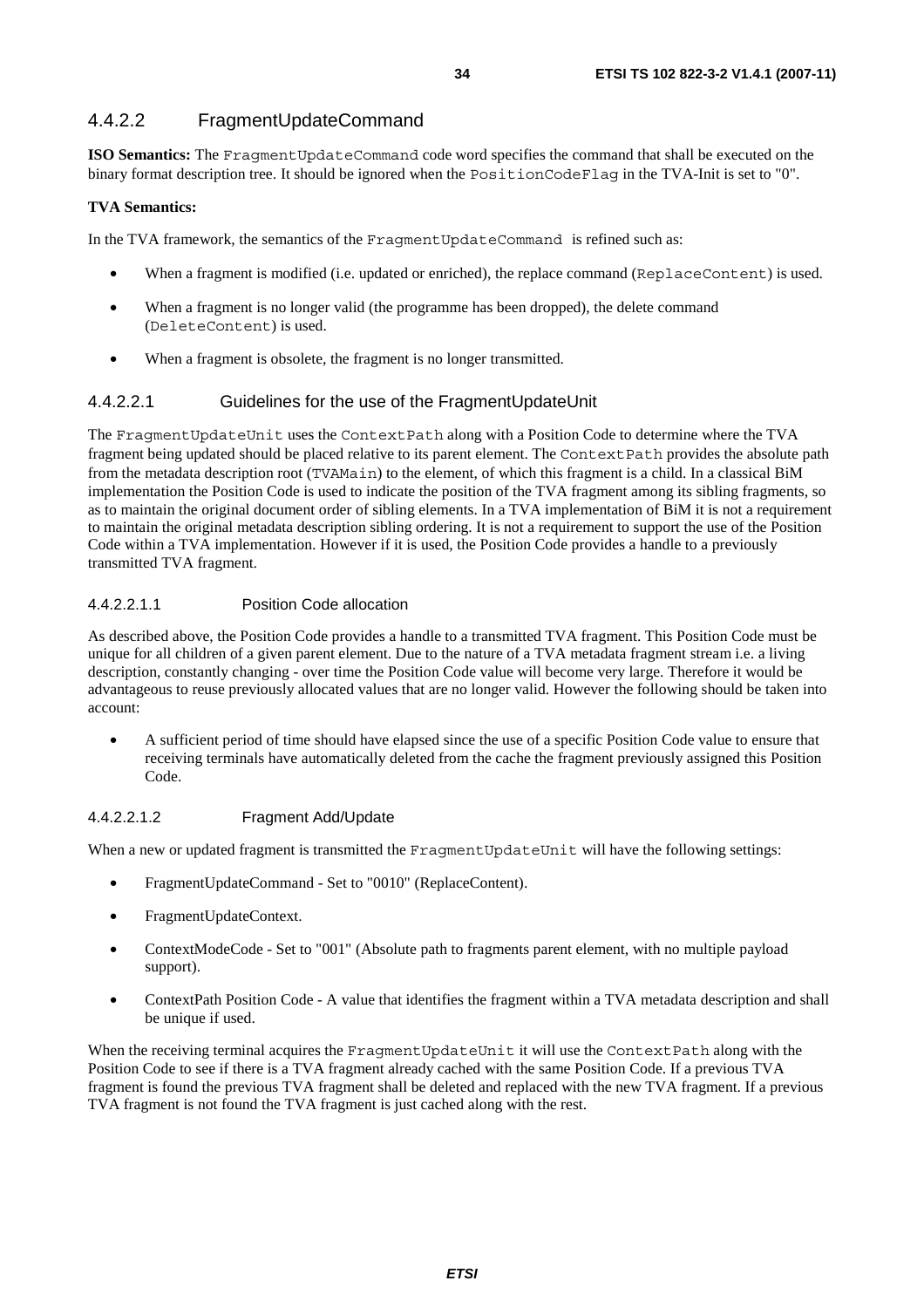#### 4.4.2.2.1.3 Fragment Delete

When a fragment is no longer valid a Delete command can be sent to the receiving terminal, to inform the device that the fragment shall no longer be used. A Delete command will have the following settings:

- FragmentUpdateCommand Set to "0011" (DeleteContent).
- FragmentUpdateContext.
- ContextModeCode Set to "001" (Absolute path to fragments parent element, with no multiple payload support).
- ContextPath Position Code The original unique value assigned to this TVA metadata description fragment.

When the receiving terminal acquires the FragmentUpdateUnit it will use the ContextPath along with the Position Code to see if the TVA fragment is within its cache. If the TVA fragment is found it shall no longer be used and removed from the terminal's cache.

It is assumed that the delete command will only be transmitted for a relatively short period of time, to enable currently listening terminals to keep their cache updated.

However due to the nature in which TVA fragments are acquired within a unidirectional environment, the Delete command should not be relied upon to remove elements from the terminals cache. The terminal should implement a timeout mechanism, where if a given fragment is not seen in the data stream for a specified period of time, the terminal shall assume that the fragment is no longer valid and remove it from its cache.

#### 4.4.2.2.1.4 Example decoder behaviour

A TVA metadata fragment stream generator has an internal representation of the decoder memory. This representation can be modelled by a buffer, which contains an infinite number of slots.

A *TV-Anytime* decoder contains several tables (ProgramInformationTable, etc.). These tables correspond to the fragmentation specification of a TVA metadata description.

If you consider the following scenario describing the management of the programInformation description, a fragment unit is composed of:

- a command (ReplaceContent, DeleteContent);
- a path, which gives, element and type information (provides the type of the payload);
- a Position Code (gives the position of the element (child number) encoded in the payload);
- a payload (the encoded TVA fragment).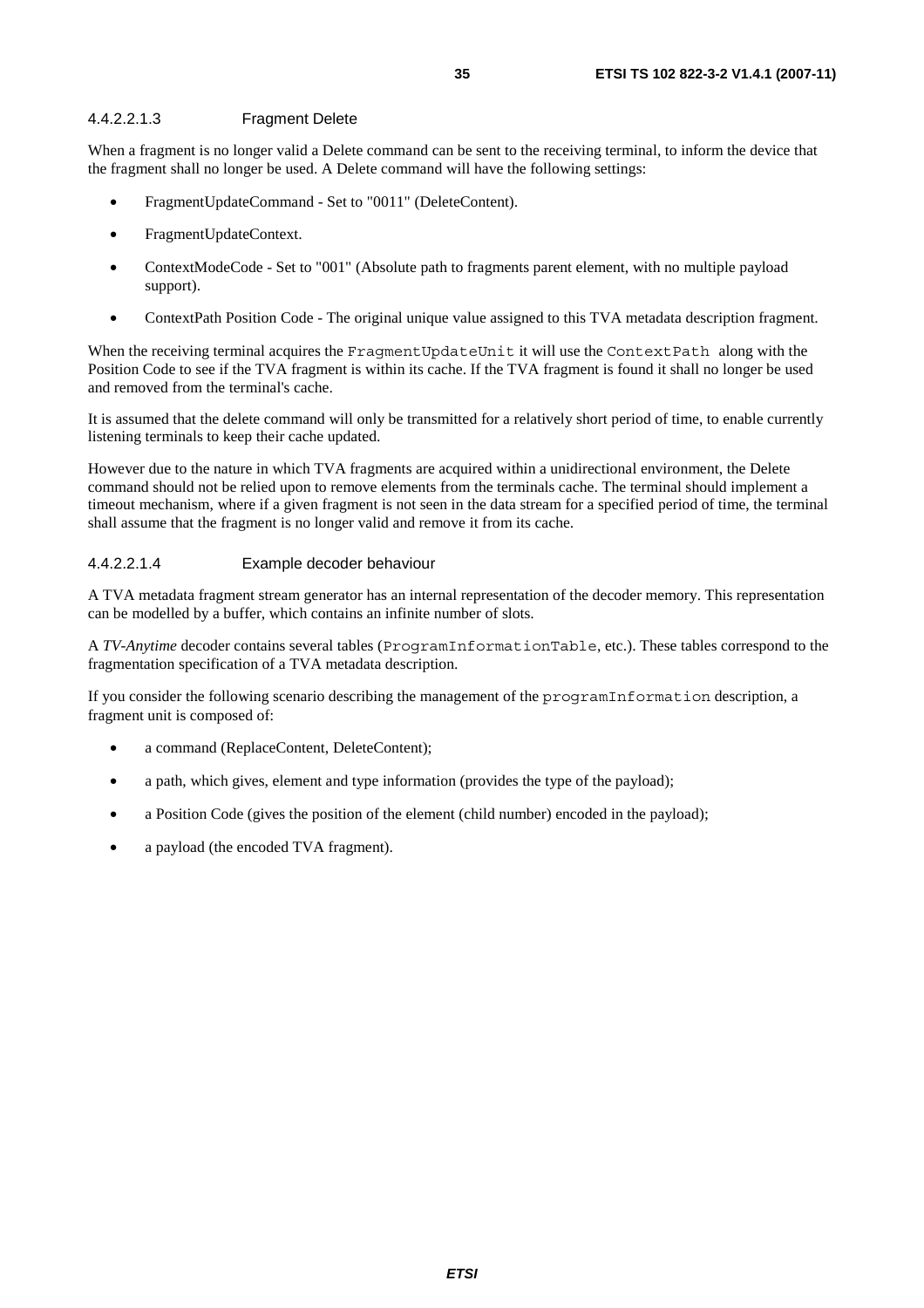#### At time *t,*

| Stream content (each fragment unit being carouseled)            |          | <b>Decoder memory</b> |
|-----------------------------------------------------------------|----------|-----------------------|
| fragment unit:                                                  |          |                       |
| (ReplaceContent, a ProgramInformation / position 2, Payload122) |          | Empty                 |
|                                                                 | 2        | Payload 122           |
|                                                                 | 13       | Empty                 |
|                                                                 | 14       | Empty                 |
| fragment unit:                                                  | 5        | Empty                 |
| (ReplaceContent, a ProgramInformation / position 6, Payload12)  | l6       | Payload <sub>12</sub> |
|                                                                 |          | Empty                 |
|                                                                 | 8        | Empty                 |
| fragment unit:                                                  | 19       | Payload56             |
|                                                                 | 10       | Empty                 |
| (ReplaceContent, a ProgramInformation / position 9, Payload56)  | 11       | Empty                 |
|                                                                 | $\cdots$ |                       |

#### At time *t'*

| Stream content (each fragment unit being carouseled)                              |                          | <b>Decoder memory</b>                                           |  |
|-----------------------------------------------------------------------------------|--------------------------|-----------------------------------------------------------------|--|
| fragment unit:<br>(ReplaceContent, a ProgramInformation / position 2, Payload122) | $\overline{2}$           | Empty<br>Payload122                                             |  |
| fragment unit:<br>(DeleteContent, a ProgramInformation / position 6)              | 3<br>4<br>5              | Empty<br>Empty<br>Empty                                         |  |
| fragment unit:<br>(ReplaceContent, a ProgramInformation / position 8, Payload6)   | 8<br>19<br>10<br>11<br>. | Payload12 false<br>Empty<br>Payload6<br>Empty<br>Empty<br>Empty |  |

Therefore, a TVA decoder can notify an application that payload 12 is not longer valid. If the application relies on payload 12, it will be notified about the deletion. But if the TVA decoder has not received the first fragment unit, which sets the value of the payload 12 at position 6, the TVA decoder ignores this "delete" fragment.

In addition payload 56 (position 9) is now obsolete and is no longer transmitted.

Therefore, a TVA metadata fragment stream generator manages the TVA metadata fragment stream in order to send these notifications to the decoder.

#### 4.4.2.3 ContextMode

**ISO Semantics:** The ContextMode specifies the addressing mode for the context path.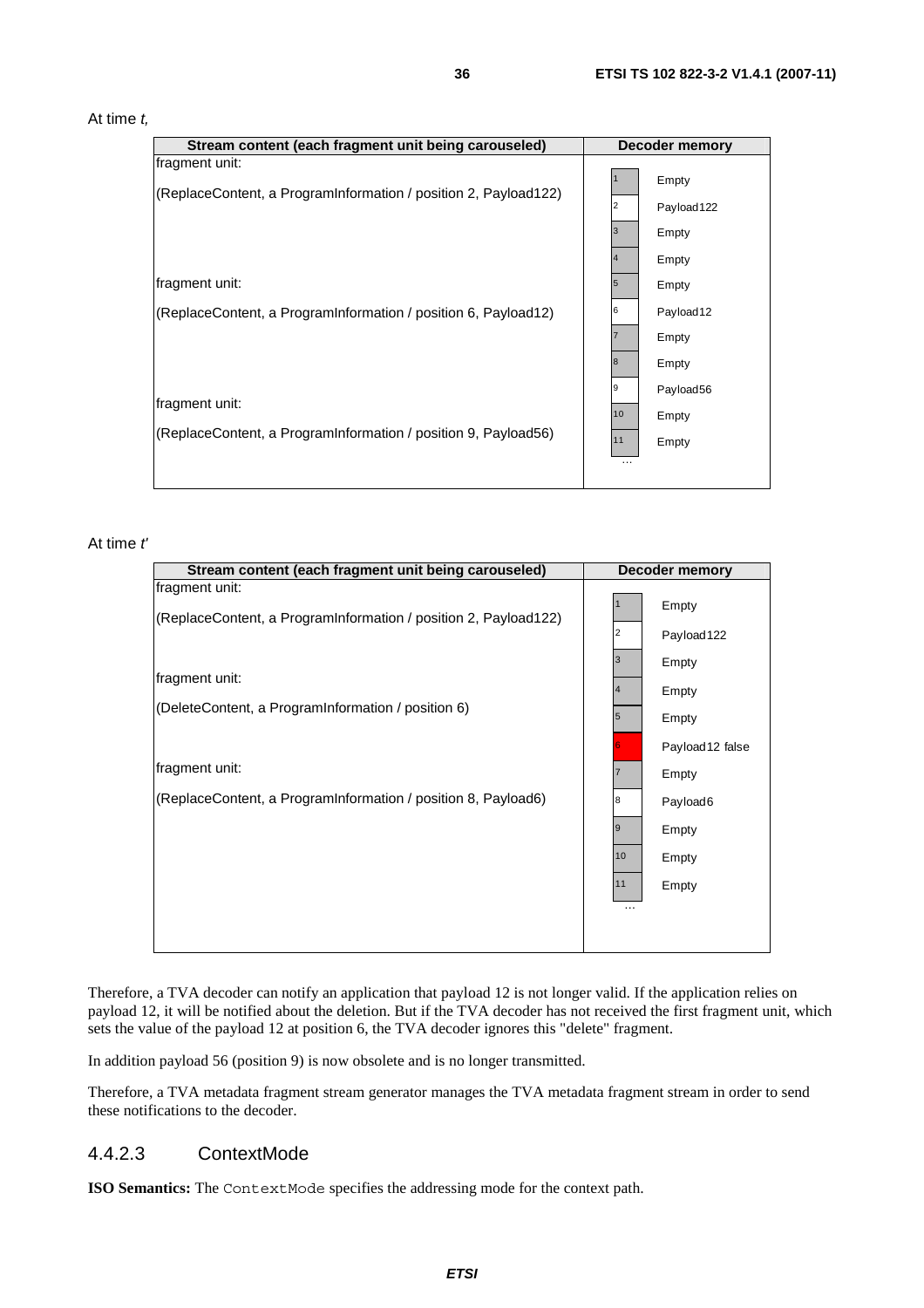**Restriction:** The ContextMode code is limited to the value "001" (Navigate in "Absolute addressing mode" from the selector node to the node specified by the ContextPath).

### 4.4.2.4 *TV-Anytime* codec

### 4.4.2.4.1 Classification scheme wrapper

In the MPEG-7 framework, the use of a specific codec for a specific type is signalled using the codec configuration mechanism defined in ISO/IEC 15938-1 [4]. This mechanism associates a codec using its URI with a list of schema types. For that purpose, a URI is assigned to each codec in a classificationScheme, which defines the list of the specific codecs.

In the present document, this list is composed of 3 specific codecs: Zlib, dateTime and date. The following figure gives the standard classificationScheme as used by the TVA MPEG-7 profile.

```
<ClassificationScheme uri=" urn:tva:metadata:cs:CodecTypeCS:2004"> 
   <Term termID="1"> 
      <Name xml:lang="en">ZlibCodec</Name> 
      <Definition xml:lang="en">Encodes using Zlib</Definition> 
   </Term> 
   <Term termID="2"> 
      <Name xml:lang="en">tvadateTimeCodec</Name> 
      <Definition xml:lang="en">Encodes date using Modified Julian 
    Date & Time in Millisecond</Definition>
   </Term> 
   <Term termID="3"> 
      <Name xml:lang="en">tvadateCodec</Name> 
      <Definition xml:lang="en">Encodes date using Modified Julian 
      Date</Definition> 
   </Term> 
</ClassificationScheme>
```
### 4.4.2.4.2 dateTime Codec

The XML Schema primitive simple type dateTime is used widely within the TVA metadata Schema and so a specific codec has been designed for representing date time fields.

Times shall be based on GMT, with no provision provided for maintaining the local time offset information. Any requirement to localize time values shall be performed by the receiving terminal.

The following describes how the XML Schema primitive dateTime shall be encoded.

### 4.4.2.4.2.1 Encoding

The dateTime primitive is represented as an 8-byte unsigned integer number (Big-Endian), Days are represented using the first 4 bytes using Modified Julian Date. Time is represented using the last 4 bytes expressed as the number of elapsed milliseconds since 00:00:00 hours.

The origin for the Modified Julian Date shall be Midnight on 17<sup>th</sup> November 1858.

Example dates:

| Date                          | <b>Modified Julian Date</b> |
|-------------------------------|-----------------------------|
| 1st April 1980                | 44 330                      |
| 30 <sup>th</sup> January 2000 | 51 573                      |
| 1 <sup>st</sup> March 2001    | 51 969                      |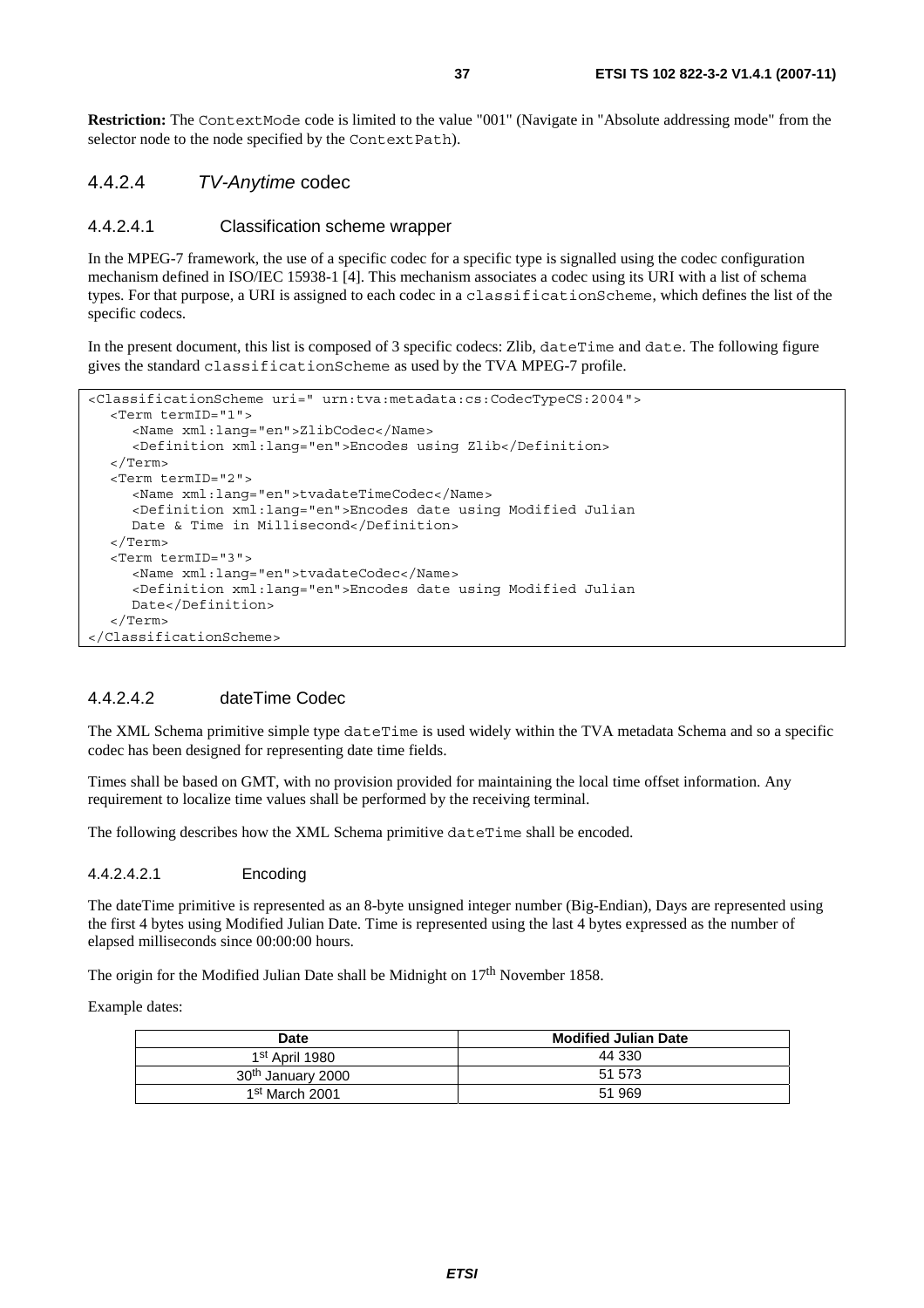Example dateTimes:

| dateTime value       | <b>Encoded value</b> |
|----------------------|----------------------|
| 1980-04-01T02:00:00Z | 0x0000AD2A006DDD00   |
| 2000-01-30T12:10:01Z | 0×0000C975029C59A8   |
| 2001-03-01T00:00:00Z | 0×0000CB0100000000   |

### 4.4.2.4.3 date codec

The XML Schema primitive simple type date describes a date within the Gregorian calendar. The date takes the form of a string as defined by ISO/IEC 8601 [21].

### 4.4.2.4.3.1 Encoding

The XML Schema date primitive shall be represented as a 4-byte unsigned integer (Big-Endian). It shall contain the number of days using the Modified Julian Date format, as described in clause 4.4.2.4.2.1.

### 4.4.2.4.4 Zlib optimized decoder

In the TVA MPEG-7 profile, the following *Zlib codec* is used by default for the encoding of strings instead of the UTF-8 representation. This Zlib codec is reinitialized for each TVA fragment.

#### 4.4.2.4.4.1 Rationale

Classical lossless statistical compression algorithms (like Zip or GZip) are used in the present document to improve character strings compression. The present document uses the Zlib library [6].

In most cases, when strings are short (fewer than 100 characters), the performance of Zlib is poor. Indeed, this statistical compression algorithm requires a larger look ahead buffer to start eliminating redundancy. To achieve a good compression ratio, the proposed "Zlib optimized decoder" gathers different strings into one buffer before compressing it. The size of this buffer, noted *buffer*\_*size,* allows the encoder to balance the compression ratio and the memory needed at the decoder. The codec has to manage an input buffer of strings as described in the following clauses. The default value of the buffer size is set to 1 000 bytes and can be overridden in the TVA-init Message.

### 4.4.2.4.4.2 Encoding

At the encoding phase, the buffer is fed with strings. When the buffer is full, it is compressed and the resulting compressed chunk of data is placed in the expected position of the first string compressed using this buffer. Figure 27 represents a BiM binary stream without the "Zlib optimized decoder". Strings (in grey) are dispersed along the entire bitstream.





Figure 28 represents only the strings to be compressed and shows how they are gathered and compressed together to create a more compact bitstream and where the resulting compressed chunks are dispersed. The location of the compressed chunk ensures that during the decoding process when a string is required either the Zlib codec gets a compressed chunk, decompress it and delivers the string from the decompressed buffer or if its decompressed buffer is not empty, it delivers the string from its decompressed buffer.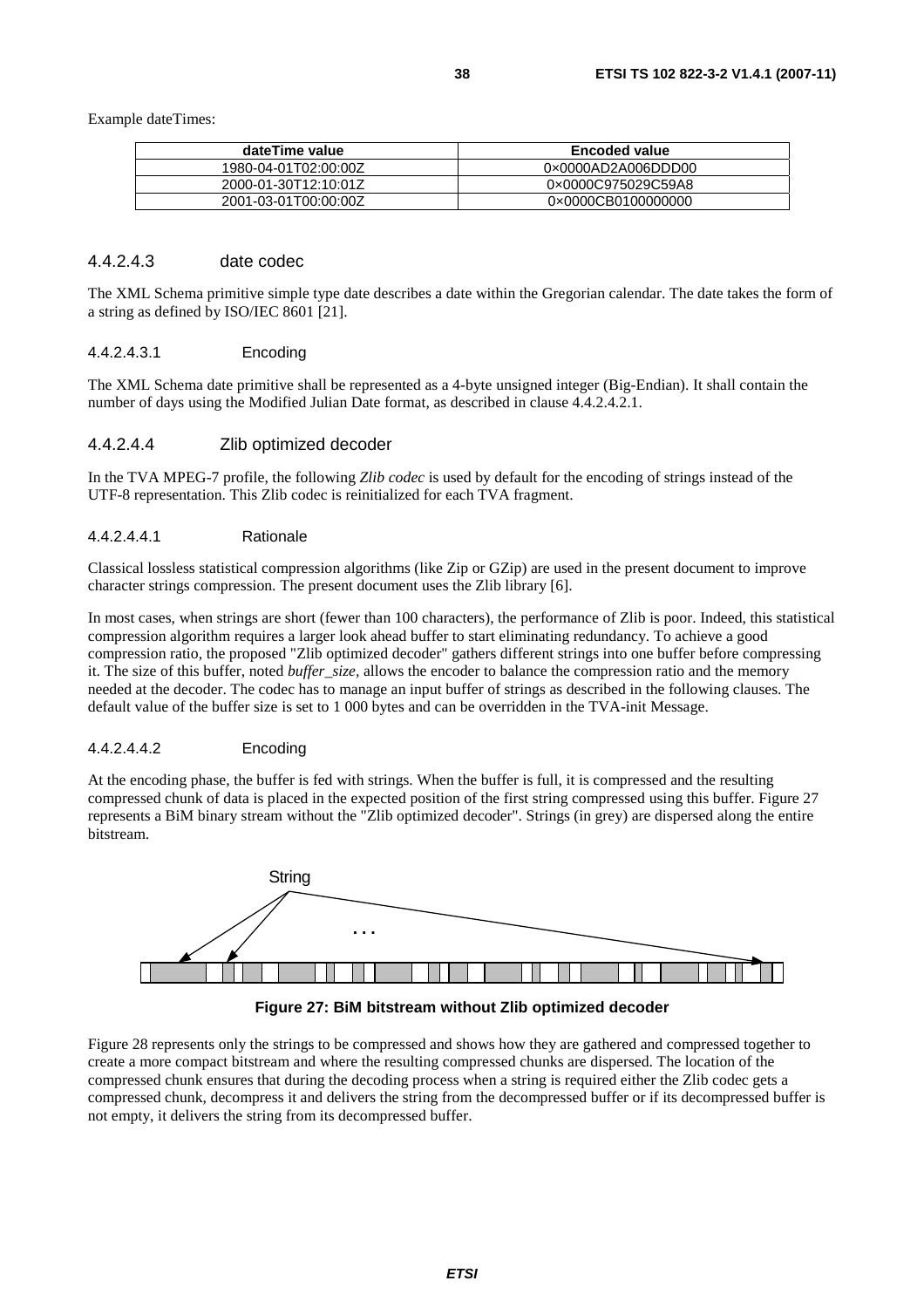

### **Figure 28: BiM stream with Zlib optimized decoder**

The decoding process is formally explained in clause 4.4.2.4.4.3.

### 4.4.2.4.4.3 Decoding

At the decoding level, the compressed chunk of strings is decompressed into a buffer (still limited by the *buffer*\_*size used* at the encoder side). This buffer delivers the strings to the leaves (using the separator character). In the case where a value is encoded over two or more chunks, the value shall be the concatenation of all characters extracted from the buffers until the separator character.

### 4.4.2.4.4.4 Behaviour

| <b>Syntax</b>                                 | No. of Bits | <b>Mnemonic</b> |
|-----------------------------------------------|-------------|-----------------|
| ZlibDecoder() {                               |             |                 |
| ResultString=""                               |             |                 |
| TempChar = GiveNextCharInBuffer();            |             |                 |
| While (TempChar != separatorChar) {           |             |                 |
| ResultString = concat(ResultString, Tempchar) |             |                 |
| Tempchar = GiveNextCharInBuffer()             |             |                 |
|                                               |             |                 |
| return ResultString                           |             |                 |
|                                               |             |                 |

| <b>Syntax</b>                            | No. of Bits         | <b>Mnemonic</b> |
|------------------------------------------|---------------------|-----------------|
| GiveNextCharInBuffer() {                 |                     |                 |
| If is Empty (chars Buffer) {             |                     |                 |
| ZlibStringLength                         | 8+                  | vluimsbf8       |
| <b>ZlibString</b>                        | 8* ZlibStringLength | bslbf           |
| CharsBuffer = ZlibDecompress(ZlibString) |                     |                 |
|                                          |                     |                 |
| return nextChar(charsBuffer)             |                     |                 |
|                                          |                     |                 |

#### 4.4.2.4.4.5 Semantics

In order to obtain the next string, the decoder reads the charsBuffer until it gets a separatorChar. If the charsBuffer is totally consumed before reaching a separatorChar, the charsBuffer is refilled by decompressing the next chunk available in the bitstream.

**ResultString:** A local variable representing the string expected.

TempChar: A local variable representing the character read in the charsBuffer.

**separatorChar:** A constant representing the separatorChar as defined by the termination\_value of the related character encoding format specified in TVA-Init.

**ZlibStringLength:** Indicates the size in bytes of the compressed ZlibString. A value of zero is forbidden.

**ZlibString:** A representation of a compressed sequence of characters. The compression algorithm used is Zlib [6].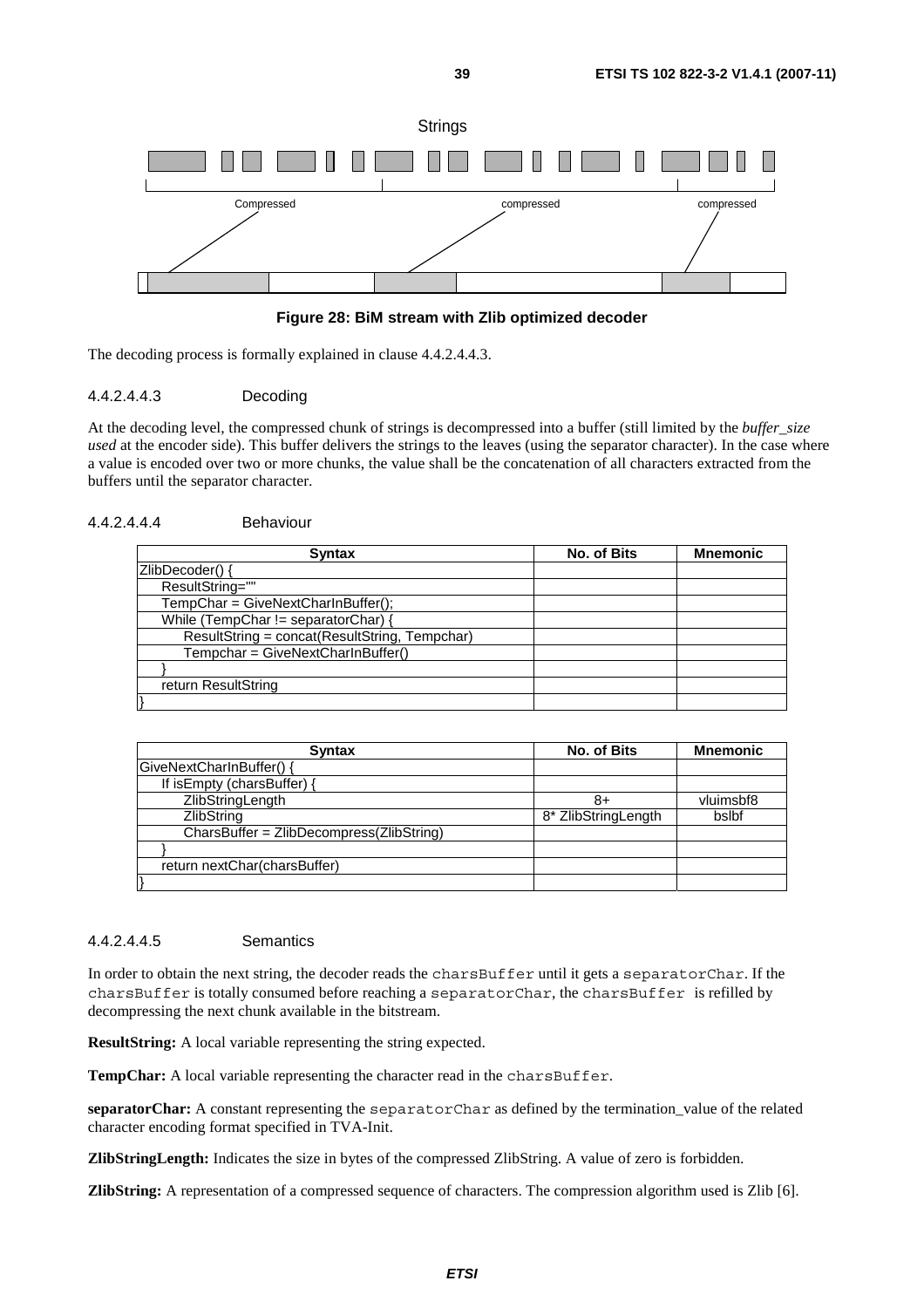**ZlibDecompress(aString):** This decompresses a string and returns the decompressed string.

**NextChar(charsBuffer):** This function returns the first character of the charsBuffer and removes it from the charsBuffer.

**isEmpty (charsBuffer):** This function returns true if the charsBuffer is empty, otherwise false.

**Concat(aString, aCharacter):** This function returns the concatenation of a String and a Character.

**CharsBuffer:** A buffer of characters. It contains a list of string separated by a separatorChar.

## 4.5 Carriage of *TV-Anytime* data

*TV-Anytime* does not define the way in which the metadata should be carried within a specific delivery system. However *TV-Anytime* has defined a generic mechanism called a "Container" for grouping a number of related data structures together for transmission.

The following clauses describe the format of these containers and additional requirements on the delivery layer, to enable the identification of containers, the type of data a container carries and the current version of a container.

## 4.5.1 Containers

A container forms the top-level storage unit in which all TVA data within a unidirectional environment is transmitted. A container contains one or more related structures, which can be used to convey both data fragments and indexing information.

### 4.5.1.1 Carriage of containers

*TV-Anytime* does not define the way in which these containers should be carried, as this is specific to the delivery system. However consideration has been given, to enable the container to be easily mapped on to standard delivery methods. For example in an MPEG-2 environment, the containers may be conveyed using sections, objects within a DSM-CC U-U Object Carousel or modules within a DSM-CC Data Carousel.

### 4.5.1.2 Classification of containers

Containers are classified depending on what type of information they carry. The type of container shall be signalled with the delivery layer to enable a receiver to efficiently acquire containers carrying a specific type of data. This for example would enable a receiver to just acquire data containers, which it could use to populate a terminals local Database cache.

Containers are classified as follows:

- **Data Containers** Containers carrying TVA metadata fragments and hold the following structures encapsulation, data repository (Binary data).
- **Index Containers** Containers carrying Indexing information and holding the following structures index list, index, multi field sub index, data repository, fragment locators (optional).

It should be noted that it is possible for a single container to carry both types of data.

The use of data containers as specified in the present document for the carriage of TVA fragments is mandatory.

### 4.5.1.3 Container identification

To be able to identify a container, a container must be given a unique identifier (container ID). This shall take the form of a 16 bit value and shall be conveyed at the transport delivery layer. No provision is made to insert this identifier at the container level, since it should not be necessary to acquire the container to find out its container ID. The signalling of the container ID is out of scope for TVA and shall be stipulated by other appropriate standards bodies e.g. DVB, ATSC and ARIB.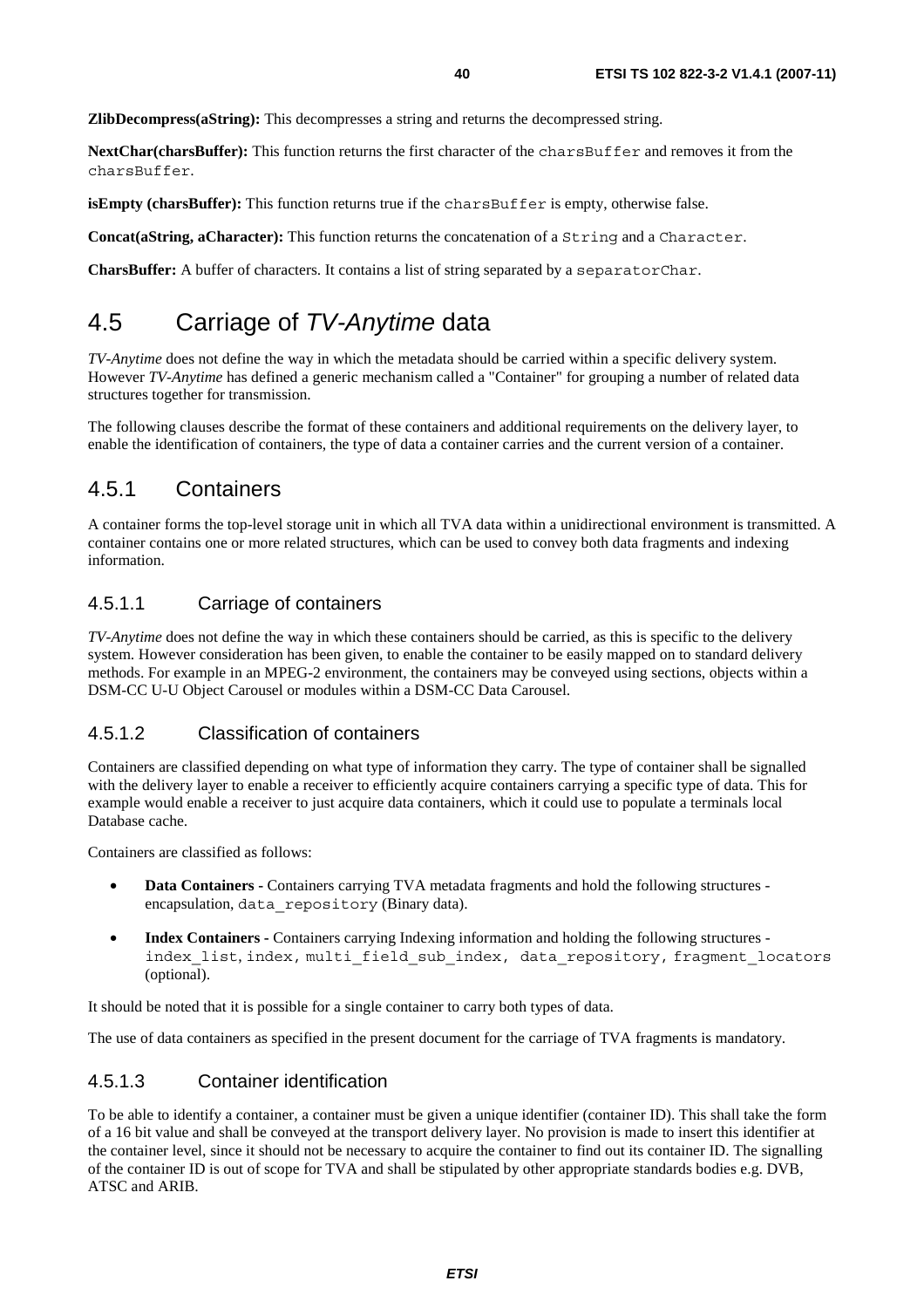## 4.5.2 Container versioning

Each container must have an associated version identifier. No provision is made within the container for this, as it should not be a requirement to load the container to see if the version has changed. Therefore version identification must be carried at the transport delivery layer. The definition of this version identifier is out of scope for TVA and shall be stipulated by other appropriate standards bodies e.g. DVB, ATSC and ARIB.

The container version is not used or referenced anywhere within a container or structure and so may take any form appropriate for the delivery mechanism.

### 4.5.2.1 Container syntax

| <b>Syntax</b>                                                        | No. of Bits | <b>Mnemonic</b> |
|----------------------------------------------------------------------|-------------|-----------------|
| container () ·                                                       |             |                 |
| container_header {                                                   |             |                 |
| num structures                                                       | 8           | uimsbf          |
| for ( $j=0$ ; $j$ <num_structures; <math="">j++) {</num_structures;> |             |                 |
| structure_type                                                       | 8           | uimsbf          |
| structure_id                                                         | 8           | uimsbf          |
| structure_ptr                                                        | 24          | uimsbf          |
| structure length                                                     | 24          | uimsbf          |
|                                                                      |             |                 |
|                                                                      |             |                 |
| for $(j=0; j<$ byte_count; $j++$ ) {                                 |             |                 |
| structure_body                                                       |             |                 |
|                                                                      |             |                 |
|                                                                      |             |                 |

**num\_structures:** An 8 bit field specifying the number of structures contained within this container. A value of 0×00 is invalid.

**structure\_type:** An 8 bit field identifying the type of structure being referenced, according to table 4.

| Value                       | <b>Description</b>                         |
|-----------------------------|--------------------------------------------|
| $0 \times 00$               | <b>Reserved</b>                            |
| $0 \times 01$               | Encapsulation (see clause 4.6.1.1)         |
| $0 \times 02$               | Data Repository (see clause 4.6.1.4)       |
| $0 \times 03$               | Index List (see clause 4.8.5.3)            |
| $0 \times 04$               | Index (see clause 4.8.5.4)                 |
| $0 \times 05$               | Multi Field Sub Index (see clause 4.8.5.5) |
| $0 \times 06$               | Fragment Locators (see clause 4.8.5.6)     |
| $0\times 07$                | moved fragments (see clause 4.6.1.2)       |
| $0 \times 08 - 0 \times DF$ | <b>TVA Reserved</b>                        |
| $0 \times E0 - 0 \times FF$ | User defined                               |

### **Table 4: Structure\_type assignments**

**structure id:** An 8 bit value which is used to distinguish between multiple occurrences of a specific structure type. In some cases this is just an instance identifier (e.g. index and multi field sub index structures) and in other cases it is used to distinguish the type of data carried within the structure (e.g. data repository).

In cases where the structure id is not used the field shall be set to 0xff.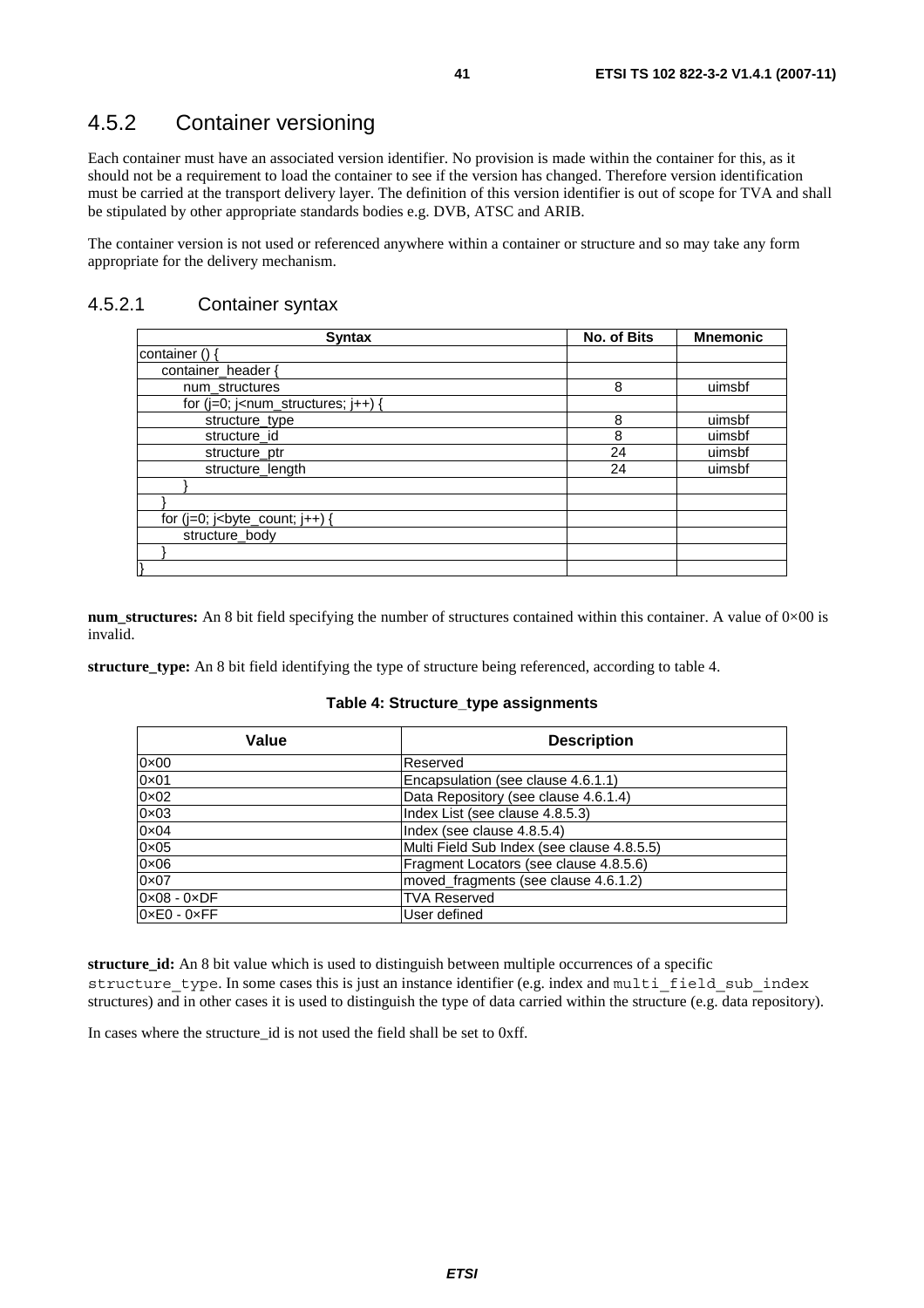| Structure_type | structure id                | <b>Description</b>                                                                              |
|----------------|-----------------------------|-------------------------------------------------------------------------------------------------|
| $0 \times 00$  | $0 \times 00 - 0 \times FF$ | <b>Reserved</b>                                                                                 |
| $0 \times 01$  | $0 \times 00 - 0 \times FF$ | <b>Reserved</b>                                                                                 |
| $0 \times 02$  | $0 \times 00$               | Data Repository of type strings, see clause 4.8.4.1                                             |
| $0 \times 02$  | $0 \times 01$               | Data repository of type binary data, see clause 4.6.1.4.1                                       |
| $0 \times 02$  | $0 \times 02 - 0 \times FF$ | <b>Reserved</b>                                                                                 |
| $0 \times 03$  | $0 \times 00 - 0 \times FF$ | <b>Reserved</b>                                                                                 |
| $0 \times 04$  | $0 \times 00 - 0 \times FE$ | Used to identify a specify instance of an index structure, within a<br>container                |
| $0 \times 05$  | $0 \times 00 - 0 \times FE$ | Used to identify a specific instance of a multi_field_sub_index<br>structure within a container |
| $0 \times 06$  | $0 \times 00 - 0 \times FE$ | Used to identify a specific instance of a fragment_locator structure                            |
| $0x07 - 0xFF$  | $0 \times 00 - 0 \times FF$ | Reserved                                                                                        |

#### **Table 5: Structure\_type and their matching valid structure\_id**

**structure** ptr: A 24 bit field giving the offset in bytes from the start of this container to the first byte of the identified structure.

**structure length:** A 24 bit field which indicates the length in bytes of the structure pointed to by structure ptr.

Entries within the container header shall be ordered in ascending structure type and structure id. For example all structures of type data repository shall be grouped together and items within the group ordered in ascending structure id. This enables a device to efficiently locate a particular structure of interest.

**structure** body: Data forming one or more structures within this container.

### 4.5.2.2 Container map

As has been mentioned above, containers do not include information such as, container Id, version or container category. This information must be carried at the delivery layer, informing a device when containers have changed and what the appropriate download parameters are. This higher-level messaging is termed a container map.

The concept of a container map can be found in a number of Broadcast delivery mechanisms, for instance the DSM-CC Data Carousel DII. In these instances the standard mechanisms should be used, provided they support the following set of requirements.

### 4.5.2.2.1 Container map requirements

A specific container map implementation shall meet the following requirements:

- Signal the Id of each container Containers are identified using their container  $id$ . This shall be a unique number within the scope of a TVA metadata fragment stream. It is required that the id of a container is signalled at the Container map level, to enable the acquisition of a container with a given container id.
- Identify the version of each container The current version of each container shall be signalled and this shall increment whenever the contents of a container change. It shall be possible to monitor at a single point for version changes to a container. Ideally it should be possible to monitor just data containers, or just containers forming a single index.
- Identify the type of container i.e. Index Container, Data Container This defines the type of data carried with a container and can be used by a receiving device to filter for example containers carrying TVA fragments.
- The ability to download all document containers (preferably in a parallel manner).
- Enable the ability to carry multiple TVA metadata fragment streams on the same delivery channel.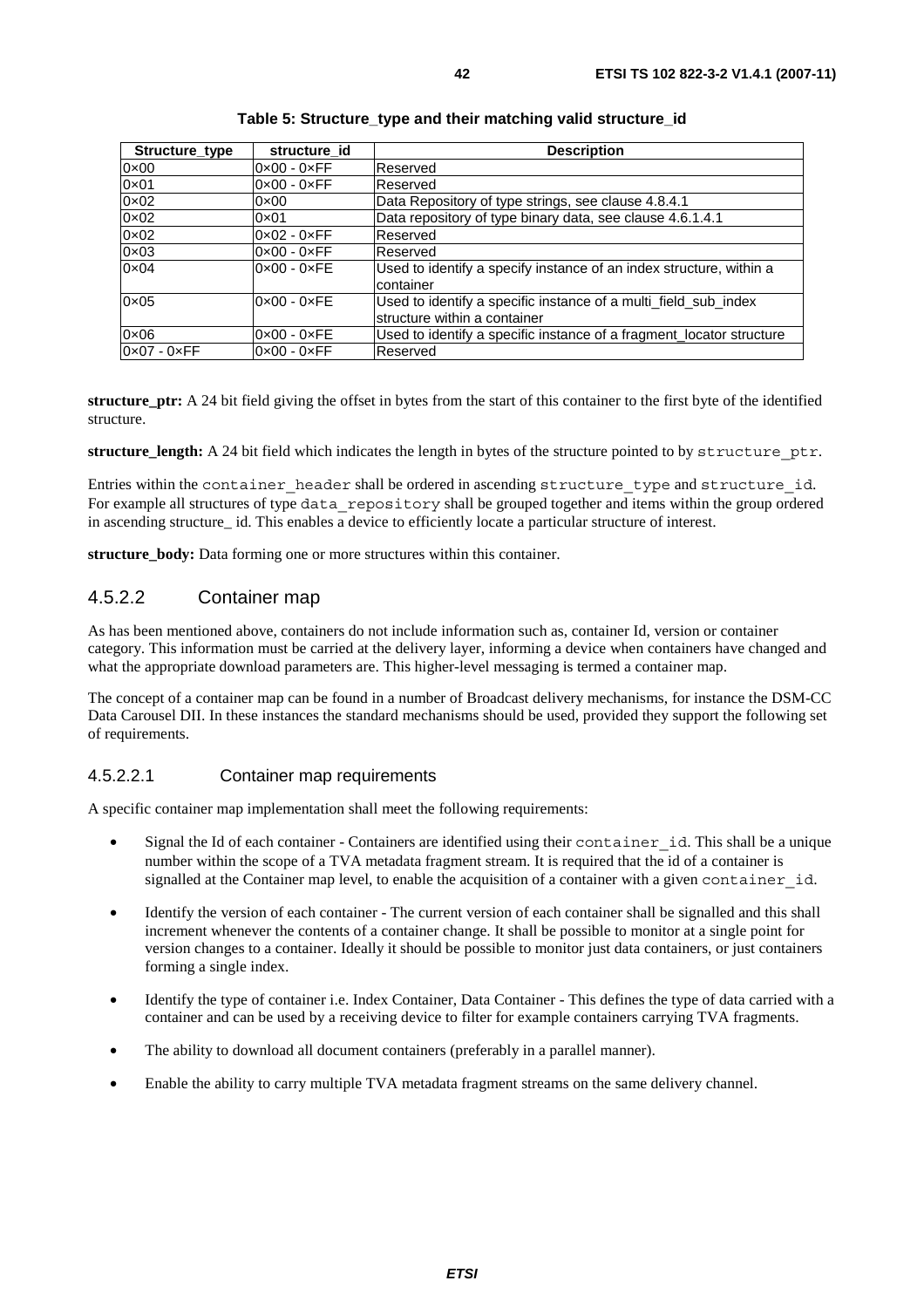## 4.6 Fragment encapsulation

As described above a TVA-Anytime metadata description is split into a number of fragments, where a fragment forms a self-consistent unit of data. To enable a receiver to efficiently identify a change to a TVA fragment an encapsulation format has been defined. This provides TVA fragment Version information and an identifier specific to a TVA fragment. This enables a receiver to quickly identify fragments that have changed in relation to that cached on the receiving terminal.

## 4.6.1 Encapsulation format

The encapsulation data is provided by the encapsulation structure defined in figure 29. This structure is then transmitted along with the fragments using a "container" as described in clause 4.5.1.



### **Data Container**

**Figure 29: Schematic representation of interrelationship between structures within a container** 

### 4.6.1.1 Encapsulation structure

The Encapsulation structure provides the encapsulation mechanism for a set of TVA fragments, by providing the ability to assign a unique identifier (fragment id) for the lifetime of a TVA fragment and indicating the current version of a TVA fragment.

Each entry references a single TVA fragment carried within a binary\_data\_repository structure carried within the same container.

There shall only ever be one encapsulation structure within a single container.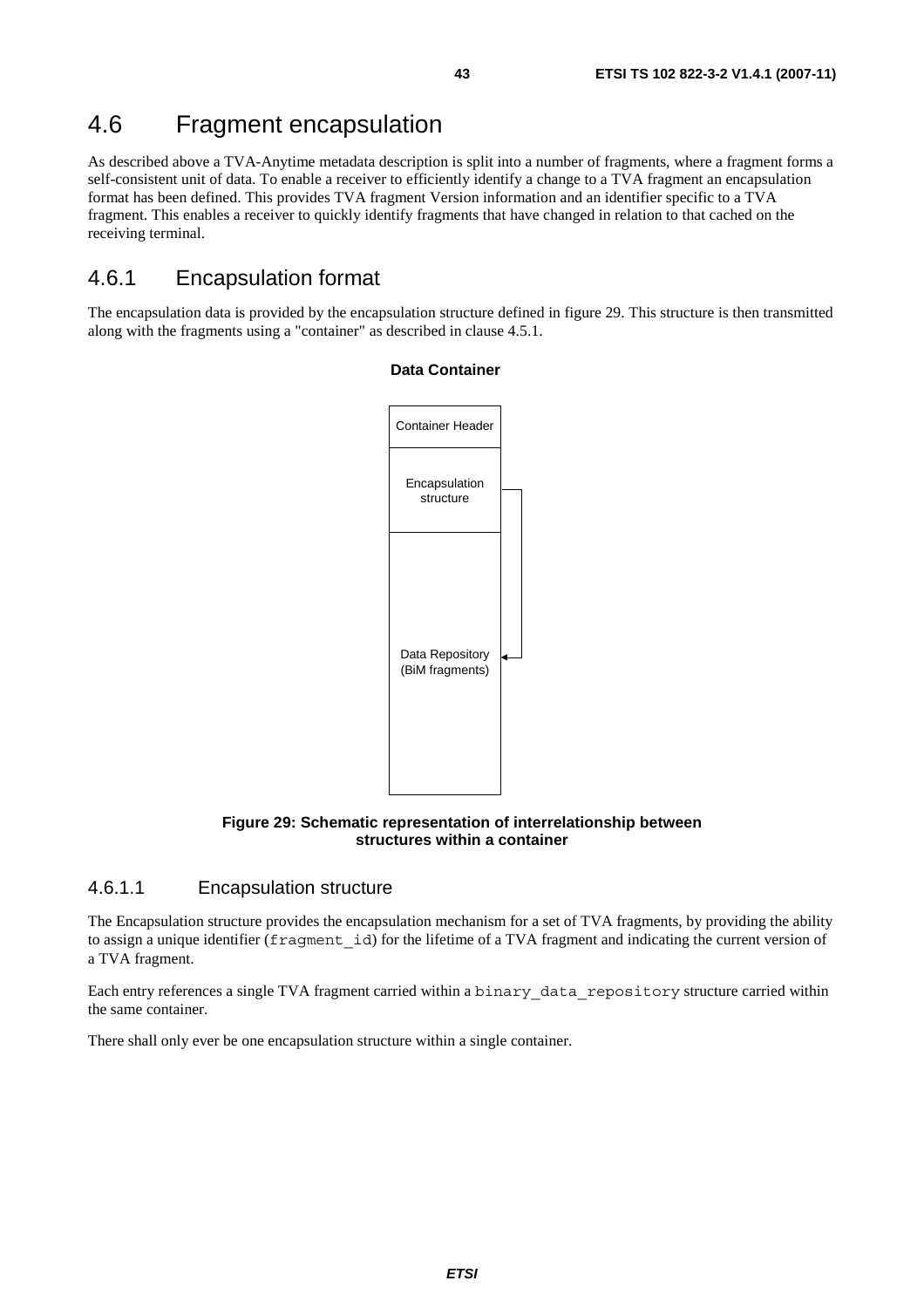| <b>Syntax</b>                               | No. of Bits | <b>Mnemonic</b> |
|---------------------------------------------|-------------|-----------------|
| encapsulation_structure () {                |             |                 |
| encapsulation_header {                      |             |                 |
| reserved_other_use                          | 2           | bslbf           |
| reserved                                    | ิค          | bslbf           |
| fragment_reference_format                   | 8           | uimsbf          |
|                                             |             |                 |
| for( $j=0$ ; $j$ -fragment_count; $j++$ ) { |             |                 |
| encapsulation_entry {                       |             |                 |
| fragment_reference()                        |             |                 |
| fragment_version                            | 8           | uimsbf          |
| fragment id                                 | 24          | uimsbf          |
|                                             |             |                 |
|                                             |             |                 |
|                                             |             |                 |

**reserved\_other\_use:** This field shall be set to "11".

**fragment\_reference\_format:** This 8 bit value defines the format and interpretation of the fragment reference field.

| Value             | Meaning                                                    |
|-------------------|------------------------------------------------------------|
| 0×00              | Reference to a BiM encoded fragment (see clause 4.6.1.3.1) |
| 0×01 - 0×E0       | ITVA Reserved                                              |
| $0$ xE1 - $0$ xFF | User defined                                               |

**Table 6: Valid fragment\_reference\_formats** 

**fragment** reference: A reference to a fragment, the interpretation of this field is dependent on the fragment reference format. Please refer to table 6 to determine how this field should be interpreted.

**fragment\_version:** An 8 bit value which identifies the version of the fragment referenced by this entry. When the data for the fragment identified by the fragment\_id changes, the fragment\_version shall increment modulo 255.

**fragment id:** A 24 bit value which uniquely identifies a metadata fragment within the TVA metadata fragment stream. The value assigned to a fragment shall be persistent for the life of that fragment so long as it is transmitted in the TVA metadata fragment stream. All entries within the encapsulation structure shall be ordered by ascending fragment id. This enables the efficient location of a fragment by using a binary search algorithm.

### 4.6.1.2 Moved fragments structure

The moved fragments structure is used to signal when a fragment has moved from one container to another. This is achieved by making an entry within the moved fragments structure carried within the fragments last container.

There shall be a maximum of one moved\_fragment structure within a single container.

| <b>Syntax</b>             | No. of Bits | Mnemonic |
|---------------------------|-------------|----------|
| moved_fragments () {      |             |          |
| $for(i=0; i< num_of;i++)$ |             |          |
| fragment_id               | 24          | uimsbf   |
| new container id          | 16          | uimsbf   |
|                           |             |          |
|                           |             |          |

**fragment id:** The id of the fragment which has moved containers. All entries within the moved fragment structure shall be ordered by ascending fragment id.

**new\_container\_id:** The id of the container, to where the fragment has moved.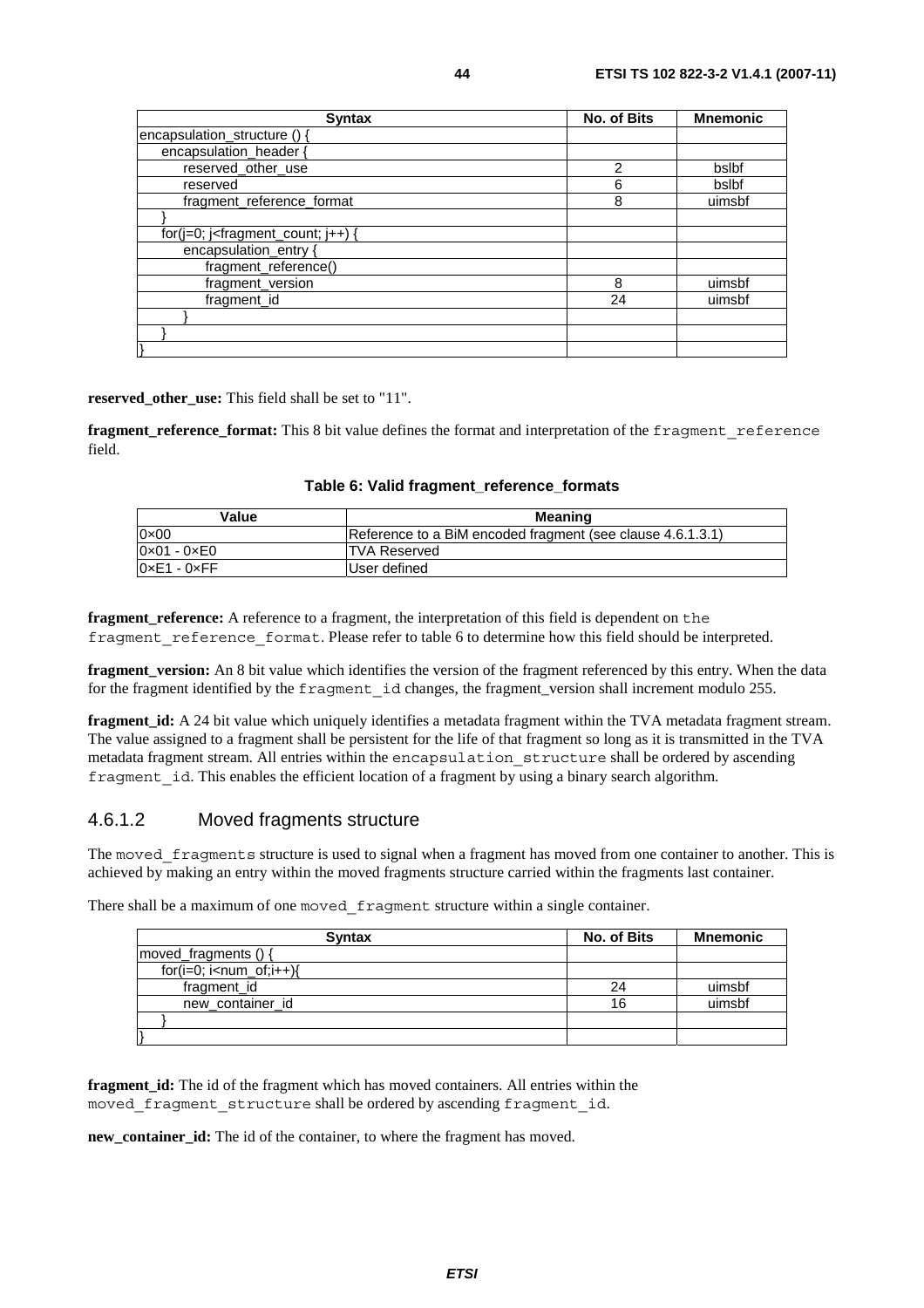### 4.6.1.3 Fragment\_Reference formats

There are a number of defined fragment locator formats to enable the referencing of fragments from within an encapsulation structure.

### 4.6.1.3.1 Referencing a BiM encoded fragment

| <b>Syntax</b>               | No. of Bits | <b>Mnemonic</b> |
|-----------------------------|-------------|-----------------|
| BiM_fragment_reference () { |             |                 |
| BiM fragment ptr            | 16          | uimsbf          |
|                             |             |                 |

**BiM\_fragment\_ptr:** Offset in bytes from the start of the Binary repository within the container where the first byte of the FragmentUpdateUnit() for the BiM encoded fragment can be found.

### 4.6.1.4 Data repository

The Data Repository forms the base structure, used to hold string data and binary data. All references to the data repository are local i.e. from within the container. The type of data, which the data repository carries, is indicated by the structures associated structure id in the container header.

There may be more than one Data Repository within a container. However there shall only ever be a maximum of one data repository of a given type.

| <b>Syntax</b>                              | No. of Bits | <b>Mnemonic</b> |
|--------------------------------------------|-------------|-----------------|
| data_repository () {                       |             |                 |
| if (structure_id == $0 \times 00$ ) {      |             |                 |
| string_repository()                        |             |                 |
|                                            |             |                 |
| else if (structure_id == $0 \times 01$ ) { |             |                 |
| binary_repository()                        |             |                 |
|                                            |             |                 |
| else                                       |             |                 |
| user_defined_data_structure()              |             |                 |
|                                            |             |                 |
|                                            |             |                 |

**structure\_id:** An 8 bit value used to specify the type of data carried within this data repository. The structure\_id is not defined within this structure, but forms part of the structure instantiation in the container header (see clause 4.5.2.1).

### 4.6.1.4.1 Binary data repository

The encoding of data in the binary repository is defined at the point of reference. Each item of data must either have a length explicitly encoded within it, or a length implicitly understood by the decoder (i.e. fixed length). No provision is made to define the data length within the binary data repository structure.

All entries shall be byte aligned.

There shall only ever be one binary data repository within a single container.

| <b>Syntax</b>                         | No. of Bits | <b>Mnemonic</b> |
|---------------------------------------|-------------|-----------------|
| binary_repository() {                 |             |                 |
| for $(i=0; i<$ value_count; $i++$ ) { |             |                 |
| for $(j=0; j<$ length; $j++)$ {       |             |                 |
| value_byte                            |             | bslbt           |
|                                       |             |                 |
|                                       |             |                 |
|                                       |             |                 |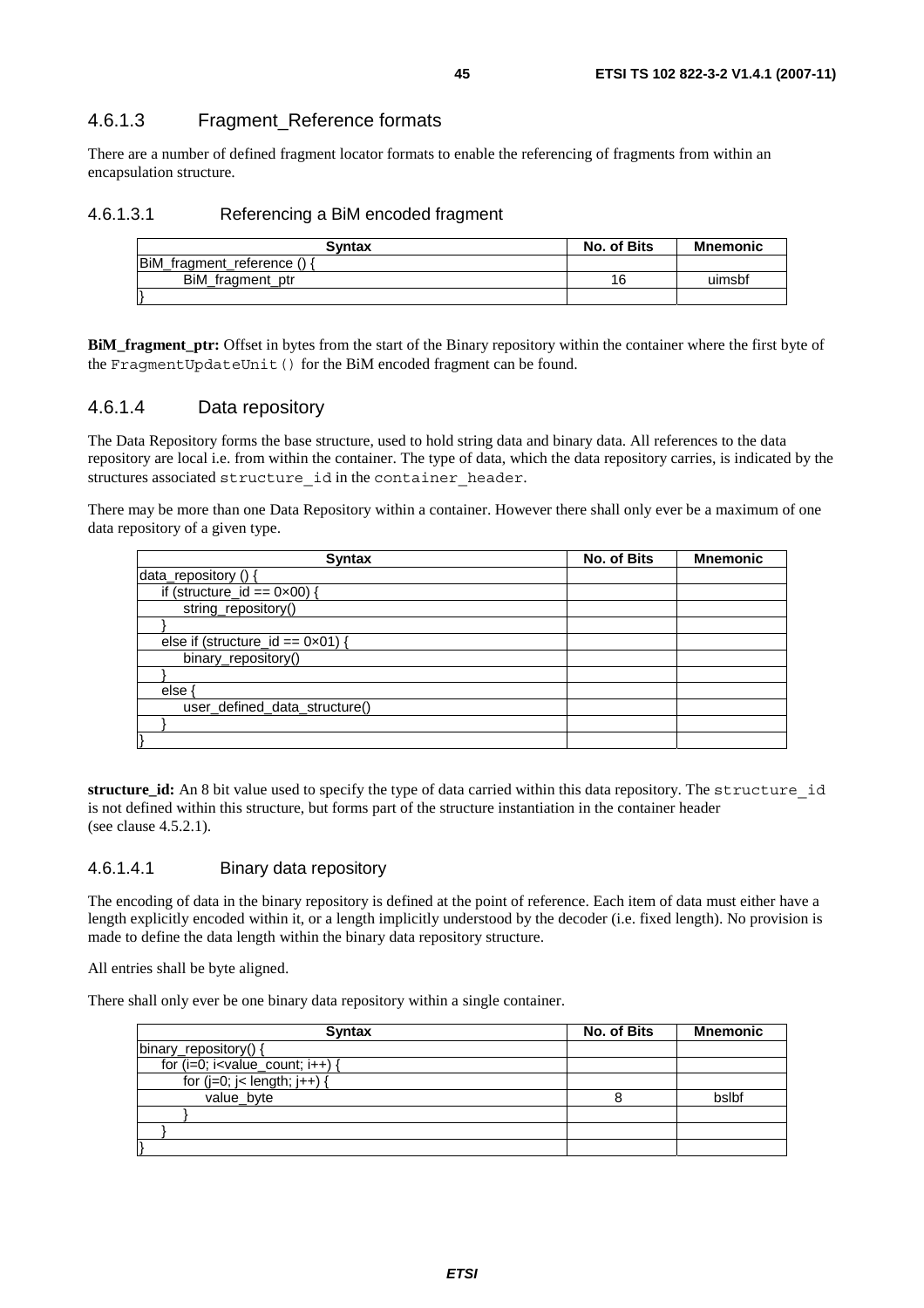### 4.6.1.4.1.1 Carriage of BiM encoded fragments

Where the binary data repository contains BiM encoded data, a single binary data repository shall hold a single complete BiM Access Unit.

| <b>Syntax</b>                   | No. of Bits | <b>Mnemonic</b> |
|---------------------------------|-------------|-----------------|
| binary_repository() {           |             |                 |
| BiMAccessUnit {                 |             |                 |
| <b>NumberOfFUU</b>              | 8+          | vluimsbf8       |
| for(i=0; i< NumberOfFUU; i++) { |             |                 |
| FragmentUpdateUnit()            |             |                 |
|                                 |             |                 |
|                                 |             |                 |
|                                 |             |                 |

### 4.6.1.5 Alternative Encoding formats

Where BiM is not used for the encoding of fragments, the encoding solution:

- Shall provide a mechanism for indicating the type of TVA fragment.
- Optionally provide a mechanism for indicating the action to be performed e.g. Update fragment, Delete fragment, etc.

## 4.7 Fragment Management

In the previous clause a number of structures have been specified to enable the encapsulation of TVA fragments, within a TVA metadata fragment stream. These TVA fragments are dynamic and may change during their lifetime. In addition new TVA fragments will be added and old TVA fragments removed. The following describes how the defined encapsulation structures shall be used to enable the addition, deletion and updating of TVA fragments.

## 4.7.1 Fragment Id

The fragment id is a 24 bit value which uniquely identifies a TVA fragment within a single TVA metadata fragment stream. This can be used by an application to track a TVA fragment during its lifetime within a TVA metadata fragment stream. It is valid to re-use a fragment\_id value, provided that sufficient time has elapsed since the fragment\_id value was last used.

## 4.7.2 Fragment Add

The addition of a new TVA fragment is straightforwardly achieved by creating an entry within the encapsulation structure having a unique fragment id and an appropriate fragment version and inserting the fragment into the binary data repository. The addition of a new entry into an existing container will cause the container's version number to increment.

## 4.7.3 Fragment Update

An update to a previously transmitted TVA fragment will cause the TVA fragment within the binary data repository to be updated. In addition the version number of the TVA fragment shall be incremented. These changes will cause the version number of the container in which the fragment is carried to increment.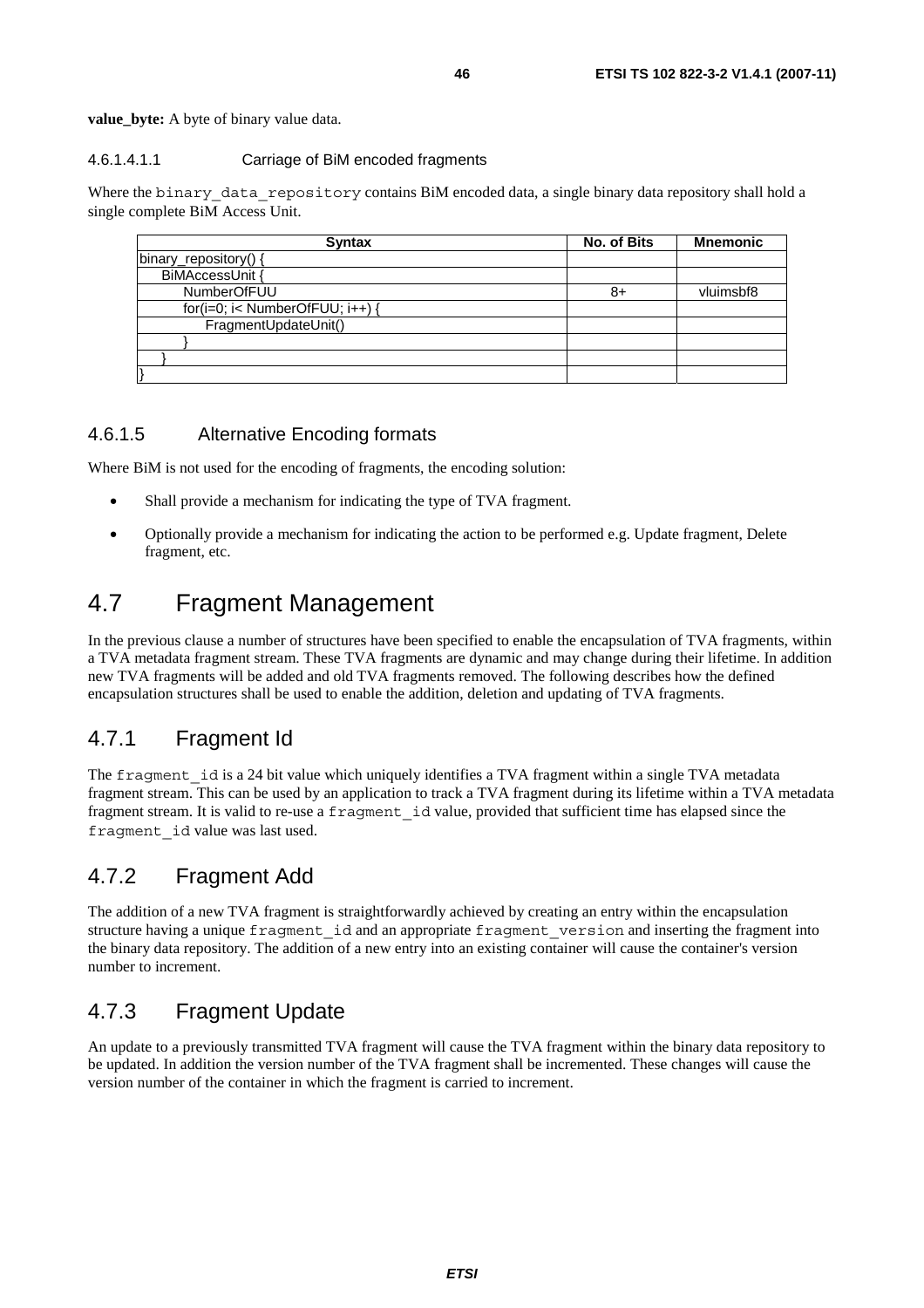## 4.7.4 Fragment Move

In some situations it may be required to move fragments between containers in which they are transmitted. It is recommended for efficiency and ease of management of fragments that this is kept to a minimum. However when required to move fragments between containers, the following should occur: The fragment is inserted into the new container, along with its original fragment\_id and current fragment\_version. An entry is inserted into the moved\_fragments structure of the fragments previous container to indicate in which container the fragment can now be found. These operations will cause both the previous and the current container to have their version number incremented.

## 4.7.5 Fragment Delete

The deletion of a fragment can mean one of two things:

- The originally transmitted fragment is valid, but has been removed from the metadata fragment stream, as the content it describes is no longer available. For example the transmission time has passed.
- The originally transmitted fragment was invalid and so should not be used and discarded.

Both of these scenarios are supported as follows: when a fragment disappears from the metadata fragment stream it shall be treated as if the fragment has been deleted. Care should be taken when determining if a fragment is no longer in the TVA metadata fragment stream. If a fragment's fragment\_id is not found in the expected containers encapsulation structure, the moved\_fragments structure should be searched for an entry indicating that the fragment has moved containers. However if the metadata fragment stream is not constantly monitored for changes this mechanism should not be relied upon, as a fragment may have moved containers, but the corresponding fragment moved entry is no longer transmitted. The deletion of a fragment will cause the corresponding containers version number to be incremented.

In addition to the above methods, if BiM is used for fragment encoding and the PositionCodeFlag within the TVAInit is set to "1", the BiM FragmentUpdateCommand, which forms part of the FragmentUpdateUnit shall be used to signal the deletion of a fragment. In this case when a fragment is deleted the referenced BiM fragment will consist of a FragmentUpdateUnit with a DeleteContent command and no FragmentUpdatePayload. The change of fragment will cause the fragment\_version within the encapsulation structure to be incremented.

This BiM Delete fragment command (see clause 4.4.2.2.1.3) if used shall be transmitted for a limited period of time, after which it should be removed. Receiver implementers should be aware that this mechanism should not be relied upon, as the receiver may be switched off or tuned away from the TVA metadata fragment stream, during the transmission of the Delete Command.

## 4.8 Indexing

## 4.8.1 Introduction

Data originally encapsulated in an XML document is not always best accessed as if it were an XML document when in the broadcast environment. In this environment, navigation of the document tree is relatively slow even when the location of the data in the tree is known. If the location is not known then the receiver must search through a set of data looking for a node with a particular value. In most cases this will be too slow to be practical. Indexing seeks to avoid these problems by avoiding the need to navigate the document tree. Indices provide direct access to a document TVA fragment by listing the values of a particular node (the index's key fields) and describing where the matching fragment(s) can be found in the carousel. Multiple indices can point to the same fragment, each using a different node as a key field.

## 4.8.2 Requirements

The indexing system shall be designed for metadata available in a unidirectional environment and whose TVA metadata fragments are carouseled.

The indexing system shall be compatible with any specific carousel format used to carry the TVA fragments.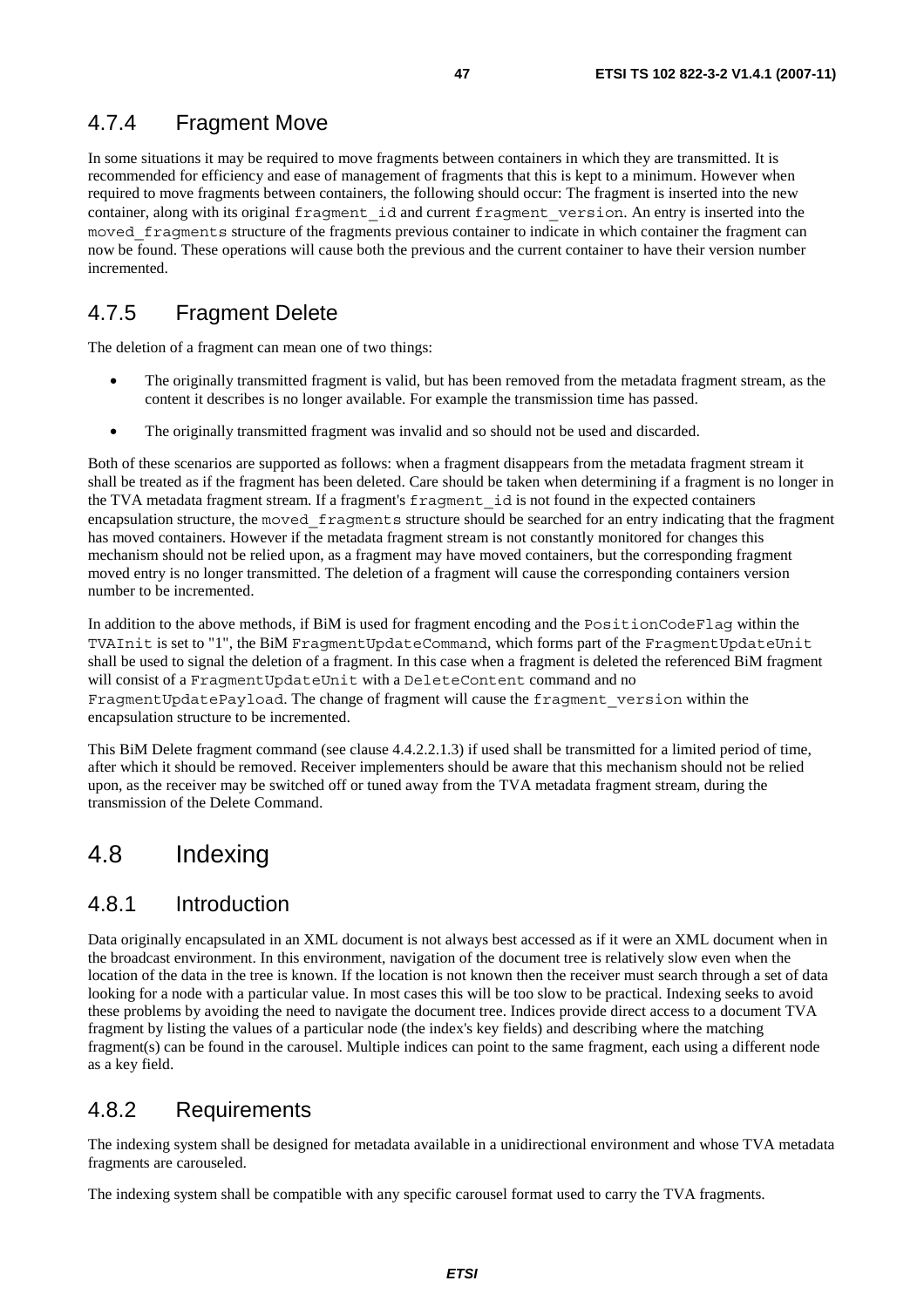The indexing system shall be designed in such a way that the data it uses may be broadcast cyclically but without being tied to a particular carousel mechanism.

The indexing system should be considered as a way to improve the navigability within the data set formed by the TVA fragments constituting a specific TVA metadata description, however this new system shall:

- be defined and used in addition and with regard to the existing solutions already standardized by *TV-Anytime*;
- be optional in the sense that for some metadata description or some application such an improved navigability may not be necessary or helpful.

The indexing system shall allow the indexing data to be used "on-line" when searching for a specific TVA fragment, namely without needing to be necessarily cached or completely acquired.

The indexing mechanism shall be defined as a way to retrieve using a certain index key a specific TVA fragment among all the TVA fragments constituting a metadata description and carouseled over a unidirectional stream:

- The nature of the key index may differ from one type of TVA fragment to another.
- For each of these possible standard index data type, *TV-Anytime* will specify what the encoded format and the sorting order are.
- The value of the key used to index a TVA fragment shall always be available directly or via an indirection in this TVA fragment.

The indexing mechanism should be extensible to support the possible definition of private new indexes through the use of hooks.

## 4.8.3 Carriage of Indexing Information

Indexing data is carried using the generic Container format specified in clause 4.4.2. The present clause makes use of some structures already define in clause 4.6 on fragment encapsulation.





**Figure 30: Schematic representation of interrelationship between Index containers and Data containers**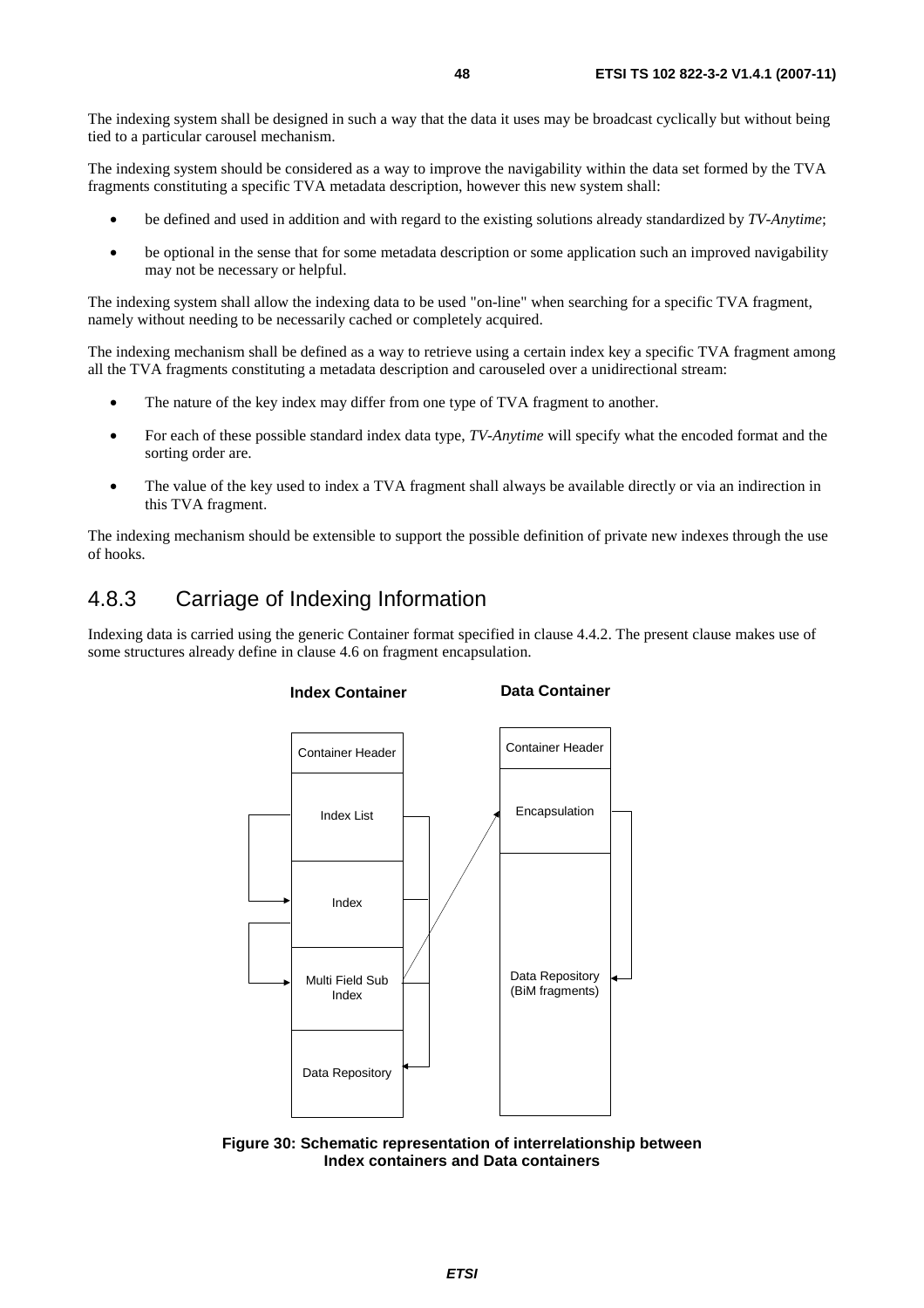## 4.8.4 Data repository

The data repository within the context of an Index is used to carry data used in the representing of an index e.g. key field values. The syntax of a data repository is defined in clause 4.6.1.4 along with how binary data is carried within a data repository. In addition to binary data the data repository is used to carry Strings, as described below.

### 4.8.4.1 String repository

The string repository is used to hold all strings used by structures within the same container.

There shall only ever be one string repository per container. References to this repository are always local (that is, from the same container). Support is provided for identifying the string encoding system, to enable the use of non ASCII based character sets. The use of length fields or termination values are dependent on the string encoding used.

| <b>Syntax</b>                                  | No. of Bits | <b>Mnemonic</b> |
|------------------------------------------------|-------------|-----------------|
| string_repository() {                          |             |                 |
| encoding_type                                  | 8           | uimsbf          |
| for $(i=0; i<$ strings_count; $i++$ ) {        |             |                 |
| for $(j=0; j<$ string $(i)$ .length; $j++$ ) { |             |                 |
| string_character                               | 8+          |                 |
|                                                |             |                 |
| string_terminator                              | 8+          | bslbf           |
|                                                |             |                 |
|                                                |             |                 |

**encoding\_type:** An 8 bit field used to define the character encoding system, according to table 2.

**string\_character:** A character of the encoded string. The number of bytes required to represent the character will be dependent on the string encoding system used.

**string\_terminator:** One or more bytes which indicate the end of a string. The actual value will be dependent on the string encoding system used.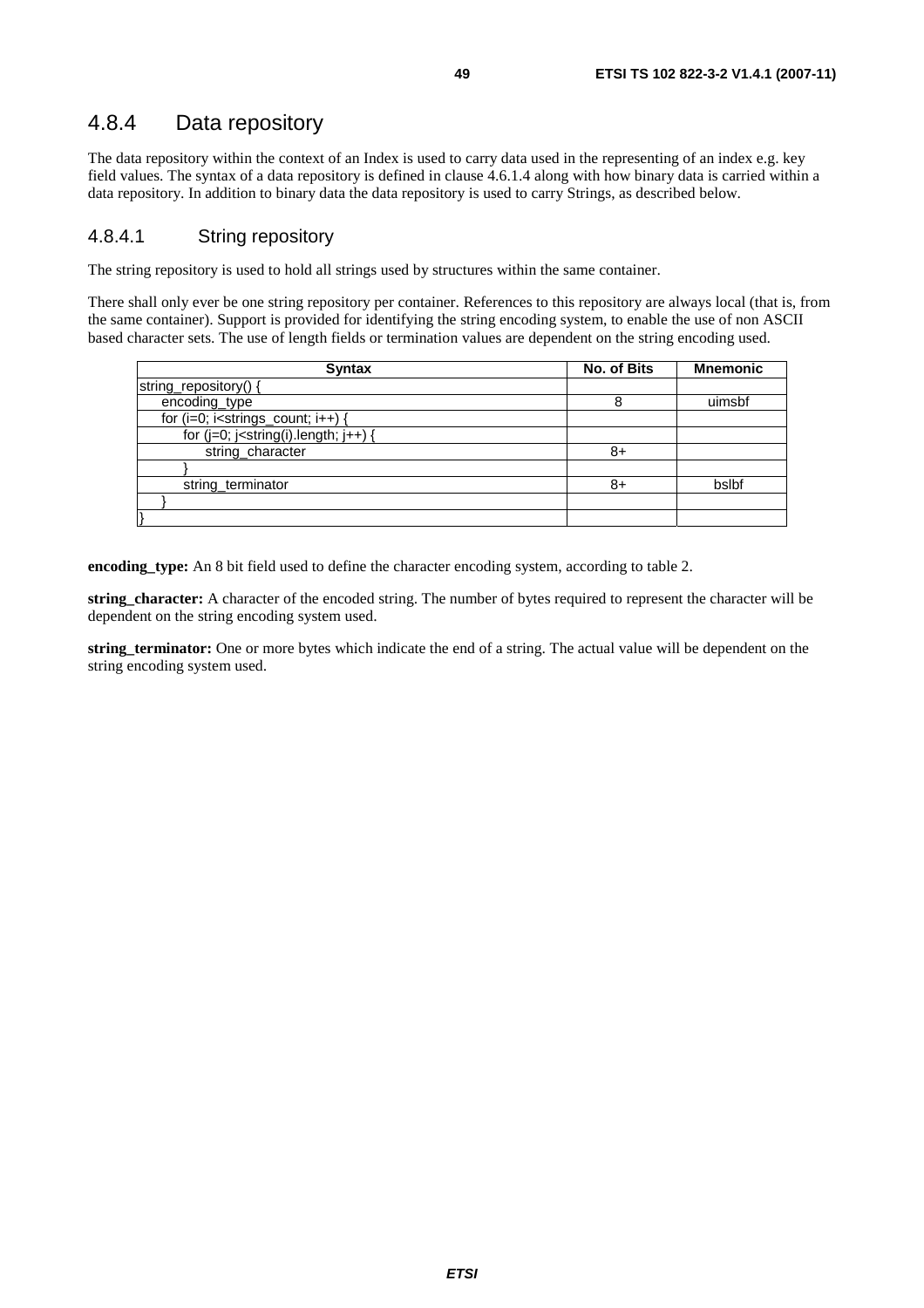

### **Figure 31: Indexing structure**

## 4.8.5.1 Identification of indices

Indexes are keyed on schema simple types such as dateTime, CRID. Multiple indices can reference a single TVA fragment. It is important to be able to describe what an index is keyed on.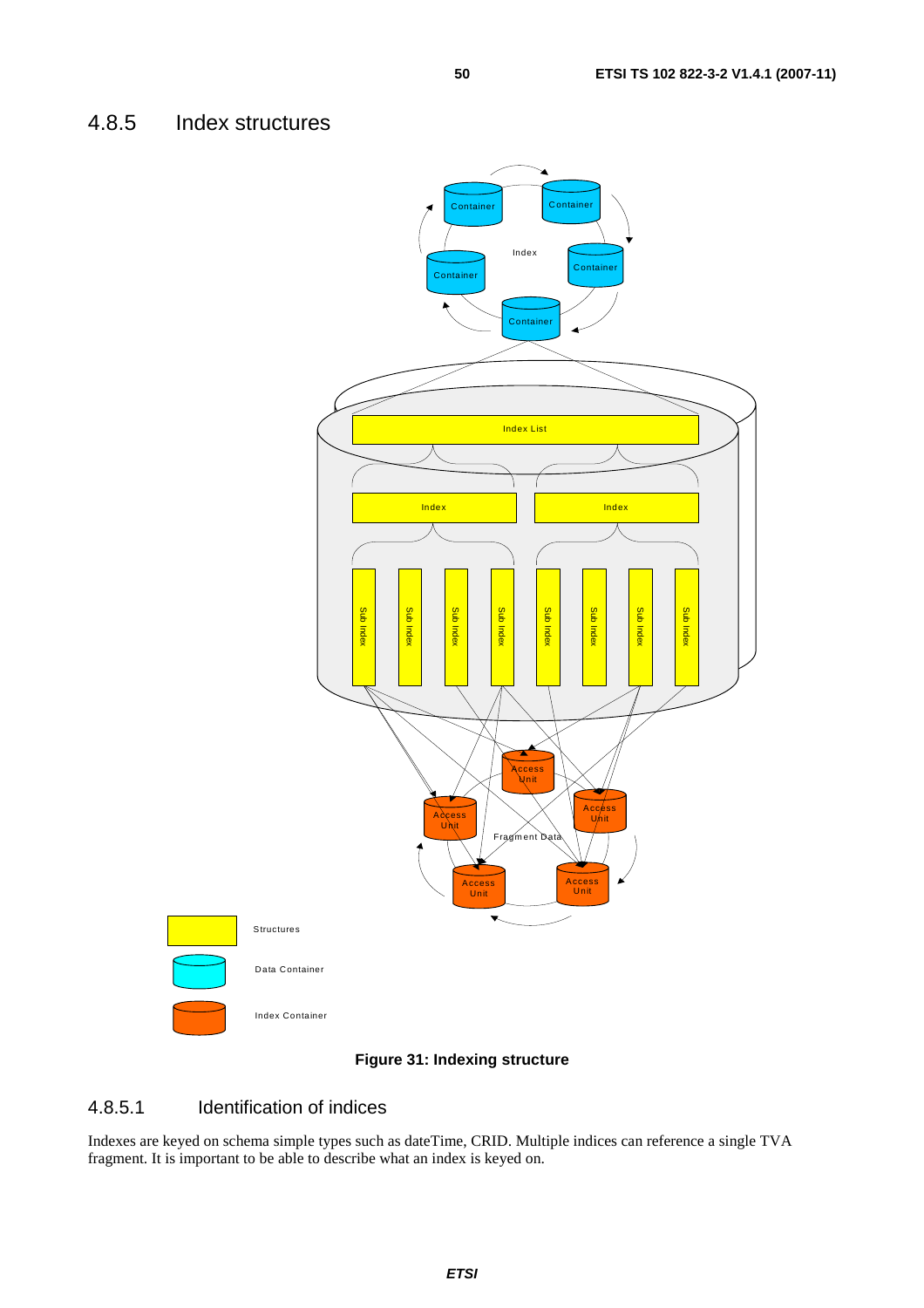There are two important facts that the receiver needs to know about an index:

- The first fact is where in the schema hierarchy are the document fragments that it is referencing? It is important to know this because this describes the type and context of the fragment.
- The second fact is to know "by which key fields are these fragments indexed?" The key fields are typically child members (e.g. an attribute or an element) of the fragment type being indexed.

The specification provides two mechanisms:

- Id based identification
- XPath expressions.

### 4.8.5.1.1 Use of Ids

Ids can be used to identify both the type of TVA fragment and the element/attribute within the fragment, which the index is keyed on. The set of normative TVA fragments have been mapped to aid interoperability and a mechanism provided to enable metadata providers to define additional Ids to enable the support of enhanced metadata services.

### 4.8.5.1.2 Use of XPath

W3C has defined a standard specifically for the referencing of elements and attributes within an XML document, which is called XPath. XPath is a syntax, which can describe a path to one or more nodes in a document.

The fragment XPath is an *absolute* path (i.e. it is relative to the root of the document), whilst the key XPath is relative to the fragment XPath. In other words, the context node of the key XPath is the node referred to by the fragment XPath. Combined together they describe the absolute path to the node that forms a key field. The XPath syntax can describe the location of any type of node including elements, attributes and text nodes, enabling any of these to be a key field.

The XPath syntax is rich and many parts are not necessary to describe an index. Therefore a restricted set of syntax, which a TVA compliant box should support has been specified:

- Absolute Location Paths only (key xpath is relative, but the combined path is absolute).
- Axes types "attribute" and "child" only are supported.
- Abbreviated Syntax only. The preceding restrictions mean that only the following two abbreviations are permitted:
	- "child::" is always omitted;
	- "@" is always used to represent "attribute::".
- "\*" is not allowed.
- Only the following two Node tests are allowed:
	- NameTest (in which "\*" is not allowed);
	- $text()$ .
- Predicates and Functions are not allowed.
- The union operator "|", is not allowed.

All XPath expressions will be evaluated within the following context:

- The context node is the root of an XML document containing a TVAMain element.
- The context position and context size are both 1.
- There are no variable bindings.
- There is no function library.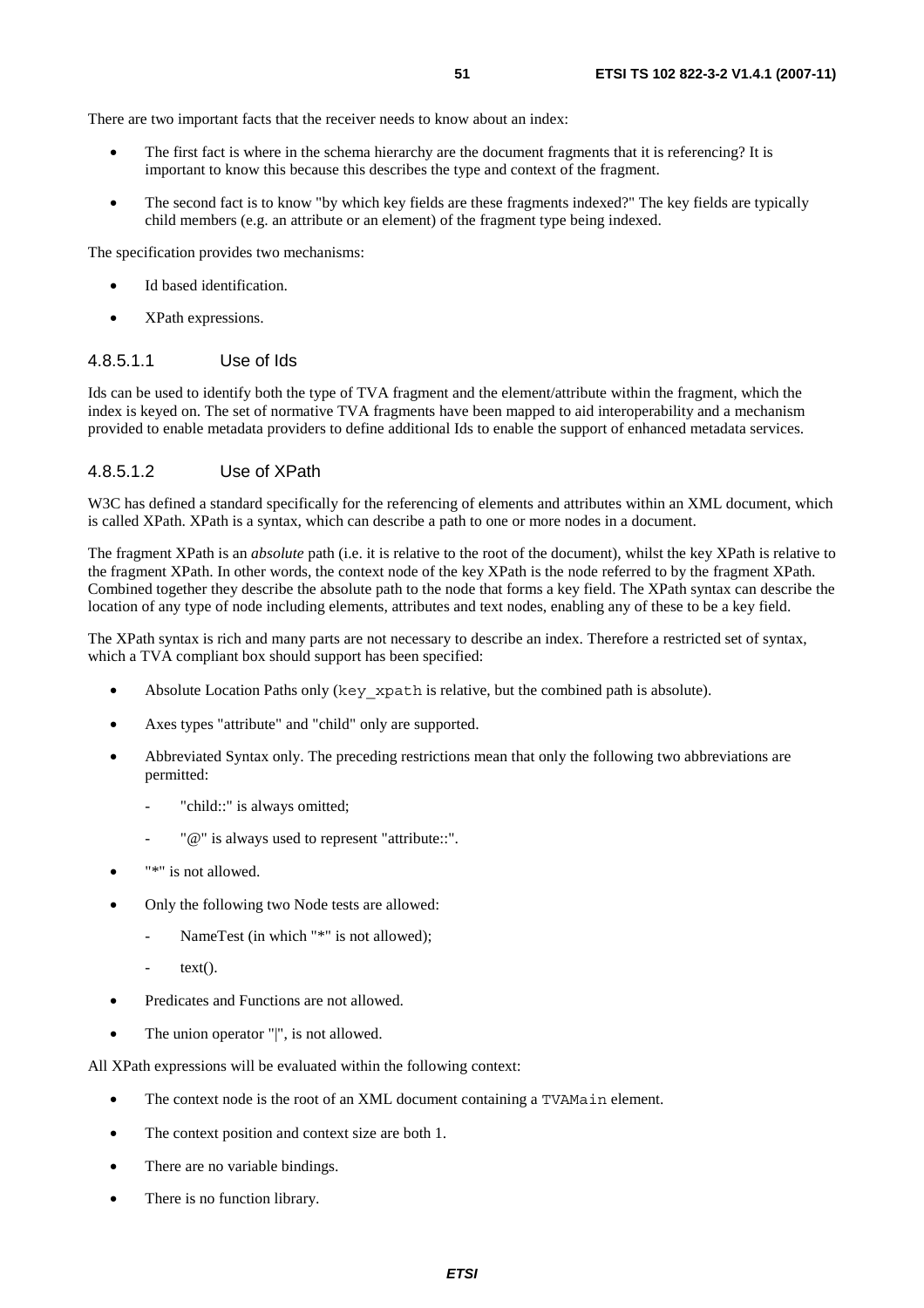### 4.8.5.1.2.1 Example: Indexing by CRID and title

Considering a broadcast carousel that delivers fragments of type ProgramInformation the fragment XPath (in short form) would be:

/tva:TVAMain/tva:ProgramDescription/tva:ProgramInformationTable/tva:ProgramInformation

The most likely key to use for searching this set of data is the CRID. The field xpath is relative to the fragment XPath i.e.:

@tva:programId

A broadcaster may wish to index by title, as well as by CRID, to enable the receiver to search by title. The fragment XPath is:

/tva:TVAMain/tva:ProgramDescription/tva:ProgramInformationTable/tva:ProgramInformation

and the field\_xpath is:

tva:BasicDescription/tva:Title.text()

### 4.8.5.2 Introduction to the multi-key index

Some applications in the receiver may request matching fragments for more than one query condition. In this case, using multiple key fields is quite efficient to answer such requests. The multi-key consists of more than one key fields.

Multi-key values are ranked in order as follows. For a multi-key of *n* key fields  $(k_1, k_2, ..., k_n)$ , priority of each key field is ordered according to its position from left to right, i.e.,  $k_l$  has the highest priority and  $k_n$  has the lowest priority, etc. For two multi-key values,  $(a_1, a_2, ..., a_n)$  and  $(b_1, b_2, ..., b_n)$ :

- $(a_1, a_2, ..., a_n)$  is larger than  $(b_1, b_2, ..., b_n)$  if and only if there exists an integer  $i$   $(0 \le i \le n-1)$  such that for every  $j(0 \le j \le i-1)$ ,  $a_j = b_j$  and  $a_i > b_i$ .
- $(a_1, a_2, ..., a_n)$  is smaller than  $(b_1, b_2, ..., b_n)$  if and only if there exists an integer  $i$   $(0 \le i \le n-1)$  such that for every  $j(0 \le j \le i-1)$ ,  $a_j = b_j$  and  $a_i < b_i$ .
- $(a_1, a_2, ..., a_n)$  is equal to  $(b_1, b_2, ..., b_n)$  if and only if for every  $i(1 \le i \le n)$ ,  $a_i = b_i$ .

A typical query example that can be efficiently handled by the multi-key index is as follows:

Search target fragment:

/TVAMain/ProgramDescription/ProgramLocationTable/BroadcastEvent

• Search condition:

 $100 \leq$  ServiceId  $\leq$  110

 $9:00 \text{ PM} \leq \text{PublishedStartTime.text}() \leq 10:00 \text{ PM}$ 

In this case, the "BroadcastEvent" fragments can be indexed by a multi-key index with key fields ServiceId and PublishedStartTime.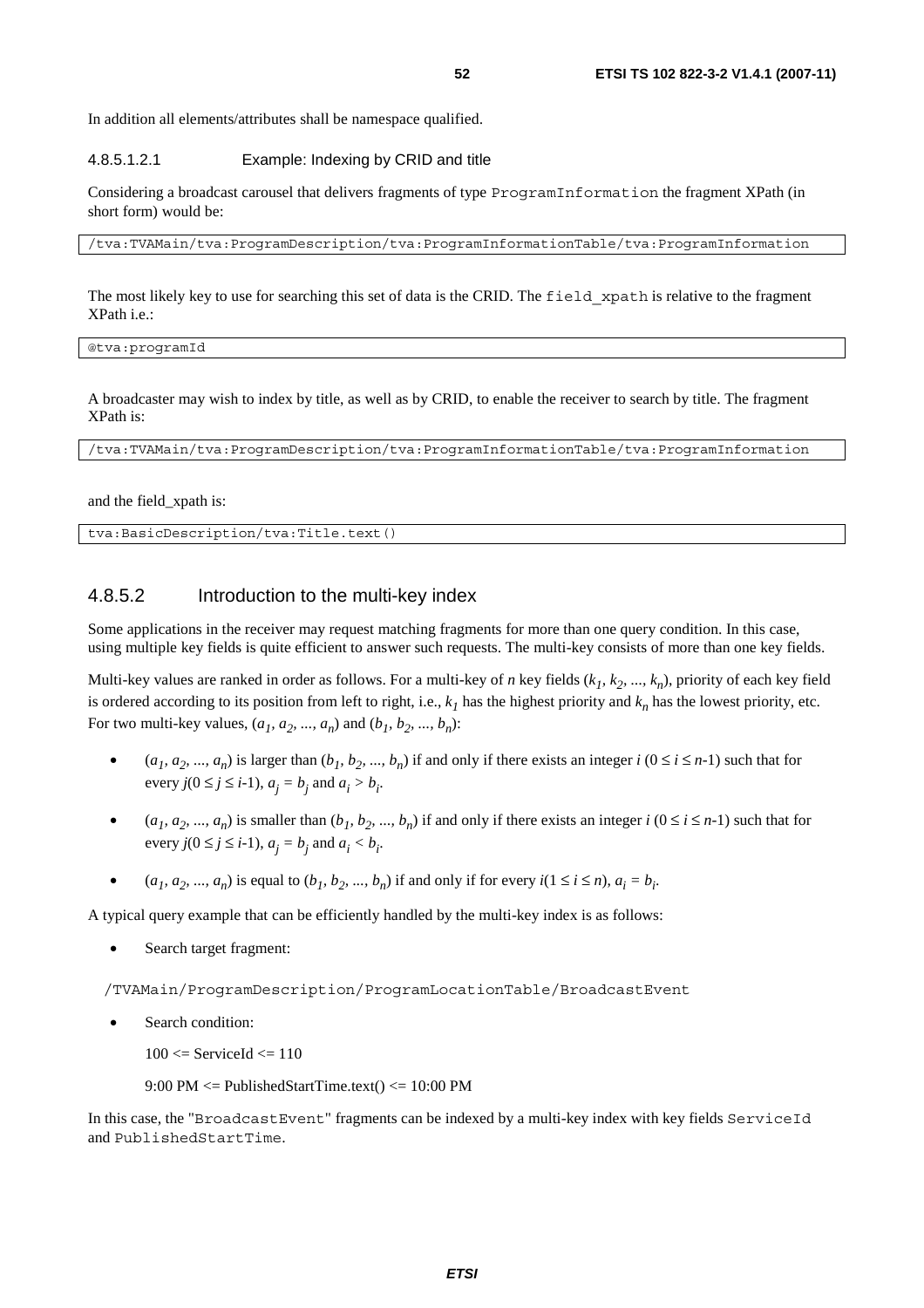### 4.8.5.3 Index List

The index list structure provides a list of all indices that exist for the entire TVA metadata fragment stream. A receiver uses this structure to locate an index of interest, where an index is described using the structures fragment type and field\_identifier fields.

It should be noted that entries within the structure are not of fixed size. The Index list must be searched sequentially. The index descriptor length field is provided to enable a receiver to efficiently skip over index entries, which it is unable to parse due to unknown fragment\_types, field\_identifiers, or field\_encoding.

There shall be a maximum of one index list structure per TVA metadata fragment stream.

| <b>Syntax</b>                                                   | No. of Bits | <b>Mnemonic</b> |
|-----------------------------------------------------------------|-------------|-----------------|
| $ index_list() $                                                |             |                 |
| for ( $j=0$ ; $j$ <num_indexes, <math="">j++) { </num_indexes,> |             |                 |
| index_descriptor_length                                         | 8           | uimsbf          |
| fragment_type                                                   | 16          | uimsbf          |
| if(fragment_type == $0$ xffff) {                                |             |                 |
| fragment_xpath_ptr                                              | 16          | uimsbf          |
|                                                                 |             |                 |
| num fields                                                      | 8           | uimsbf          |
| for( $k=0$ ; $k<$ num_fields; $k++$ ) {                         |             |                 |
| field identifier                                                | 16          | uimsbf          |
| if(field_identifier == $0$ xffff)                               |             |                 |
| field xpath ptr                                                 | 16          | uimsbf          |
|                                                                 |             |                 |
| field_encoding                                                  | 16          | uimsbf          |
|                                                                 |             |                 |
| index container                                                 | 16          | uimsb           |
| index_identifier                                                | 8           | uimsbf          |
|                                                                 |             |                 |
|                                                                 |             |                 |

**index\_descriptor\_length:** An 8 bit field which defines the number of bytes proceeding this field which are used to describe the index.

**fragment\_type:** An id used to identify the type of TVA fragments which the index makes references to. In addition to the identifiers defined in the table below, their may be a set of unique identifier allocated on a per application basis.

Table 7 shows the set of allocated fragment\_type values. The XPath expressions are namespace qualified and use the following namespace prefixes:

| tva   | urn:tva:metadata:2005              |
|-------|------------------------------------|
| tva2  | urn:tva:metadata:extended:2005     |
| mpeg7 | urn:tva:mpeg7:2005                 |
| int   | urn:tva:metadata:interstitial:2005 |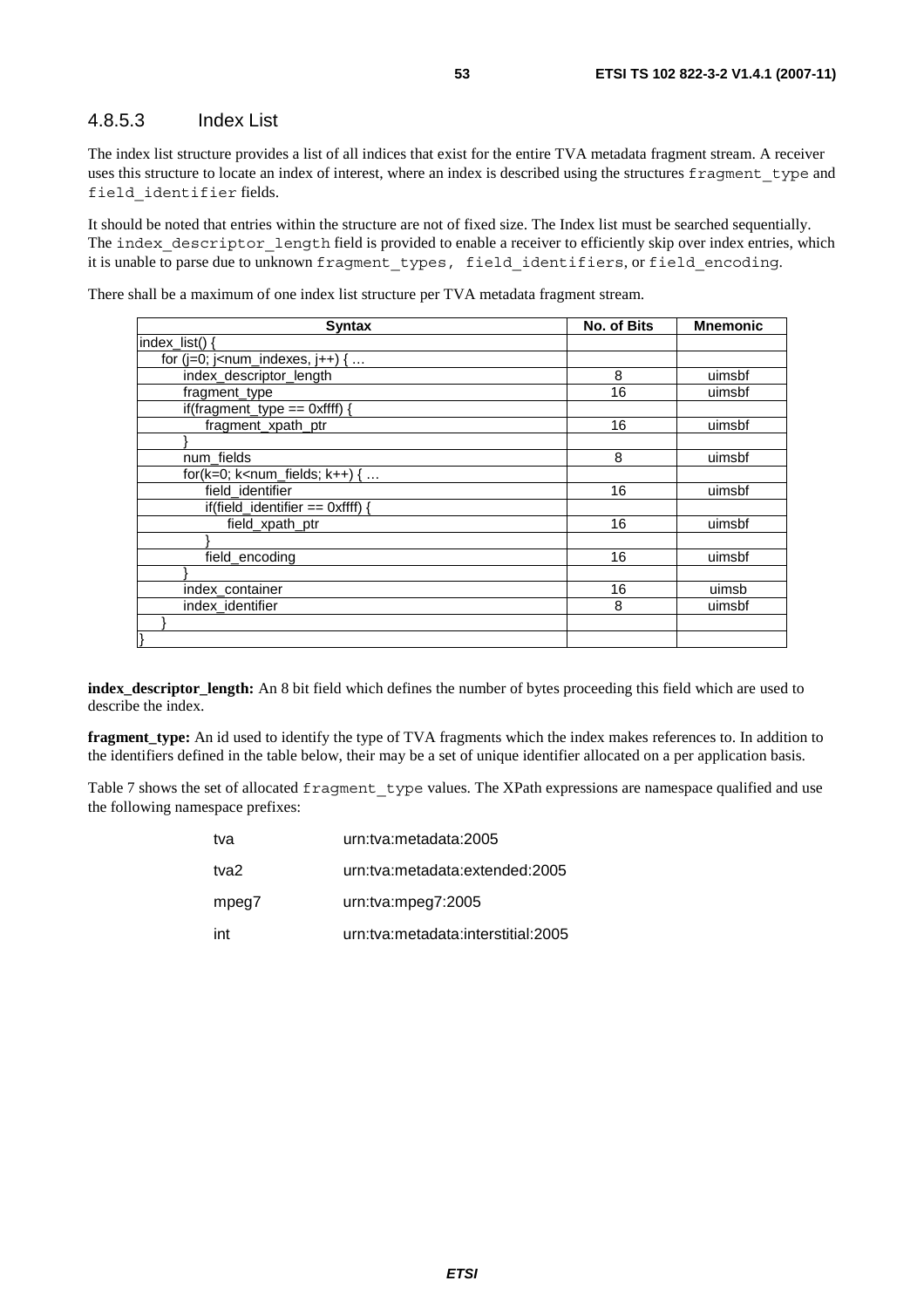| Table 7: Fragment_type assignments |  |
|------------------------------------|--|
|------------------------------------|--|

| Value           | <b>Description</b>                                                                                                        |
|-----------------|---------------------------------------------------------------------------------------------------------------------------|
| 0×0000          | Reserved                                                                                                                  |
| 0×0001          | ProgramInformation fragment (/tva:TVAMain/ tva:ProgramDescription/<br>tva:ProgramInformationTable/tva:ProgramInformation) |
| 0×0002          | GroupInformation fragment (/tva:TVAMain/ tva:ProgramDescription/ tva:GroupInformationTable/                               |
|                 | tva:GroupInformation)                                                                                                     |
| 0×0003          | OnDemandProgram fragment<br>(/tva:TVAMain/tva:ProgramDescription/tva:ProgramLocationTable/tva:OnDemandProgram)            |
| 0×0004          | BroadcastEvent fragment (/tva:TVAMain/tva:ProgramDescription/ tva:ProgramLocationTable/                                   |
|                 | tva:BroadcastEvent)                                                                                                       |
| 0×0005          | Schedule fragment (/tva:TVAMain/ tva:ProgramDescription/ tva:ProgramLocationTable/<br>tva:Schedule)                       |
| 0×0006          | ServiceInformation fragment (/tva:TVAMain/ tva:ProgramDescription/<br>tva:ServiceInformationTable/tva:ServiceInformation) |
| 0×0007          | PersonName fragment (/tva:TVAMain/ tva:ProgramDescription/ tva:CreditInformationTable/<br>tva:PersonName)                 |
| 0×0008          | OrganizationName fragment                                                                                                 |
|                 | (/tva:TVAMain/tva:ProgramDescription/tva:CreditInformationTable/tva:OrganizationName)                                     |
| 0×0009          | ProgramReviews fragment (/tva:TVAMain/ tva:ProgramDescription/ tva:ProgramReviewTable/<br>tva:Review)                     |
| 0×000A          | <b>CSAlias fragment</b>                                                                                                   |
|                 | (/tva:TVAMain/ tva:ClassificationSchemeTable/tva:CSAlias)                                                                 |
| 0×000B          | <b>ClassificationScheme fragment</b>                                                                                      |
|                 | (/tva:TVAMain/tva:ClassificationSchemeTable/tva:ClassificationScheme)                                                     |
| 0×000C          | Segment Information fragment (/tva:TVAMain/ tva:ProgramDescription/ tva:SegmentationTable/                                |
|                 | tva:SegmentList/ tva:SegmentInformation)                                                                                  |
| 0×000D          | Segment Group Information fragment (/tva:TVAMain/ tva:ProgramDescription/                                                 |
|                 | tva:SegmentationTable/ tva:SegmentGroupList/ tva:SegmentGroupInformation)                                                 |
| 0×000E          | TVAMain fragment (/tva:TVAMain)                                                                                           |
| 0×000F          | OnDemandService fragment (/tva:TVAMain/tva:ProgramDescription/ tva:ProgramLocationTable/<br>tva:OnDemandServiceType)      |
| 0×0010          | PurchaseInformation fragment                                                                                              |
|                 | (/tva:TVAMain/tva:ProgramDescription/tva:PurchaseInformationTable/tva:PurchaseInformation)                                |
| 0×0011          | MetadataOriginationInformation fragment                                                                                   |
|                 | (/tva:TVAMain/tva:MetadataOriginationInformationTable/tva:MetadataOriginationInformation)                                 |
| 0×0012          | Package fragment (/tva:TVAMain/tva2:PackageTable/tva2:Package)                                                            |
| 0×0013          | InterstitialCampaign Fragment                                                                                             |
|                 | (/tva:TVAMain/tva2:InterstitialCampaignTable/tva2:IntestitialCampaign)                                                    |
| 0×0014          | RMPIDescription Fragment (/tva:TVAMain/tva2:RMPITable/tva2:RMPIDescription)                                               |
| 0×0015          | CouponDescription Fragment (/tva:TVAMain/tva2:CouponTable/tva2:CouponDescription)                                         |
| 0×0016          | <b>TargetingInformation Fragment</b>                                                                                      |
|                 | (/tva:TVAMain/tva2:TargetingInformationTable/tva2:TargetingInformation)                                                   |
| 0×0017          | <b>Rule Fragment</b>                                                                                                      |
|                 | (/tva:TVAMain/tva2:InterstitialTargetingTable/int:RulesTable/int:Rule                                                     |
| 0×0018          | <b>Request Fragment</b>                                                                                                   |
|                 | //tva:TVAMain/tva2:InterstitialTargetingTable/int:RecordingCacheTable/int:Request/int:Item                                |
| 0×0019          | Replace Fragment                                                                                                          |
|                 | (/tva:TVAMain/tva2:InterstitialTargetingTable/int:RecordingCacheTable/int:Replace/int:Item                                |
| 0×0020          | <b>Expire Fragment</b>                                                                                                    |
|                 | (/tva:TVAMain/tva2:InterstitialTargetingTable/int:RecordingCacheTable/int:Expire/int:Item                                 |
| 0×0021          | InterstitialBreak Fragment                                                                                                |
|                 | (/tva:TVAMain/tva2:InterstitialTargetingTable/int:InterstitialTable/int:InterstitialBreak                                 |
| 0×0022 - 0×FFFE | User defined                                                                                                              |
| 0xFFFF          | W3C XPath Expression                                                                                                      |

fragment\_xpath\_ptr: If the fragment type is set to "0xffff" this provides a reference to the start of an XPath string. This reference is in the form of an offset, in bytes, from the start of the string repository in the current container. The value of this string is the XPath (in abbreviated XPath notation) to the root node of a TVA fragment.

**num\_fields:** The number of fields which this index is based upon. The fields shall be defined in their order of importance, where the first entry is the Primary field.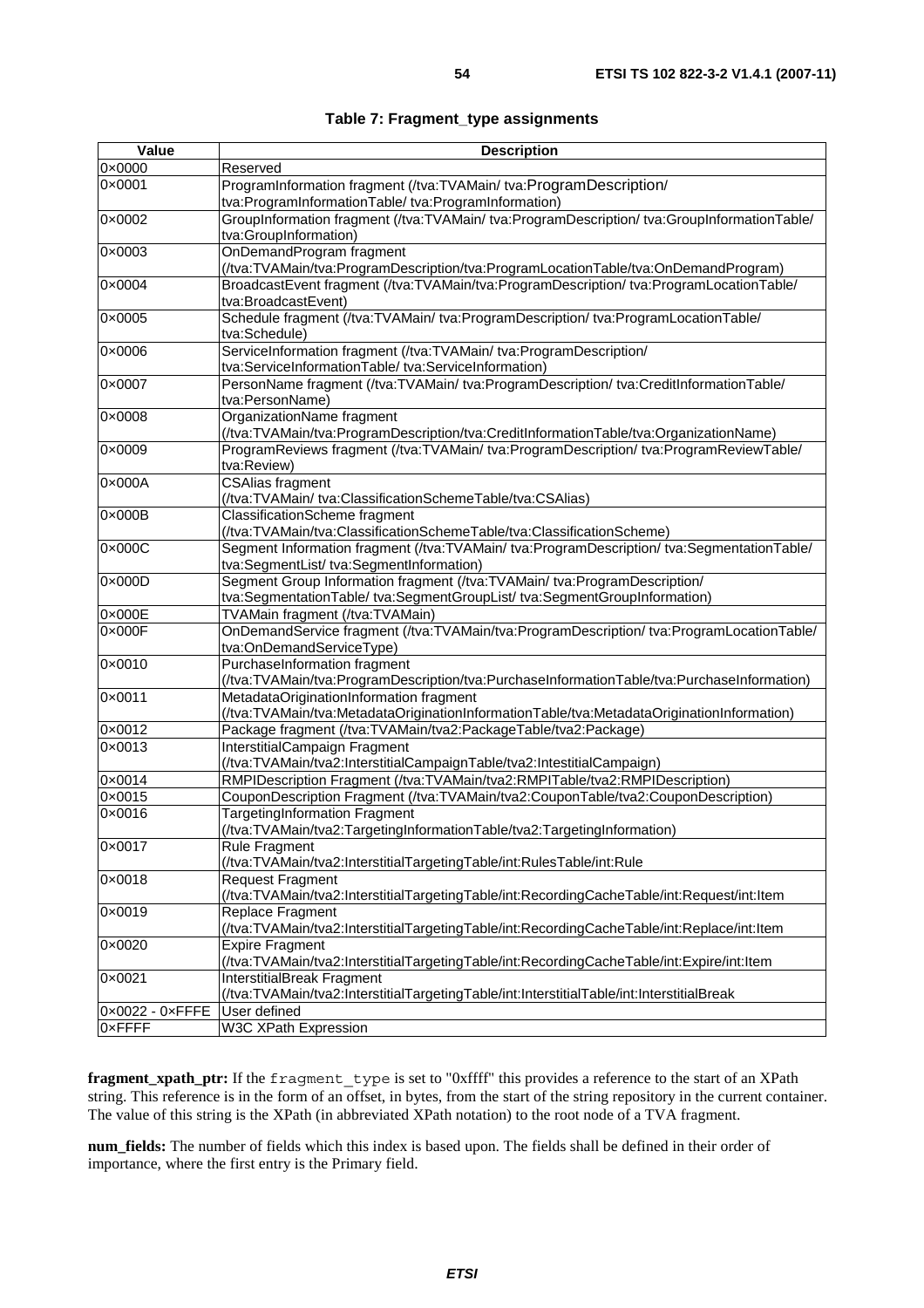**field identifier:** An id used to identify the field on which the index is ordered. The specification allows the allocation of unique identifiers on a per application basis.

| Value                           | <b>Description</b>                            |
|---------------------------------|-----------------------------------------------|
| $0 \times 0000$                 | Reserved                                      |
| $0 \times 0001 - 0 \times$ FFFE | User defined                                  |
| <b>OxFFFF</b>                   | Indicates use of a W3C XPath style expression |

### **Table 8: field\_identifier Assignments**

**field xpath ptr:** Reference to the start of the fields XPath string (in abbreviated XPath notation) within the string repository belonging to the current container. This reference is in the form of an offset, in bytes, from the start of the string repository in the current container. The value of this string is an XPath expression that is relative to the fragment types XPath, which identified the node that is used as one of the indexes key fields.

**field\_encoding:** Defines the encoding used to represent a key field value. This encoding determines how the "field value" within the multi field sub index, the low field value and high field value within the index, shall be interpreted.

The field encoding value has two purposes:

- It determines whether the content of the field value within the multi field sub index structure, the low field value and the high field value within the index structure, are inline or are found within a data repository structure (see table 4).
- It defines the encoding of the data held in the field-value within the multi field sub index structure, the low field value and the high field value within the index structure (see table 9).

| <b>Encoding value</b>           | value field interpretation                                          |
|---------------------------------|---------------------------------------------------------------------|
| 0×0000 - 0×00FF                 | Field is a 16-bit offset in bytes from the start of the string data |
|                                 | repository structure.                                               |
| $0 \times 0100 - 0 \times 01FF$ | Field contains an inline 2-byte value.                              |
| $0 \times 0200 - 0 \times 0201$ | Field contains an inline 4-byte value.                              |
| $0 \times 0300$                 |                                                                     |
| 0×0401                          |                                                                     |
| 0×0204 - 0×0206                 | Field contains an inline 1-byte value.                              |
| 0×0202 - 0×0203                 | Field is a 16 bit offset in bytes from the start of the             |
|                                 | binary_data_repository structure                                    |
| $0 \times 0302$                 | Field contains an inline 8-byte value.                              |
| $0 \times 0400$                 |                                                                     |
| 0x0204 - 0x02FF                 | Undefined                                                           |
| 0x0402-0x04FF                   |                                                                     |
| 0x0500-0xFFFF                   | Reserved for future use.                                            |

### **Table 9: Encoding and interpretation of the field\_value, low\_field\_value and high\_field\_value field**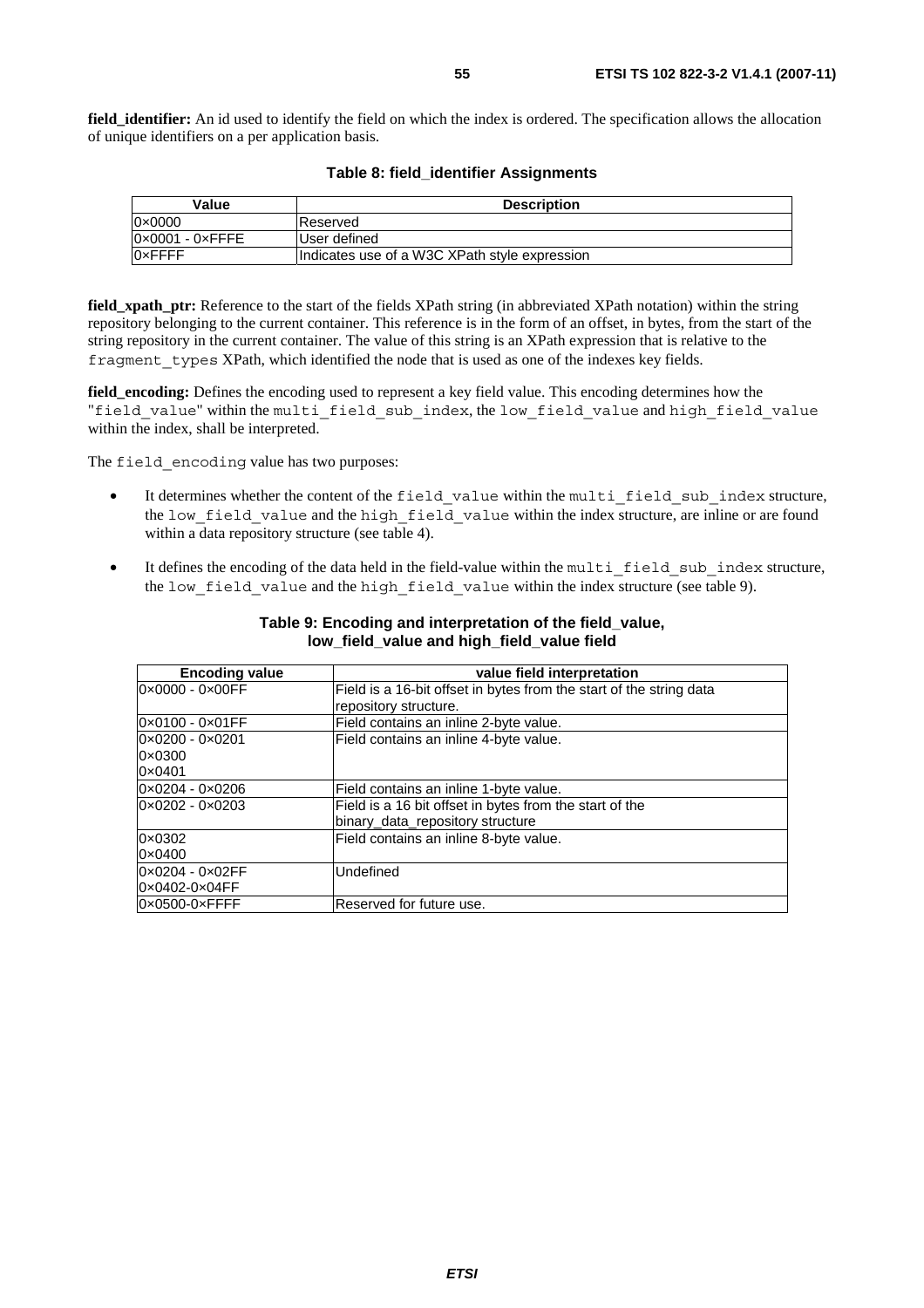| field_encoding  | <b>Description</b>       | <b>Encoding</b>                     | <b>Number of bits</b>             |
|-----------------|--------------------------|-------------------------------------|-----------------------------------|
| 0×0000          | string type              | Null-terminated string              | variable $(8+)$                   |
| 0×0001 - 0×00FF | Reserved for custom      |                                     |                                   |
|                 | string types             |                                     |                                   |
| 0×0100          | signed short             | two's complement - Big-Endian       | 16                                |
| 0×0101          | unsigned short           | unsigned binary - Big-Endian        | 16                                |
| 0×0102-0×01FF   | Reserved for custom      |                                     | 16                                |
|                 | 2-byte types             |                                     |                                   |
| 0×0200          | signed long              | two's complement - Big-Endian       | 32                                |
| 0×0201          | unsigned long            | unsigned binary - Big-Endian        | 32                                |
| 0×0202          | variable length signed   | one bit to indicate sign (0:        | $\overline{\text{variable}}$ (6+) |
|                 | integer                  | positive, 1: negative), followed by |                                   |
|                 |                          | abs(value) using vluimsbf5.         |                                   |
| 0×0203          | variable length unsigned | vluimsbf8                           | variable (8+)                     |
|                 | integer                  |                                     |                                   |
| 0×0204          | boolean                  | 0:False 1:True                      | 8                                 |
| 0×0205          | signed byte              | two's complement                    | $\overline{8}$                    |
| 0×0206          | unsigned byte            | unsigned binary                     | 8                                 |
| 0×0207-0×02FF   | Reserved for custom      |                                     |                                   |
|                 | integer types            |                                     |                                   |
| 0×0300          | signed float             | IEEE standard 754-1985 [3]          | 32                                |
|                 |                          | Big-Endian                          |                                   |
| 0×0301          | Reserved                 |                                     |                                   |
| $0 \times 0302$ | signed double            | IEEE standard 754-1985 [3]          | 64                                |
|                 |                          | Big-Endian                          |                                   |
| 0×0303-0×03FF   | Reserved for custom      |                                     |                                   |
|                 | rational types           |                                     |                                   |
| 0×0400          | dateTime                 | Modified Julian Date and            | 64                                |
|                 |                          | Milliseconds (TVA BiM codec,        |                                   |
| 0×0401          | date                     | clause 4.4.2.4.2)                   | 32                                |
|                 |                          | Modified Julian Date (TVA BiM       |                                   |
| 0×0402-0×04FF   | Reserved for custom      | codec, clause 4.4.2.4.3)            |                                   |
|                 |                          |                                     |                                   |
|                 | binary fragments         |                                     |                                   |
| 0×0500-0×FFFF   | Reserved for future use  |                                     |                                   |

**index\_container:** The id of the container carrying the described index.

**index\_identifier:** This field identifies the relevant index structure within the identified container. To locate the correct index within the container (with  $id = index content$  container) the container header is searched for a structure of type "index" and with a structure\_id = index\_identifier.

### 4.8.5.4 Index

The index structure is the top level of an index. It provides a list of all sub-indices and the ranges of field values that those sub-indices carry. When considering a classic indexing system it is normal for there not to be any overlaps in the range of field values to be found within a given set of sub indexes. This is to minimize the amount of searching required to find a particular value.

Having overlapping sub-indices can lead to sequential searching of sub index structures, introducing an associated decrease in performance. However in some circumstances it may be desirable to allow this. For example where the indexed data is carried within the same container as the index and you wish to carousel the data out at different rates and the set of data to be carouseled would not typically form a single sub index without overlaps.

In the case of overlapping sub indexes they shall be declared within the index structure in descending order of search priority. Where the first declared sub index, which may contain the set of required field values has the highest priority.

### 4.8.5.4.1 Field Value Ordering

The ordering of index entries within an index is dependent on a field's primitive XML schema simple type. In the case of strings the order may be dependent on the selected language and not necessarily in alphanumeric order.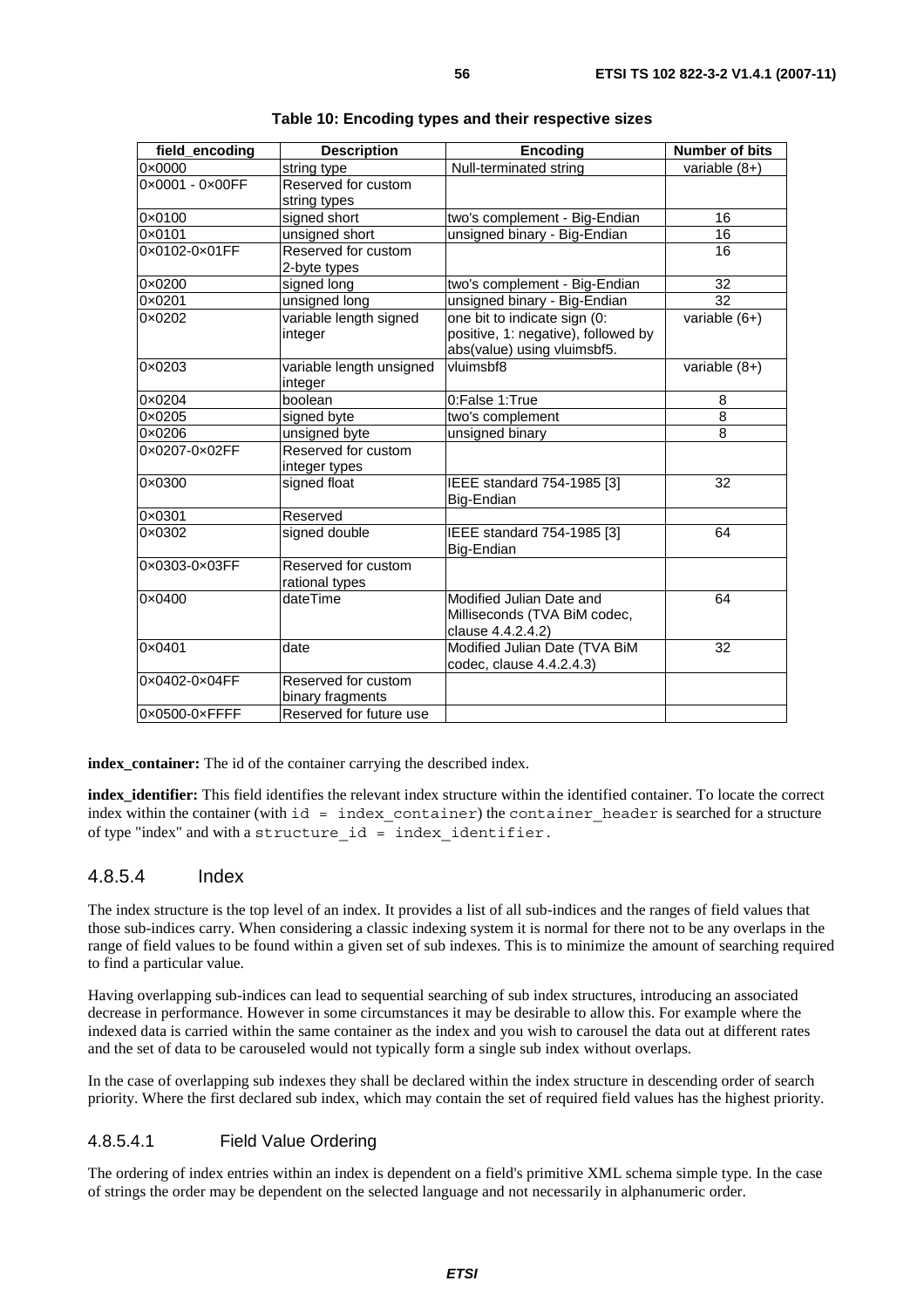| <b>Simple Type</b> | Ordering                                                         |
|--------------------|------------------------------------------------------------------|
| string             | All string shall be ordered in increasing Lexicographical order. |
|                    | Lexicographical ordering is language dependent and may not be    |
|                    | alphanumeric.                                                    |
| anyURI             | Increasing alphanumeric order.                                   |
| boolean            | "False" precedes "True".                                         |
| <b>NMTOKEN</b>     | Increasing binary representation order.                          |
| gYear              | Increasing numeric value.                                        |
| integer            | Increasing numeric value with negative values first.             |
| date               | Increasing date value.                                           |
| nonNegativeInteger | Increasing numeric (binary) value.                               |
| positiveInteger    | Increasing numeric (binary) value.                               |
| dateTime           | Increasing dateTime (binary) value.                              |
| duration           | Increasing duration (binary).                                    |
| float              | Increasing numeric value (negative values first).                |
| double             | Increasing numeric value (negative values first).                |

| Table 11: Defined index order for primitive simple types |  |
|----------------------------------------------------------|--|
|----------------------------------------------------------|--|

| <b>Syntax</b>                            | <b>No. of Bits</b>          | <b>Mnemonic</b> |
|------------------------------------------|-----------------------------|-----------------|
| index()                                  |                             |                 |
| overlapping_subindexes                   |                             | bslbf           |
| single_layer_sub_index                   |                             | bslbf           |
| reserved                                 | 6                           | bslbf           |
| fragment_locator_format                  | 8                           | uimsbf          |
| for $(i=0; j1 - num_sub_indexes, i++)$ { |                             |                 |
| for( $k=0$ ; $k<$ num_fields; $k++$ ) {  |                             |                 |
| if (overlapping_subindices == '1') {     |                             |                 |
| low_field_value                          | field encoding              | uimsbf          |
|                                          | dependent                   |                 |
|                                          |                             |                 |
| high_field_value                         | field encoding<br>dependent | uimsbf          |
|                                          |                             |                 |
| sub index container                      | 16                          | uimsbf          |
| sub_index_identifier                     | 8                           | uimsbf          |
|                                          |                             |                 |
|                                          |                             |                 |
|                                          |                             |                 |

Given high\_field\_values,  $(a_1, a_2, ..., a_n)$  and  $(b_1, b_2, ..., b_n)$ , of two arbitrary sub-indexes among the sub-indices list, The sorting of sub-indices is determined as follows:

```
(a_1, a_2, \ldots, a_n) is larger than (b_1, b_2, \ldots, b_n) if and only if there exists an integer
i (0 ≤ i ≤ n - 1) such that for every j (0 ≤ j ≤ i - 1), a_j = b_j and a_i > b_j.
(a_1, a_2, \ldots, a_n) is smaller than (b_1, b_2, \ldots, b_n) if and only if there exists an
integer i (0 ≤ i ≤ n - 1) such that for every j(0 ≤ j ≤ i - 1), aj = bj and ai < bi. 
(a_1, a_2, \ldots, a_n) is equal to (b_1, b_2, \ldots, b_n) if and only if for every i(1 \leq i \leq n), a_i= bi. 
Specifically, within the index() structure, if there is no overlapping between 
subindices, for all j between 0 and num sub indexes-1 (high field value[j,0], …,
high_field_value[j,k]) is smaller than (high_field_value[j+1,0], …,
high\overline{field}value[j+1,k])"j" is the sub_index 
 "k" is the field
This function high field value[j,k] takes its value according to the loop defined in the
index() table.
```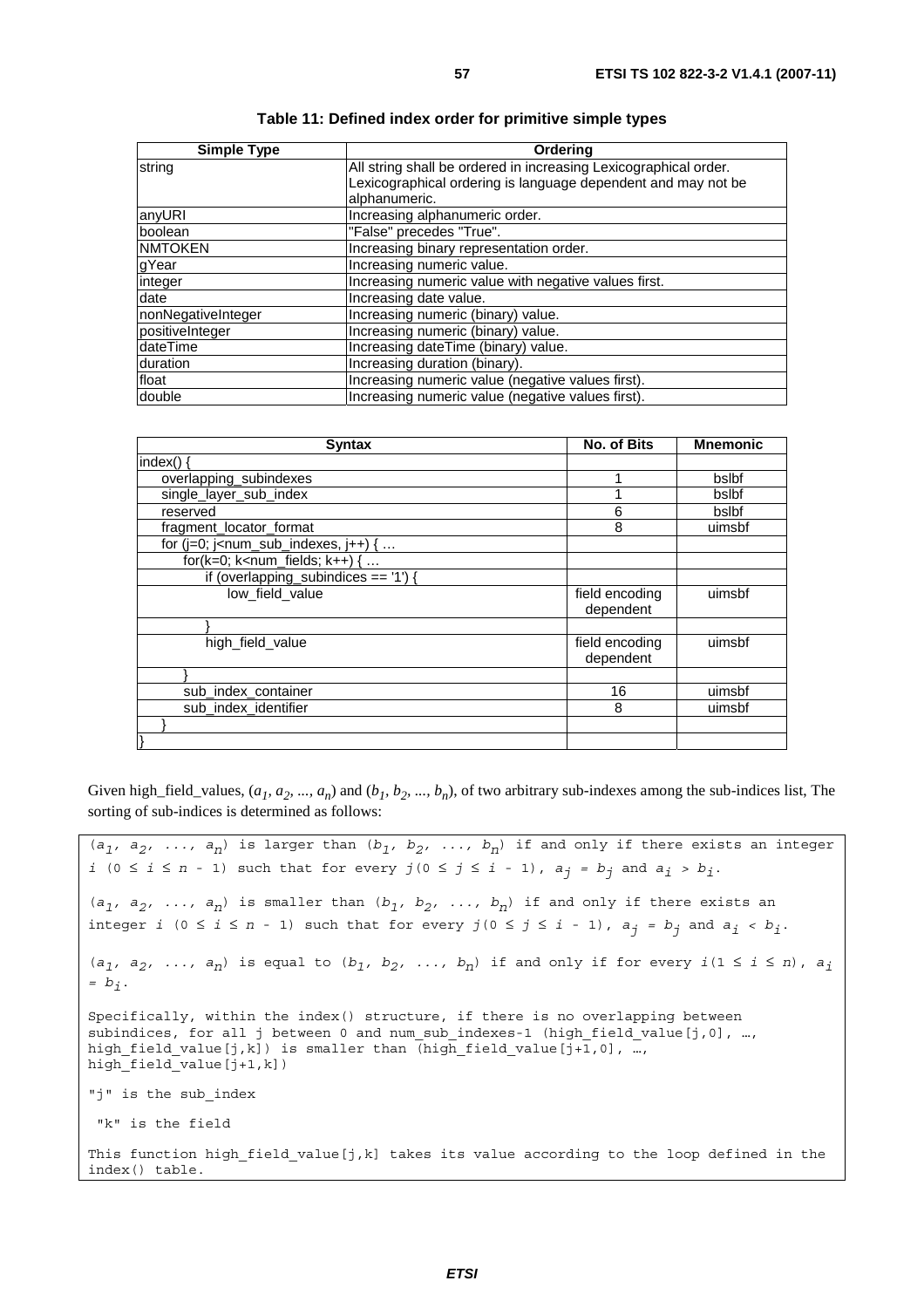**overlapping\_subindexes:** When set to "1", indicates that one or more of the sub indices which form this index, overlap with respect to the range of values found within the sub index. Where sub indices overlap, the sub indices are declared in descending order of search priority. When set to "0", indicates that the sub indices do not overlap and the declared sub indices are ordered in ascending order.

**single layer sub index:** This field is used to indicate the syntax used within the corresponding multi field sub index structures to represent indexes with multiple key fields. When set to "1" it indicates that all fields for a given index entry are declared together in a single multi field sub index structure. When set to "0" it indicates that each key field is contained within a separate multi\_field\_sub\_index structure.

**fragment\_locator\_format:** Identifies the format and interpretation of the fragment locator field used within the multi field sub index (leaf field) to reference a TVA fragment.

| Value         | <b>Meaning</b>                                 |
|---------------|------------------------------------------------|
| 0x00          | llocal fragment locator (see clause 4.8.5.7.2) |
| 0x01          | remote fragment locator (see clause 4.8.5.7.1) |
| $0x02 - 0xE0$ | <b>ITVA Reserved</b>                           |
| $0xE1 - 0xFF$ | User defined                                   |

### **Table 12: Fragment reference types**

**low\_field\_value:** The lowest field value that can be found within the sub-index. The meaning of this field depends on the value of the field\_encoding member of the index list structure. The lowest value of the field expressed may not be the lowest field value actually present in the given fragment, it merely indicates that the referenced sub index structure may contain entries with fields values in the given range. The type of encoding used and the interpretation of the low field value are defined by the field encoding within the index list structure.

**high\_field\_value:** The highest field value that can be found within the sub-index. The meaning of this field depends on the value of the field\_encoding member of the relevant index list structure (see clause 4.8.5.3). The highest value of the field expressed may not be the highest field value actually present in the given fragment, it merely indicates that the referenced sub index structure may contain entries for key field values in the given range. The type of encoding used and the interpretation of the high field value are defined by field encoding within the index list structure.

It should be noted that the high\_field\_value for all but the first field may be lower than the previous high field value sub index entry. This is caused when there is a change in the value of the parent field.

For example if we have an index keyed on channel and event time fields, we could have a set of sub indexes with the following ranges:

- Sub index 1 channel high\_field\_value = "3", event time high field value = "12:00".
- Sub index 2 channel high field value = "4" event time high field value = "09:00".

Where the index uses multiple fields, the declaration order of the high field values shall match that defined for the index within the index\_list structure.

When defining the range of values that a particular sub index shall cover, sufficient space should be left to enable the addition of further index entries without unduly impacting other sub indices. For example if a sub-index can hold a maximum of say 64K entries, it is recommended that the range of current entries should equal around half to two thirds the space. This leaves sufficient room for additional entries without having to changing the way in which the index is split into sub index structures.

sub\_index\_container: The id of the container carrying the described multi field sub index.

sub index identifier: This field identifies the multi field sub index structure instance containing the described sub index. To locate the sub index within the container (with  $id = sub$  index container) the container header is searched, for a structure of type "multi field sub index" with a structure\_ id equal to the sub\_index\_identifier.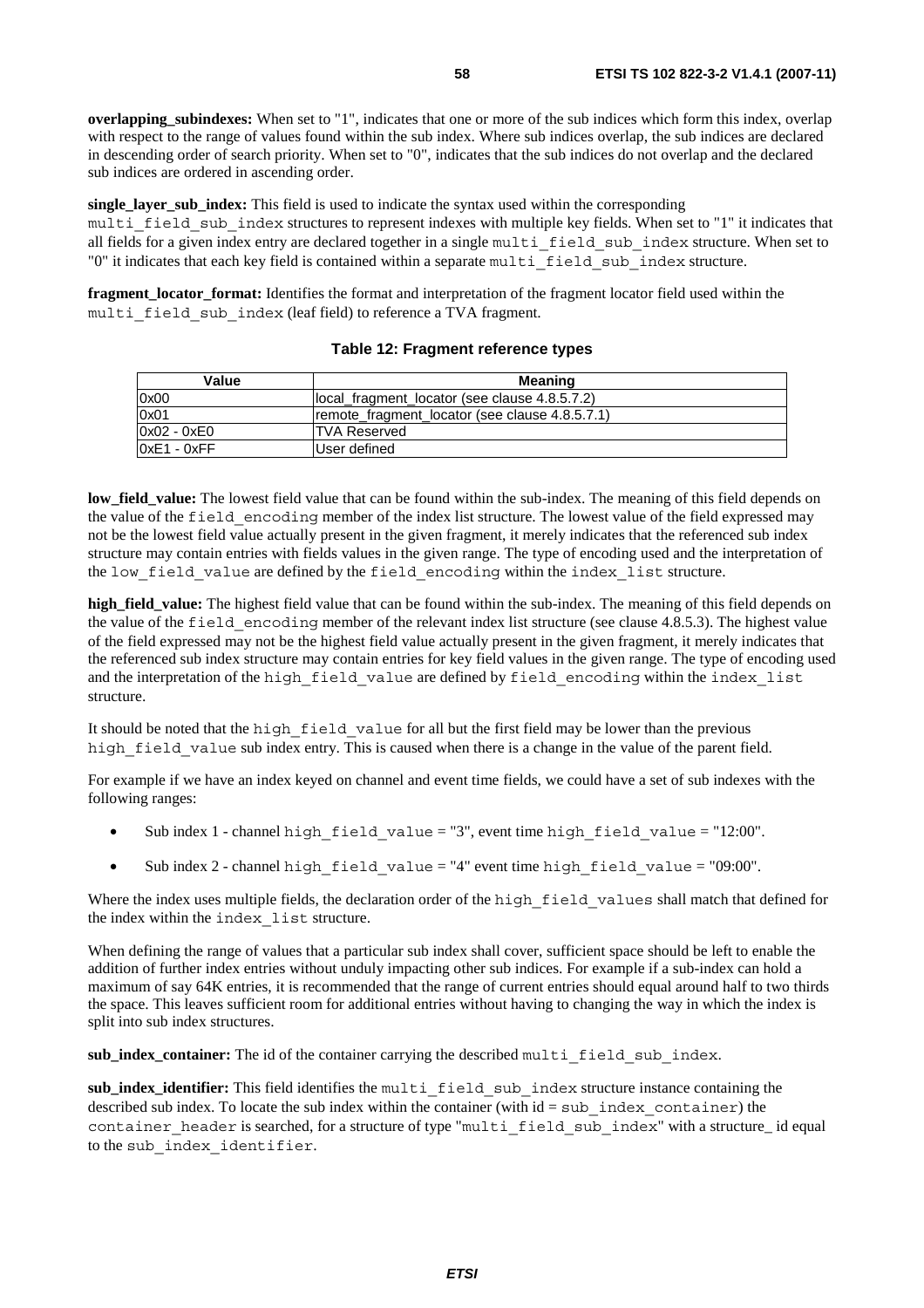### 4.8.5.5 Multi field sub\_index

A multi field sub index provides references to TVA fragments, which contain field values within the range specified for this sub index. The structure supports indexes with both single and multiple key fields. In the case of indices with multiple key fields, the syntax provides two methods:

- Single Layer All key fields defined together within a single multi field sub index.
- Multi Layer Each multi field sub index defines a single field of a key.

### 4.8.5.5.1 Single Layer Structures

Single Layer Structures provide a simple mechanism for describing multiple key field indices. As each entry in the structure can be decoded one by one in a straightforward manner, this structure would be preferred in a situation where the received index data need to be reorganized in the PDR before its use. Note that the index data can be restructured inside the PDR according to its own storage method and query processing policy. For example, a PDR may want to reorganize one of the received indices in its own B-tree index.

In addition, the Single Layer Structure provides an efficient mechanism for representing multiple key field indexes, where there is typically a one to one mapping e.g.  $\leq$ surname, givenname.

### 4.8.5.5.2 Multi Layer Structures

Multi Layer Structures provide an efficient mechanism for describing multiple field indices with common key field values. This is achieved with the use of multiple multilaged sub-index structures (see figure 32), where each structure is used to describe one layer of a multi field sub index, (layer is equal to a key field of a multi field index).

Each index entry, within the multi\_field\_sub\_index, points to further multi\_field\_sub\_index structures (except for the leaf field), which contain index entries having the declared field value.

The multi field sub index structure is formed of two parts:

- multi\_field\_header.
- multi\_field\_index\_entries.

The multi field header defines how the multi field index entries sub structure should be interpreted and indirectly defines the size of each index entry.

All entries within the multi field index entries sub structure are ordered in ascending order.

All entries are of a fixed size, which enables the sub structure to be efficiently searched using a binary search algorithm.

The number of entries within the structure is not explicitly defined, but can be inferred as follows:

```
num entries = (structure length -
sizeof(multi field header))/sizeof(multi field index entry)
```
It should be noted that the syntax used within multi\_field\_sub\_index structures is not always common across all sub indices. Therefore the header of each multi field sub index should be parsed to infer the syntax used within a given instance.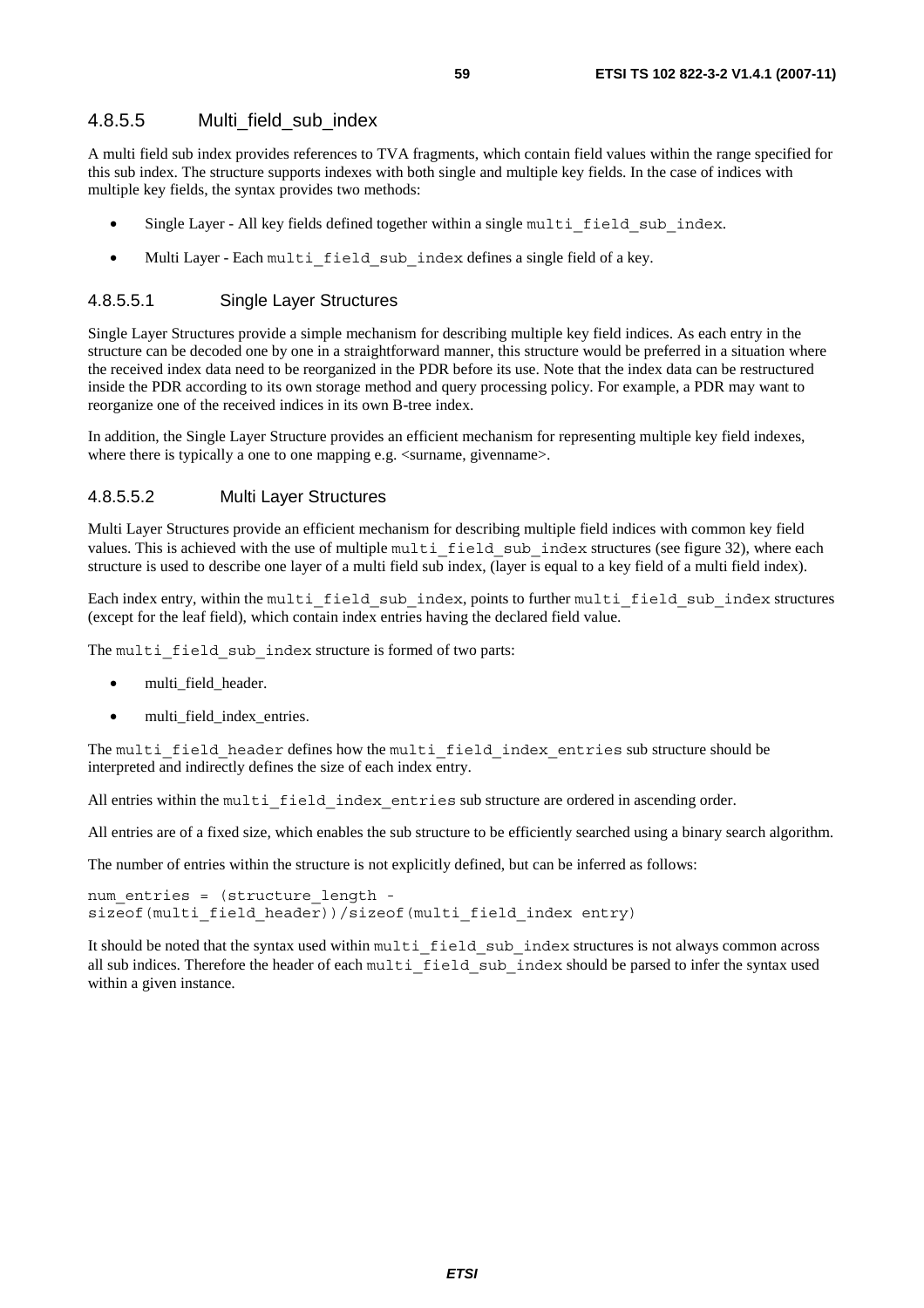| <b>Syntax</b>                                        | No. of Bits | <b>Identifier</b> |
|------------------------------------------------------|-------------|-------------------|
| multi_field_sub_index() {                            |             |                   |
| multi_field_header {                                 |             |                   |
| leaf field                                           |             | bslbf             |
| multiple locators                                    |             | bslbf             |
| reserved                                             | 6           | bslbf             |
|                                                      |             |                   |
| $if(single_layer\_sub_index == '0') \nightharpoonup$ |             |                   |
| multi_layer_sub_index_structure()                    |             |                   |
| else ·                                               |             |                   |
| single_layer_sub_index_structure()                   |             |                   |
|                                                      |             |                   |
|                                                      |             |                   |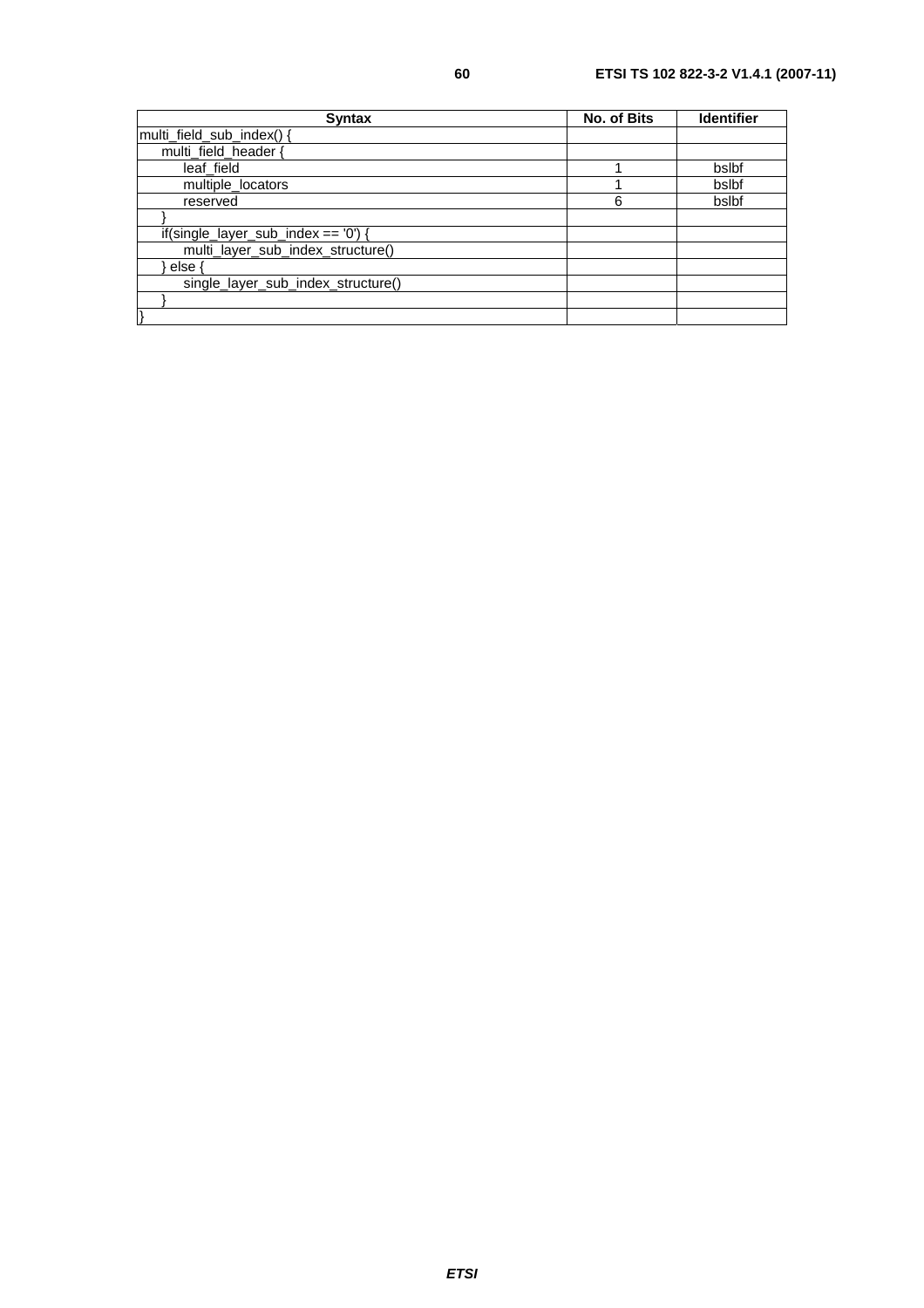

**61**

**Figure 32: Example multi\_field\_sub\_index structure (using multi-layer syntax) for an index with three key fields (Genre, Language and Title)**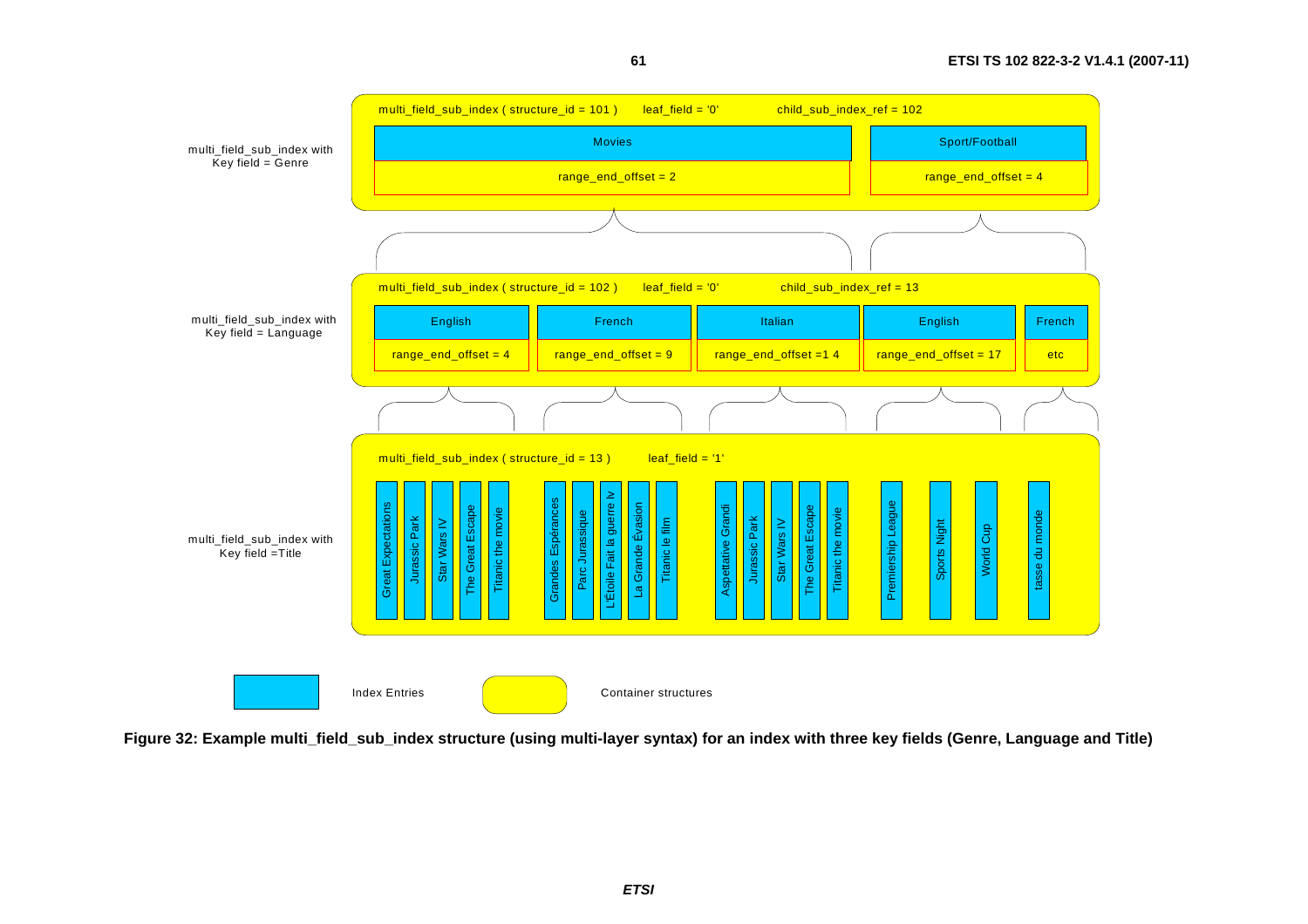Given field\_values,  $(a_1, a_2, ..., a_n)$  and  $(b_1, b_2, ..., b_n)$ , of two multi\_field entries, the order between the two entries is determined as follows:

( $a_1$ ,  $a_2$ , ...,  $a_n$ ) is larger than ( $b_1$ ,  $b_2$ , ...,  $b_n$ ) if and only if there exists an integer *i* ( $0 \le k \le n - 1$ ) such that for every *j*(0 ≤ *j* ≤ *i* − 1), *a<sub>j</sub>* = *b<sub>j</sub>* and *a<sub>j</sub>* > *b<sub>j</sub>.* 

 $(a_1, a_2, ..., a_n)$  is smaller than  $(b_1, b_2, ..., b_n)$  if and only if there exists an integer *i*  $(0 \le i \le n - 1)$  such that for every *j*(0 ≤ *j* ≤ *i* − 1), *a<sub>j</sub>* = *b<sub>j</sub>* and *a<sub>j</sub>* < *b<sub>j</sub>*.

 $(a_1, a_2, ..., a_n)$  is equal to  $(b_1, b_2, ..., b_n)$  if and only if for every *i*(1 ≤ *i* ≤ *n*),  $a_j$  =  $b_j$ .

Specifically, within the multi\_field\_sub\_index() structure, for all j between 0 and num\_entries-1 (field value[j,0], …, field value[j,k]) is smaller than (field value[j+1,0], …, field value[j+1,k])

leaf\_field: This shall be set to "1" when the multi field sub index carries the leaf field of an index (last indexed field). Which indicates that the structure contains references to fragments and not to further multi field sub index structures. This field is only used within multi layer sub indexes. When a single layer sub index is being described this flag shall be ignored.

**multiple** locators: A flag which when set to "1" indicates that there are potentially multiple referenced fragments which have the same set of key field values. This provides a more bandwidth efficient mechanism, when multiple fragments have the same set of key values. The actual fragment locators are carried in a separate structure within the container and an offset is used to reference the set of relevant locators within the structure. When the flag is set to "0" it indicates that fragment\_locators are defined inline.

| <b>Syntax</b>                                                   | No. of Bits                 | <b>Mnemonic</b> |
|-----------------------------------------------------------------|-----------------------------|-----------------|
| single_layer_sub_index_structure () {                           |                             |                 |
| multi_field_index_entries {                                     |                             |                 |
| for ( $j=0$ ; $j$ <num_entries; <math="">j++) { </num_entries;> |                             |                 |
| for(f=0; f <num_fields; <math="">f++) {</num_fields;>           |                             |                 |
| field value                                                     | field encoding<br>dependent | uimsbf          |
|                                                                 |                             |                 |
| if(multiple_locators == '1') {                                  |                             |                 |
| locator end offset                                              | 16                          | uimsbf          |
|                                                                 |                             |                 |
| else                                                            |                             |                 |
| fragment locator()                                              |                             |                 |
|                                                                 |                             |                 |
|                                                                 |                             |                 |
|                                                                 |                             |                 |

**field\_value:** The value of the key field of the referenced fragment. The meaning of this field depends on the value of the field encoding member of the relevant index list structure (see clause 4.8.5.4). Only values of the key field within the range given for this sub index structure, by the relevant index structure are allowed (see clause 4.8.5.4).

**fragment\_locator:** When the multiple\_locators flag is set to "0" in the multi\_field\_header this field is used to reference a fragment, having the set of specified key field values. The format of this locator is dependent on the fragment\_locator\_format defined for this index within the index\_list structure. For an explanation of the various defined locator formats please refer to clause 4.8.5.7.

**locator\_end\_offset:** When the multiple\_locators flag is set to "1" in the multi\_field\_header this field is used to indicate the inclusive end offset within the fragment\_locators structure where the set of valid locators can be found. The format of these locators is defined by the fragment locator format declared within the index\_list structure. The fragment\_locator structure instance in which the locators can be found is the fragment\_locator structure with the same structure\_id value as that of this sub index structure.

*ETSI*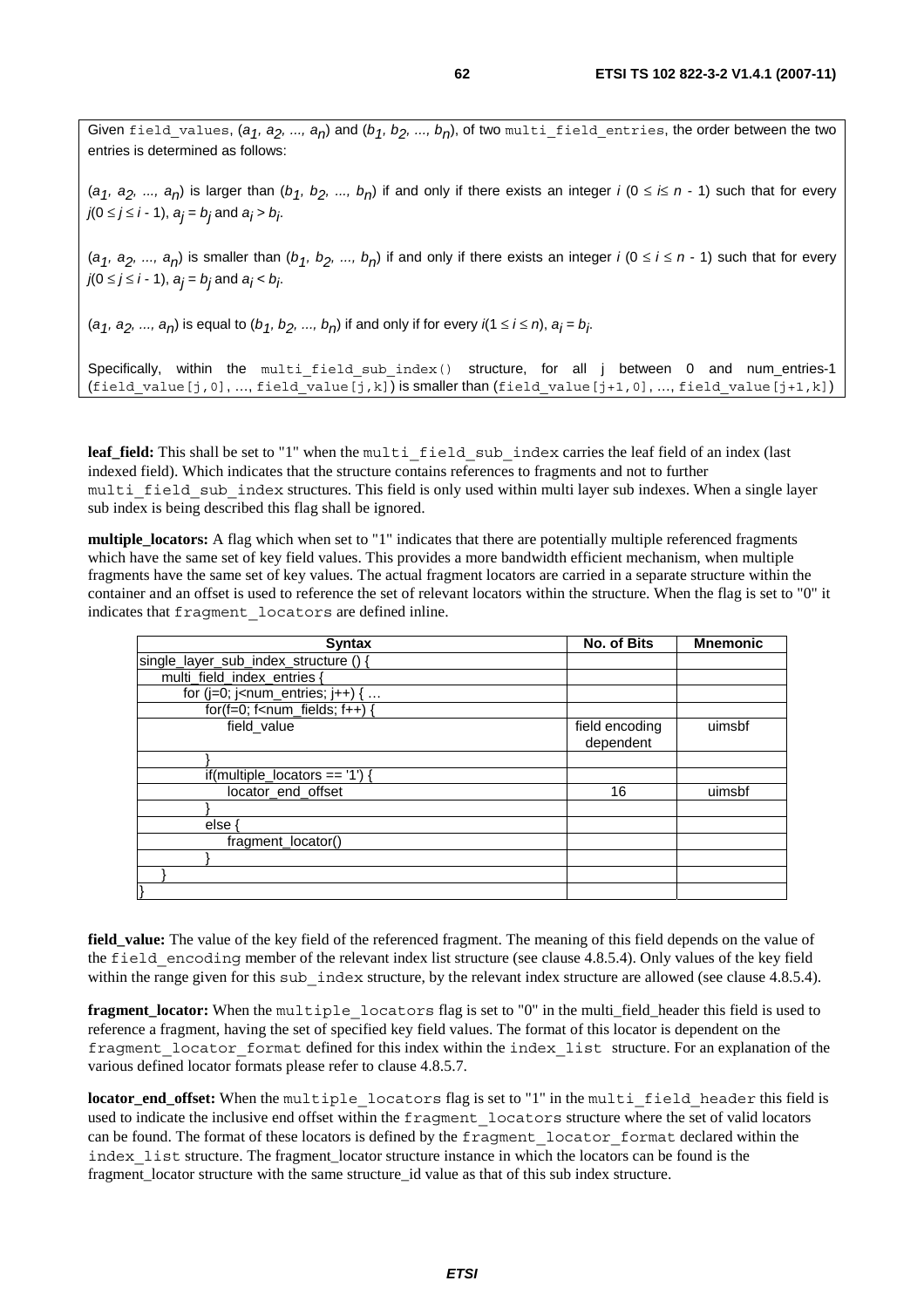The locator start offset is implicit from the previous entry within the multi field sub index, as follows:

- If it is the first entry within the multi\_field\_index\_entries then locator\_start\_offset shall equal 0.
- If it is not the first entry, the previous entries locator end offset + 1 shall be used as the current entries inclusive locator\_start\_offset.

```
if (current index != 0) { 
   locator start offset = multi field index entries[current index-1].locator end offset
+ 1; 
  }else { 
   locator start offset = 0;}
```
It should be noted that these references are based on fragment locator entries and not byte offsets. The actual byte offset within the fragment locators structure is calculated as follows:

```
byte offset = locator end offset * sizeof(fragment locator);
```

| <b>Syntax</b>                         | No. of Bits                 | <b>Mnemonic</b> |
|---------------------------------------|-----------------------------|-----------------|
| multi_layer_sub_index_structure () {  |                             |                 |
| if (leaf_field='0') {                 |                             |                 |
| child_sub_index_ref                   | 8                           | uimsbf          |
|                                       |                             |                 |
| multi_field_index_entries {           |                             |                 |
| for $(j=0; j<$ num_entries; $j++$ ) { |                             |                 |
| field_value                           | field encoding<br>dependent | uimsbf          |
| if(leaf_field == '1') {               |                             |                 |
| if(multiple_locators == '1') {        |                             |                 |
| locator_end_offset                    | 16                          | uimsbf          |
|                                       |                             |                 |
| else (                                |                             |                 |
| fragment_locator()                    |                             |                 |
|                                       |                             |                 |
|                                       |                             |                 |
| else ·                                |                             |                 |
| range end offset                      | 16                          | uimsbf          |
|                                       |                             |                 |
|                                       |                             |                 |
|                                       |                             |                 |
|                                       |                             |                 |

For all fields not described, please refer to the semantics for the single\_layer\_sub\_index\_structure fields found above.

**child\_sub\_index\_ref:** This value identifies a further multi\_field\_sub\_index structure within the current container which holds index entries having a field value equal to that defined within this sub index. The combination of this value and the range\_end\_offset enables you to locate a set of index entries, which have a specific key field value.

**range\_end\_offset:** This field defines the set of entries within the referenced multi\_field\_sub\_index (a multi field sub index with its structure\_ id equal to child sub index ref) having a key field value equal to that defined by the field\_value.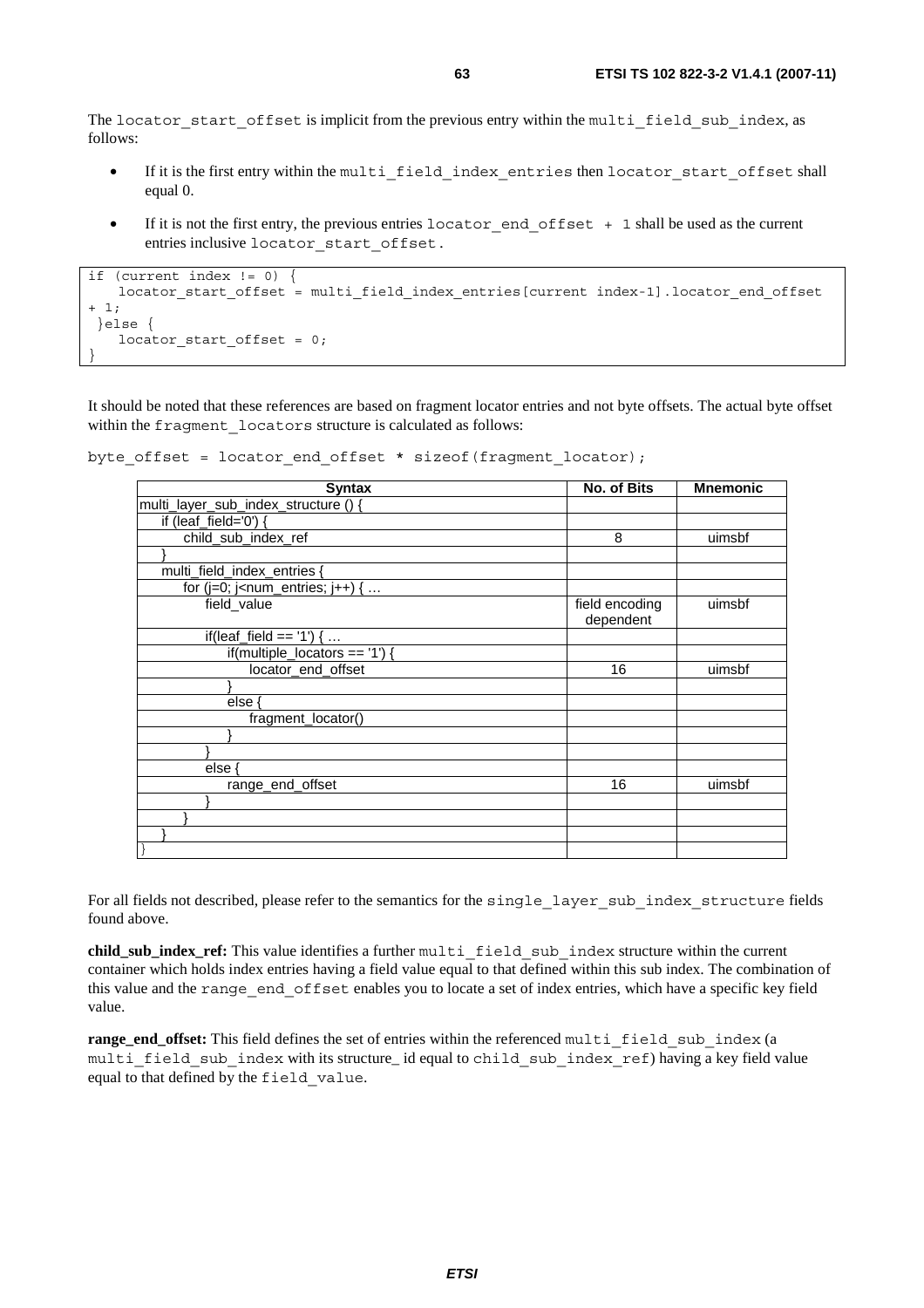The value is an inclusive offset from the start of the multi\_field\_index\_entries of the target multi field sub index, where the end offset for the set of entries that have the declared value can be found. The range start offset is implicit from the previous, entry within the multi field sub index, as follows:

- If it is the first entry within the multi field index entries then start offset shall equal 0.
- If it is not the first entry, the previous entries range end  $offset + 1$  shall be used as the current entries inclusive range\_start\_offset.

```
if (current index != 0) { 
    range start offset = multi field index entries[current index-1].range end offset +
1; 
  }else { 
     range_start_offset = 0; 
}
```
It should be noted that these references are based on index entries and not byte offsets. So the actual byte offset within the structure is calculated as follows:

```
byte_offset = (range_end_offset * sizeof(multi_field_index_entry)) + 
sizeof(multi field header)
```
### 4.8.5.6 Fragment locators structure

The fragment locators structure is used to carry fragment locators, where there are multiple fragments with the same set of key field values. This structure is referenced by the multi\_field\_sub\_index structure.

There can be multiple fragment locators structures within a single container and the structure id is used to identify an instance. The structure id shall be set to the same structure id value to that of the associated sub index structure. So for example if the sub index has a structure id of "0 $\times$ 03" then the corresponding fragment locators structure will have a structure id of " $0\times03$ ".

| <b>Syntax</b>                                                           | No. of Bits | Mnemonic |
|-------------------------------------------------------------------------|-------------|----------|
| fragment_locators() {                                                   |             |          |
| for(int i=0; i <num_locators; <math="" i++)="">\{ \dots</num_locators;> |             |          |
| fragment_locator()                                                      |             |          |
|                                                                         |             |          |
|                                                                         |             |          |

**num\_locators:** This value is inferred from the size of the structure which is declared within the containers container\_header.

I.e. num\_locators = structure\_length/sizeof(fragment\_locator);

**fragment\_locator:** This field is used to convey a reference to a TVA fragment. The format of this locator is dependent on the fragment locator format defined for this index within the index list structure. For an explanation of the various defined locator formats please refer to clause 4.8.5.7.

### 4.8.5.7 Fragment locator formats

There are a number of defined fragment locator formats to enable the referencing of fragments from an index entry.

### 4.8.5.7.1 Referencing fragments in another container

When a data structure becomes quite large, or it is a requirement to be able to carousel the index at a different rate to that of the data, it is advantageous to split the index and data across independent containers. This format provides a mechanism for an index entry to reference a TVA fragment within another container.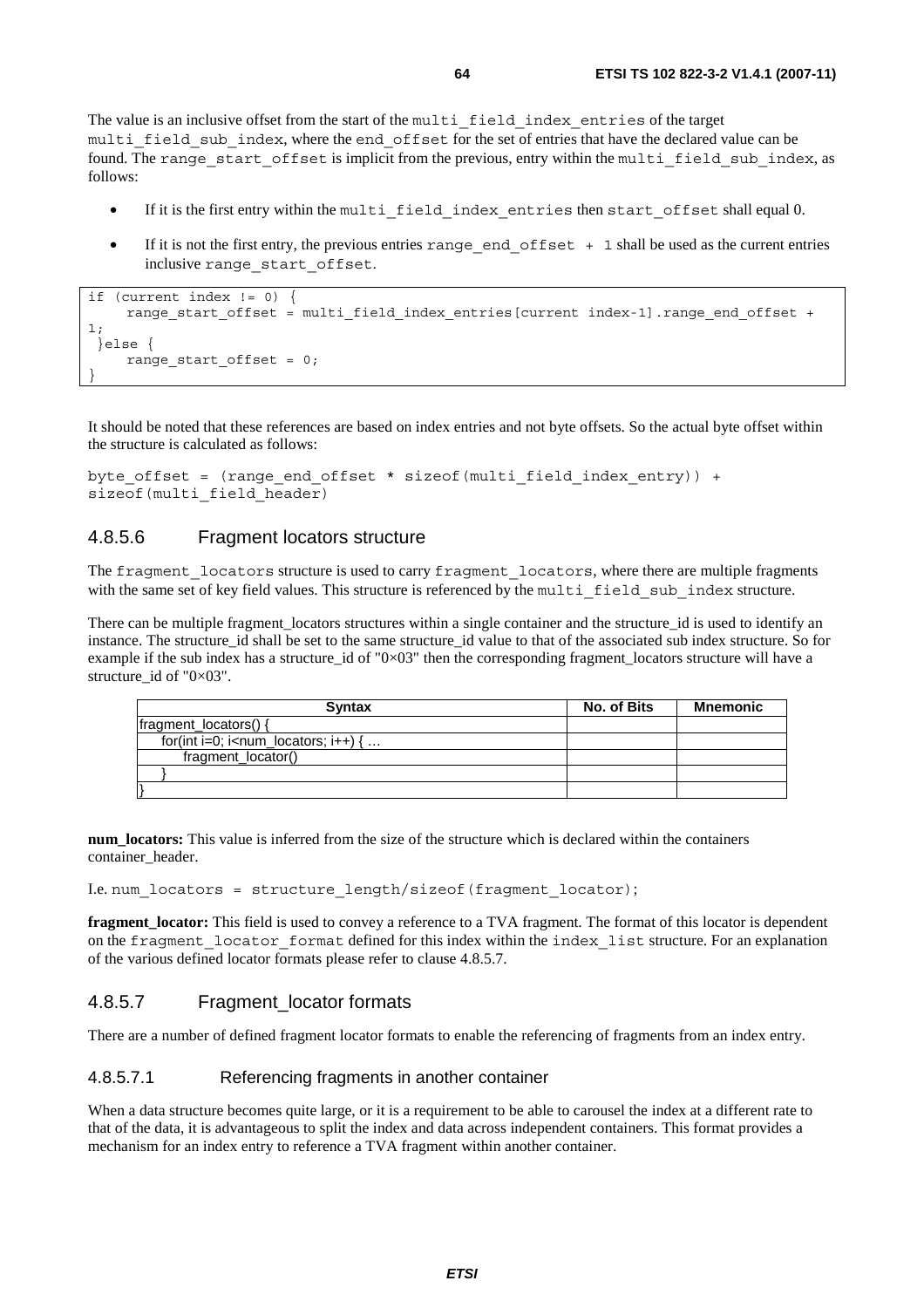| <b>Syntax</b>                 | No. of Bits | <b>Mnemonic</b> |
|-------------------------------|-------------|-----------------|
| $ $ remote fragment locator() |             |                 |
| target container              | 16          | uimsbf          |
| target_fragment               | 24          | uimsbf          |
|                               |             |                 |

**target\_container:** The container ID of the container holding the encapsulation structure for the target fragment.

**target fragment:** A 24 bit identifier which uniquely identifies a fragment within the target container. To locate the actual fragment, the appropriate container should be loaded and the encapsulation structure searched to find a matching fragment id. Once the fragment id has been located the appropriate TVA fragment can be found.

### 4.8.5.7.2 Referencing a fragment within the same container

It is quite possible to use the above method for referencing fragments within the same container, however it is not the most efficient way. Therefore the following method is supported.

| <b>Syntax</b>                 | No. of Bits | <b>Mnemonic</b> |
|-------------------------------|-------------|-----------------|
| $ local$ fragment $locator()$ |             |                 |
| fragment offset               | 16          | uimsbf          |
|                               |             |                 |

**fragment\_offset:** The offset within the encapsulation structure, where the fragment can be found. It should be noted that the offset is an index into the encapsulation structure and not a byte offset. The byte offset can be calculated as follows:

```
byte offset = (sizeof(encapsulation entry) * fragment offset) +
encapsulation header;
```
## 4.8.6 Binary representation of Simple Types

Within the Index list structure it is a requirement to define the encoding used to represent each of an index's key fields. The following is a list of XML Schema defined primitive simple types used within the *TV-Anytime* schema and how they should be encoded, when used within the context of an index.

| <b>SimpleType</b>  | field encoding value | <b>Encoding</b>                                |
|--------------------|----------------------|------------------------------------------------|
| string             | $0 \times 0000$      | String                                         |
| anyURI             | $0 \times 0000$      | String                                         |
| boolean            | 0×0204               | unsigned byte with false = $"0 \times 00"$ and |
|                    |                      | true = Non zero value e.g. $0 \times ff$       |
| <b>NMTOKEN</b>     | $0 \times 0000$      | String                                         |
| gYear              | 0×0101               | unsigned binary - Big-Endian                   |
| date               | 0×0401               | Modified Julian Date (TVA BiM codec            |
|                    |                      | clause 4.4.2.4.3)                              |
| dateTime           | $0 \times 0400$      | Modified Julian Date and Milliseconds          |
|                    |                      | (TVA BiM codec, clause 4.4.2.4.2)              |
| duration           | $0 \times 0400$      | Modified Julian Date and Milliseconds          |
|                    |                      | (TVA BiM codec, clause 4.4.2.4.2)              |
| integer            | $0 \times 0202$      | one bit to indicate sign (0: positive,         |
|                    |                      | 1: negative), followed by abs(value) using     |
|                    |                      | vluimsbf5.                                     |
| unsignedShort      | 0×0101               | unsigned binary - Big-Endian                   |
| unsignedLong       | 0×0203               | vluimsbf8                                      |
| unsignedInt        | $0 \times 0201$      | unsigned binary - Big-Endian                   |
| nonNegativeInteger | $0 \times 0203$      | vluimsbf8                                      |
| positiveInteger    | $0 \times 0203$      | vluimsbf8                                      |
| float              | 0×0300               | signed float                                   |
| double             | 0×0302               | signed double                                  |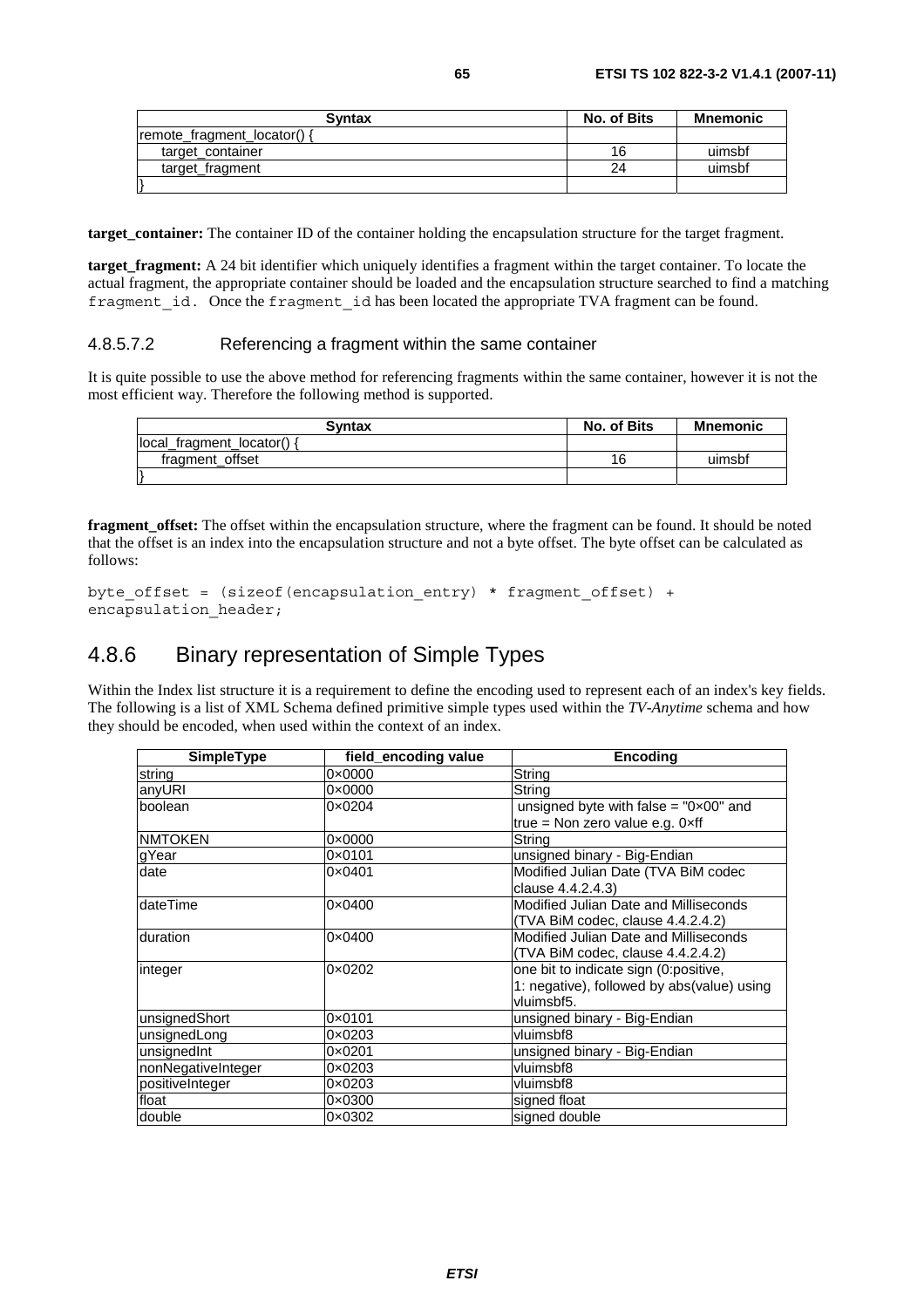## 4.8.7 Indexes based on Classification Schemes

When creating an index based on a Classification Scheme it is recommended that the key field used is the href attribute within the ControlledTermType and that its value is a full de-referenced URI i.e. not an Alias.

It is also recommended that all entries within the index use a single classification scheme. The indexing solution can support the use of mixed classification schemes but it may present problems to an application, which wishes to search the index. For example, there may be more than one reference value for genre "Sport".

## 4.9 Notion of Validation

*TV-Anytime* deals with metadata and in particular with large and highly structured metadata.

An XML Schema document is called a schema. The TVA schema is thus an XML schema document, namely the data model defining the rules to be respected to edit "valid" TVA metadata description. This includes information about default values, element types, attributes types and type hierarchies.

The validation process ensures that the descriptions transmitted to the application respect all the rules defined in the associated schema and thus that it is conformant to the standard having specified this schema. The nature (i.e. the type) of each description item (element or attributes) are also determined and controlled during this process. Validation is the way to make data more explicit to an application. It is a transformation from raw un-typed well-formed (syntactically correct according to the schema definitions) information into typed useful information. The generic nature of the validation process is spelled out by W3C in the XML schema specification in [2].

Because the *TV-Anytime* encoding mechanism produces by nature only valid encoded metadata description and due to the design of the *TV-Anytime* schema and of the associated fragmentation mechanism, each partial description shall be valid according to the TVA schema, first, after the decoding of the TVAMain fragments and, afterwards, of any of its associated TVA fragments.

## 4.10 Extensibility of the *TV-Anytime* schema

### 4.10.1 Introduction

A TVA metadata system includes a common core set of metadata as defined in TS 102 822-3-1 [9] to ensure a minimum level of interoperability. Scalability and extensibility are key *TV-Anytime* features. Backward and possibly forward compatibility shall be maintained.

The MPEG-7 Definition Description Language (DDL) that is used as the *TV-Anytime* representation language for metadata is the main instrument for this extensibility.

As shown in figure 33, mechanisms need to be defined to allow the extension of the specification with new *TV-Anytime* definitions, or for private extensions.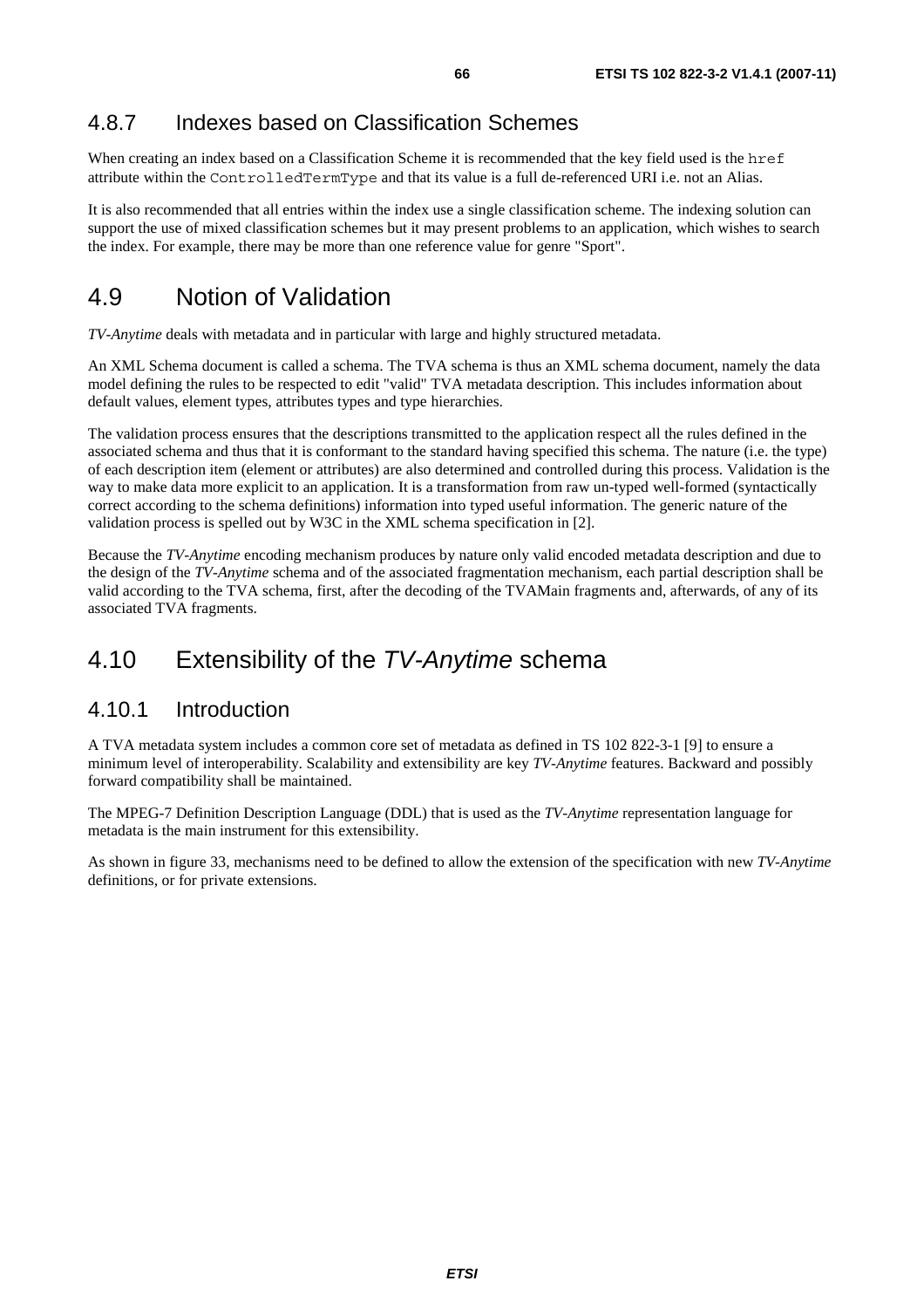

**Figure 33: Representation of a** *TV-Anytime* **extension** 

The associated TVA extensibility rules are presented in the following clause.

## 4.10.2 Extensibility rules

The following clause defines rules to support specification and private extensions in a backward and forward compatible manner:

- Forward compatibility means a decoder that is only aware of a previous version of a schema is able to partially decode a description conformant to an updated version of that schema.
- Backward compatibility means a decoder that is only aware of a new version of the schema is able to partially decode a description conformant to a previous version of that schema.

With BIM, backward compatibility is provided by the unique reference of the used schema in the DecoderInit. Forward compatibility is ensured by a specific syntax defined in MPEG-7 Specification [1] clauses 7 and 8. Its main principle is to use the namespace of the schema. The binary format allows one to keep parts of a description related to different schemas in separate chunks of the binary description stream, so that parts related to an unknown schema may be skipped by the decoder. The Decoder Initialization identifies schema versions with which compatibility is preserved by listing their Schema URIs. A decoder that knows at least one of the Schema URIs will be able to decode at least part of the binary description stream.

The following rules shall be applied so as to define a valid extension of the standard, in particular to allow the compatibility mechanisms described above. They constrain the extensibility of *TV-Anytime* schemas:

- Extension must be defined using the TVA schema representation language (i.e. MPEG-7 DDL). The way these extended schemas are transmitted is out of the scope of the present document.
- The module definition must have a prose definition that describes the syntactic and semantic requirements of the elements, attributes and/or content models that it declares.
- Existing element names should never be re-used. New elements names should be defined under their own namespace (e.g. for another version of the TVA specification or for private extensions).
- The module definition's elements and attributes must be part of an XML namespace. If the module is defined by an organization other than TVA and MPEG (for imported MPEG datatypes and description schemes), this namespace must NOT be the same as the namespace in which other TVA and MPEG standards are defined.
- The namespace under which extensions are defined will need to be clearly identified.
- Any extensions to existing schema should not obscure existing functionality. Thus existing functionality should not be contained within a new element that an earlier decoder will not understand.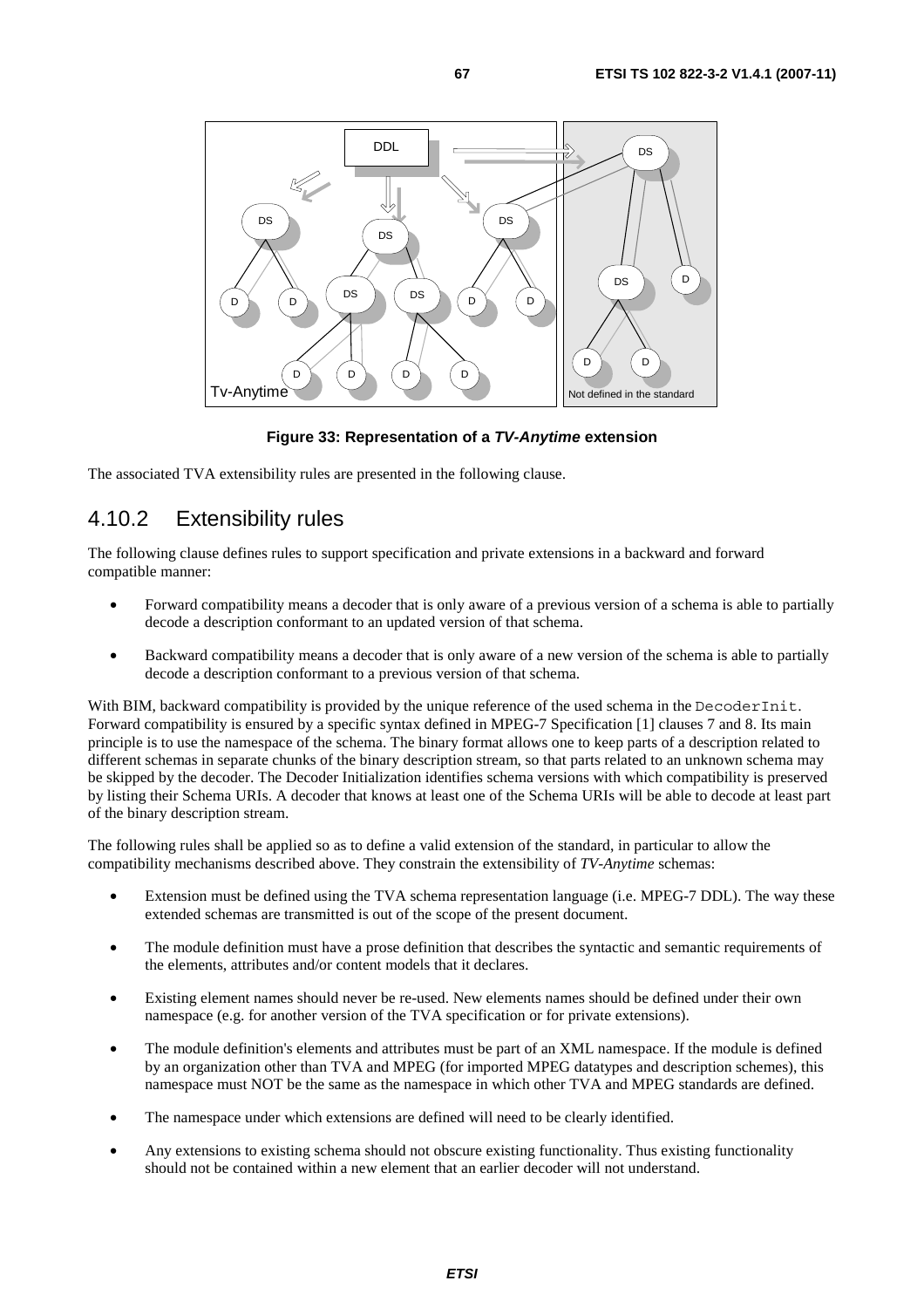- Wherever possible, an extended schema should only add functionality and not replace existing functionality. This will allow a version 1 decoder to maximally understand a version 2 document.
- An application should ignore any elements or attributes they do not need, do not understand or cannot use.

Table 13 provides the list of conditions under which the extensions of *TV-Anytime* metadata definitions are supported or not.

**Table 13: Types of extension permitted in future versions of** *TV-Anytime*

| Condition/Type of extension of TV-Anytime metadata<br>definitions                 | <b>Status</b>                                                                                                     |
|-----------------------------------------------------------------------------------|-------------------------------------------------------------------------------------------------------------------|
| Condition 1: A new global element of existing type                                | <b>NOT PERMITTED</b>                                                                                              |
| Condition 2: A new global attributes added to existing type                       | <b>PERMITTED</b>                                                                                                  |
| new type (simple or complex - but see below for limitations<br>on derivation etc) | <b>PERMITTED</b>                                                                                                  |
| Polymorphism of existing type by Inheritance with restriction                     | PERMITTED (But see rules above)                                                                                   |
| Polymorphism of existing type by Inheritance with extension                       | PERMITTED (But see rules above)                                                                                   |
| Polymorphism of existing type by Redefining types during<br>import                | <b>NOT PERMITTED</b>                                                                                              |
| <b>Substitution Groups</b>                                                        | NOT PERMITTED.                                                                                                    |
|                                                                                   | Instead of using substitution groups,<br>explicit derivation can be used. This is<br>safer for future extensions. |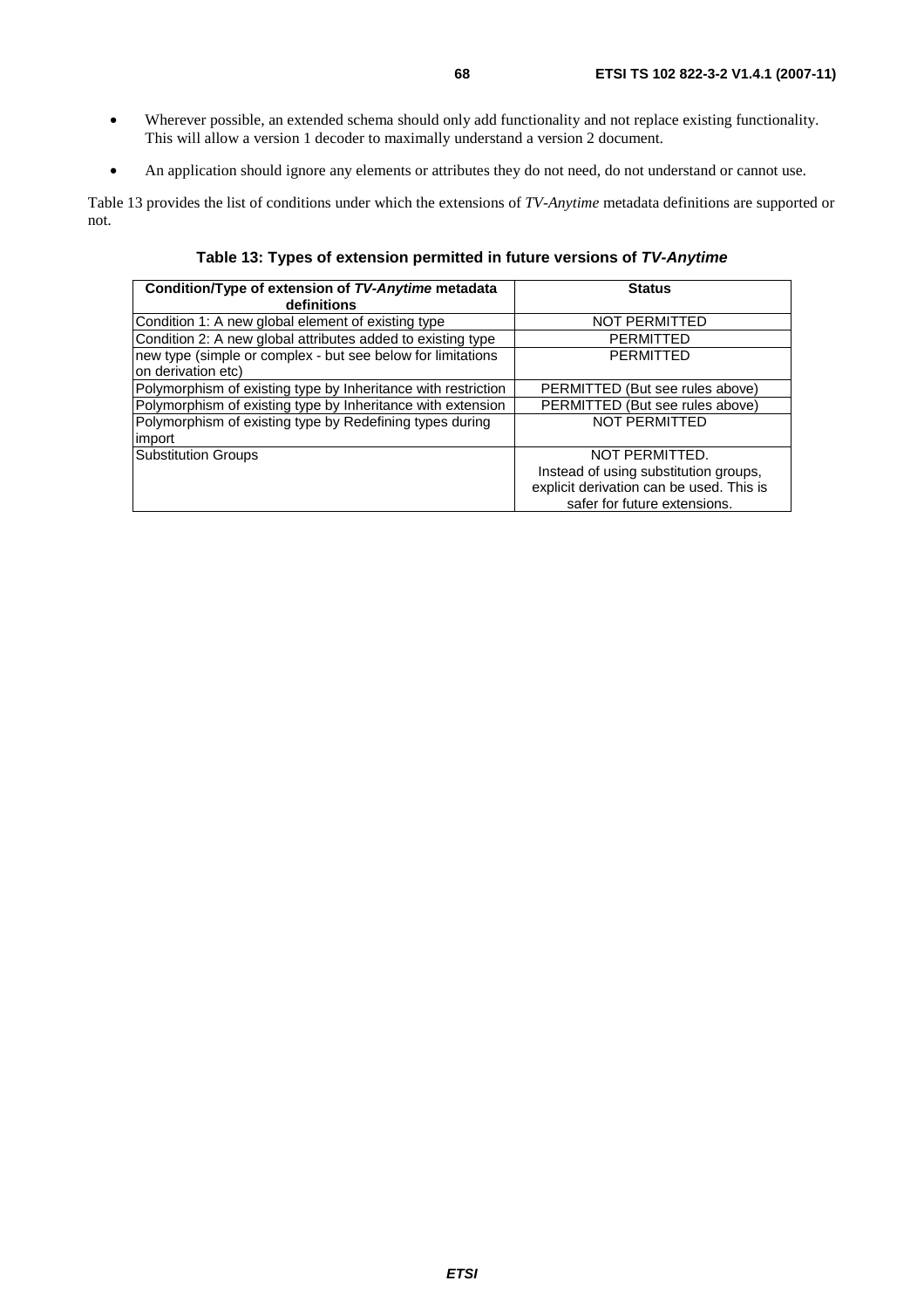## Annex A (informative): Bibliography

• XML Path Language, W3C Recommendation, 16 November 1999.

NOTE: Available at:<http://www.w3.org/TR/xpath.html>.

• Namespaces in XML, W3C Recommendation, 14 January 1999.

NOTE 1: Available at: [http://www.w3.org/TR/REC-xml-names/.](http://www.w3.org/TR/REC-xml-names/)

NOTE 2: These documents are maintained by the W3C [\(http://www.w3.org\)](http://www.w3.org/)

- IETF RFC 3986: "Uniform Resource Identifier (URI): Generic Syntax".
- XML, Extensible Markup Language (XML) 1.0 second edition, October 2000.

NOTE: Available at:<http://www.w3.org/TR/2000/REC-xml-20001006>.

- IETF RFC 3629: "UTF-8, a transformation format of ISO/IEC 10646 (2003)".
- NOTE: Available at [http://www.ietf.org/rfc/rfc3629.txt.](http://www.ietf.org/rfc/rfc3629.txt)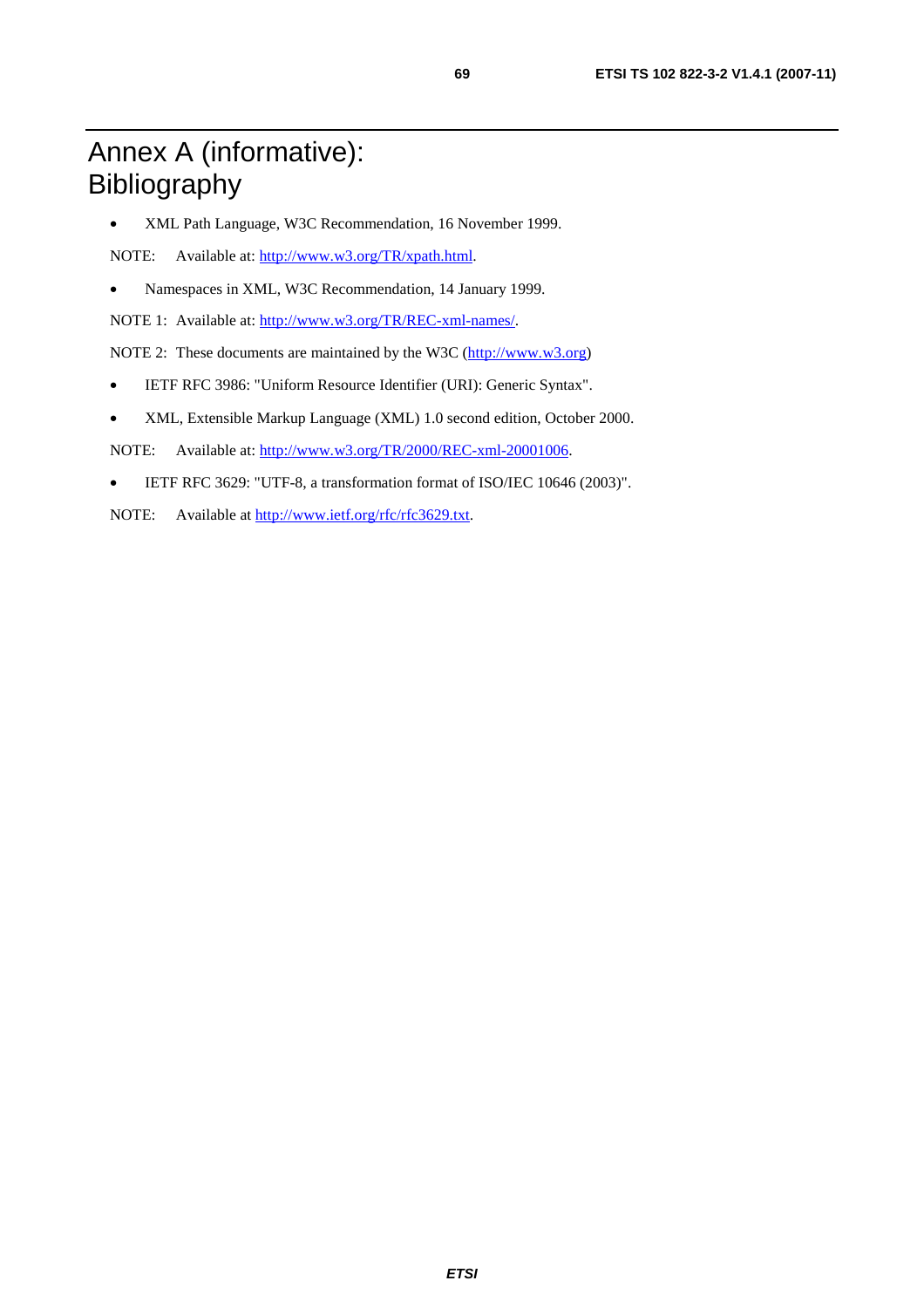# List of figures

| Figure 30: Schematic representation of interrelationship between Index containers and Data containers 48         |  |
|------------------------------------------------------------------------------------------------------------------|--|
|                                                                                                                  |  |
| Figure 32: Example multi_field_sub_index structure (using multi-layer syntax) for an index with three key fields |  |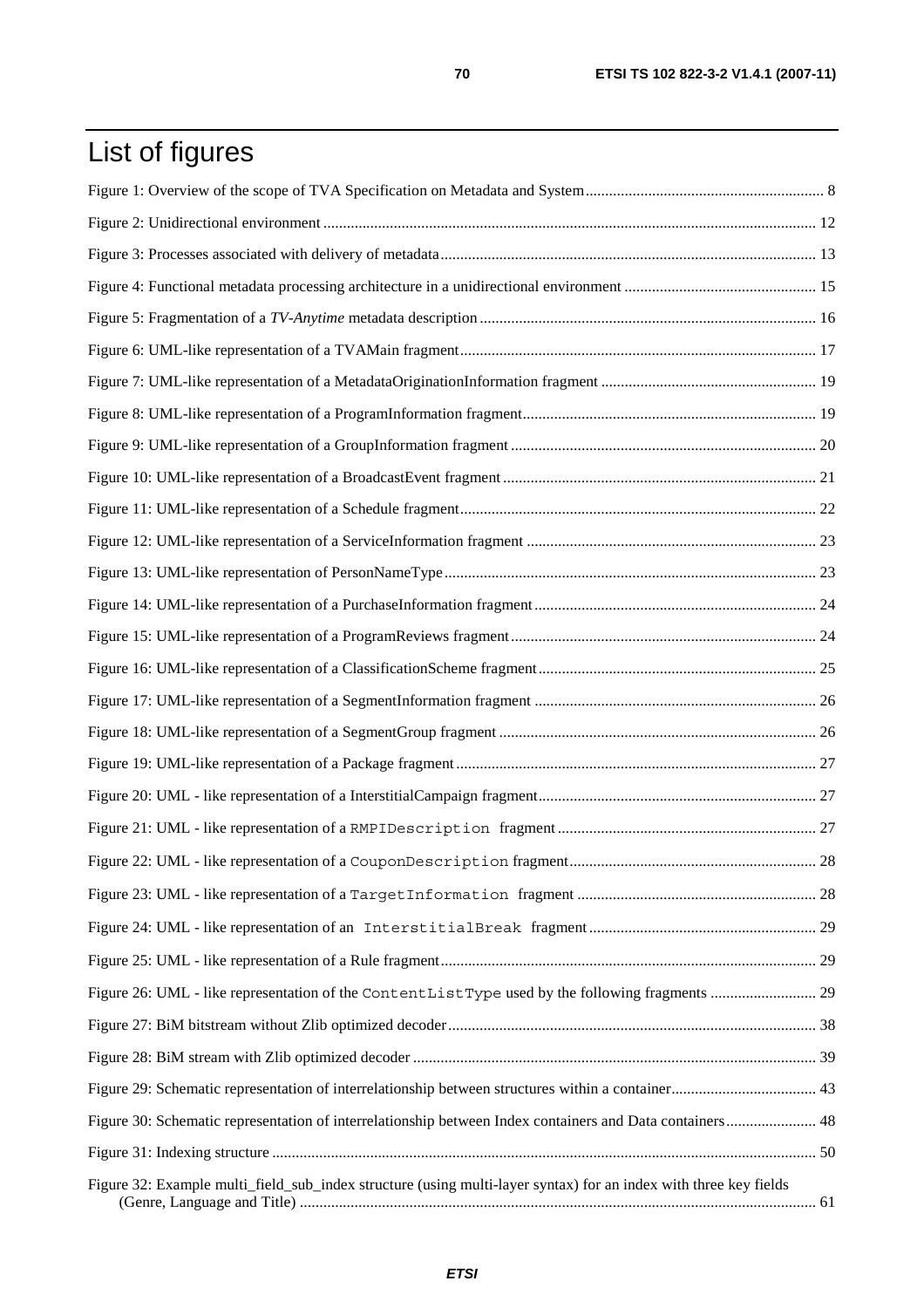|--|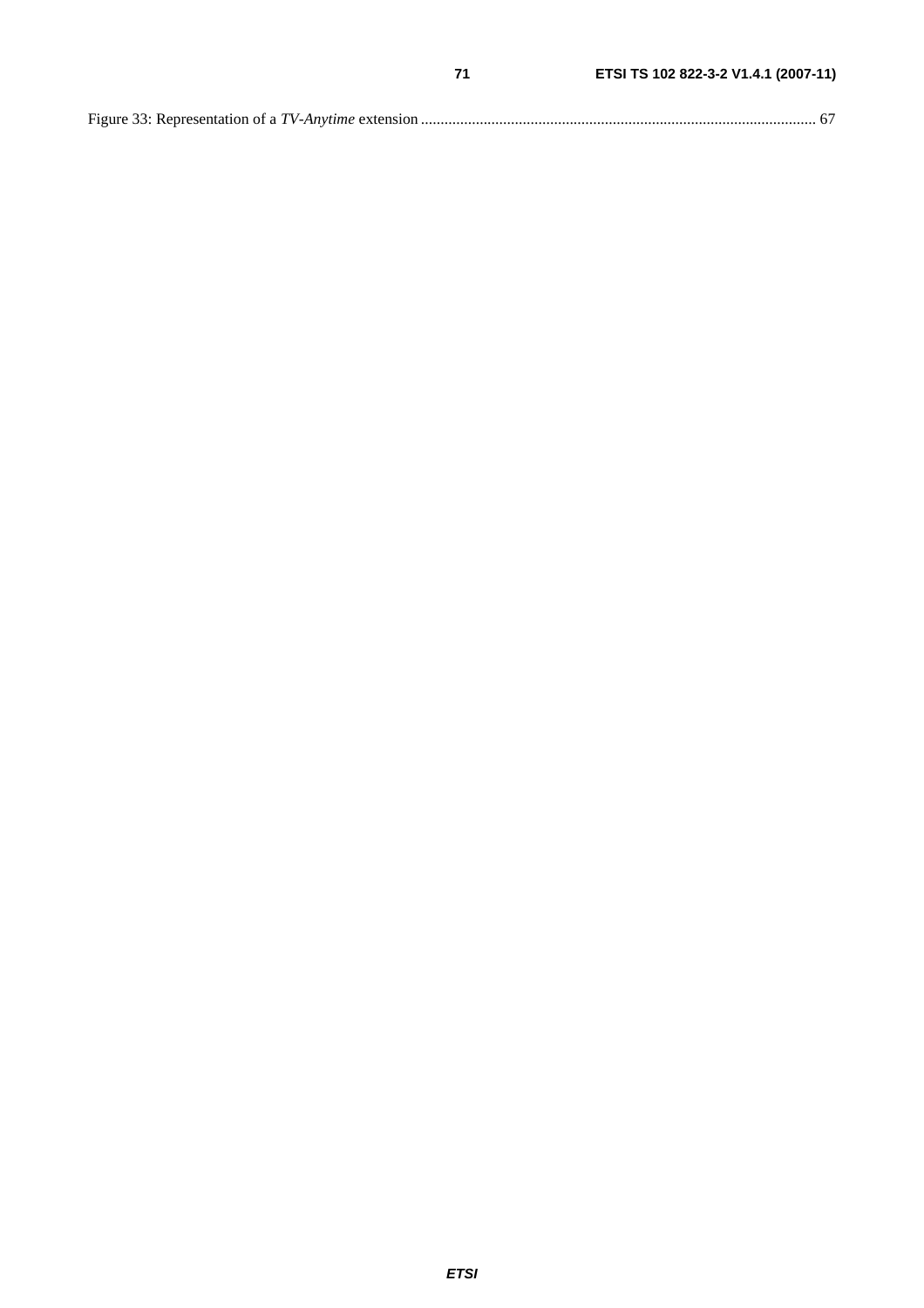## List of tables

| Table 9: Encoding and interpretation of the field_value, low_field_value and high_field_value field55 |  |
|-------------------------------------------------------------------------------------------------------|--|
|                                                                                                       |  |
|                                                                                                       |  |
|                                                                                                       |  |
|                                                                                                       |  |